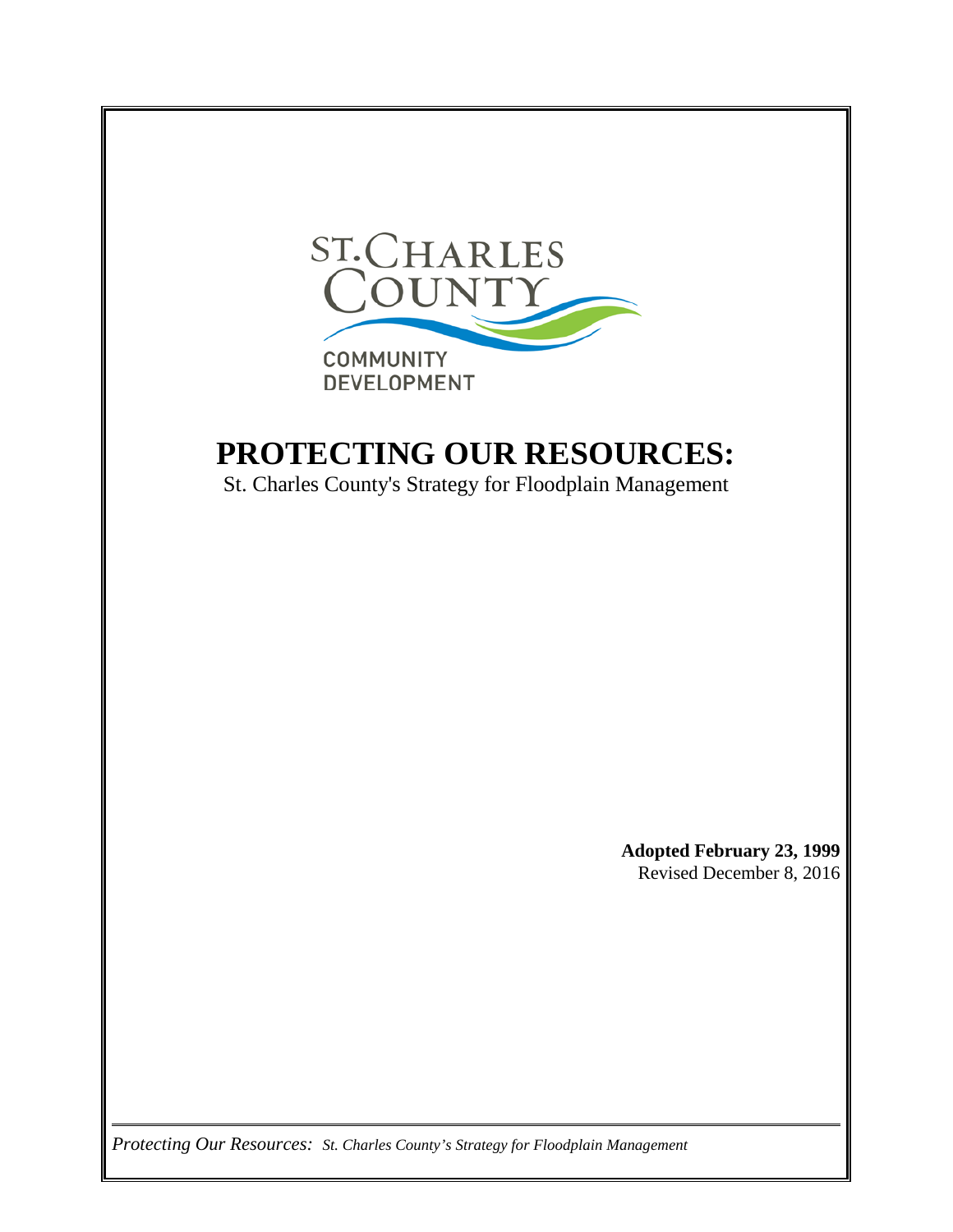# *Protecting Our Resources: St. Charles County's Strategy for Floodplain Management*

St. Charles County, Missouri

Prepared by the St. Charles County Planning & Zoning Division Adopted February 23, 1999 Revised December 3, 2001 Revised December 1, 2003 Revised December 1, 2005 Revised December 13, 2007 Revised March 9, 2009 Revised July 21, 2011 Revised December 16, 2013 Revised December 8, 2016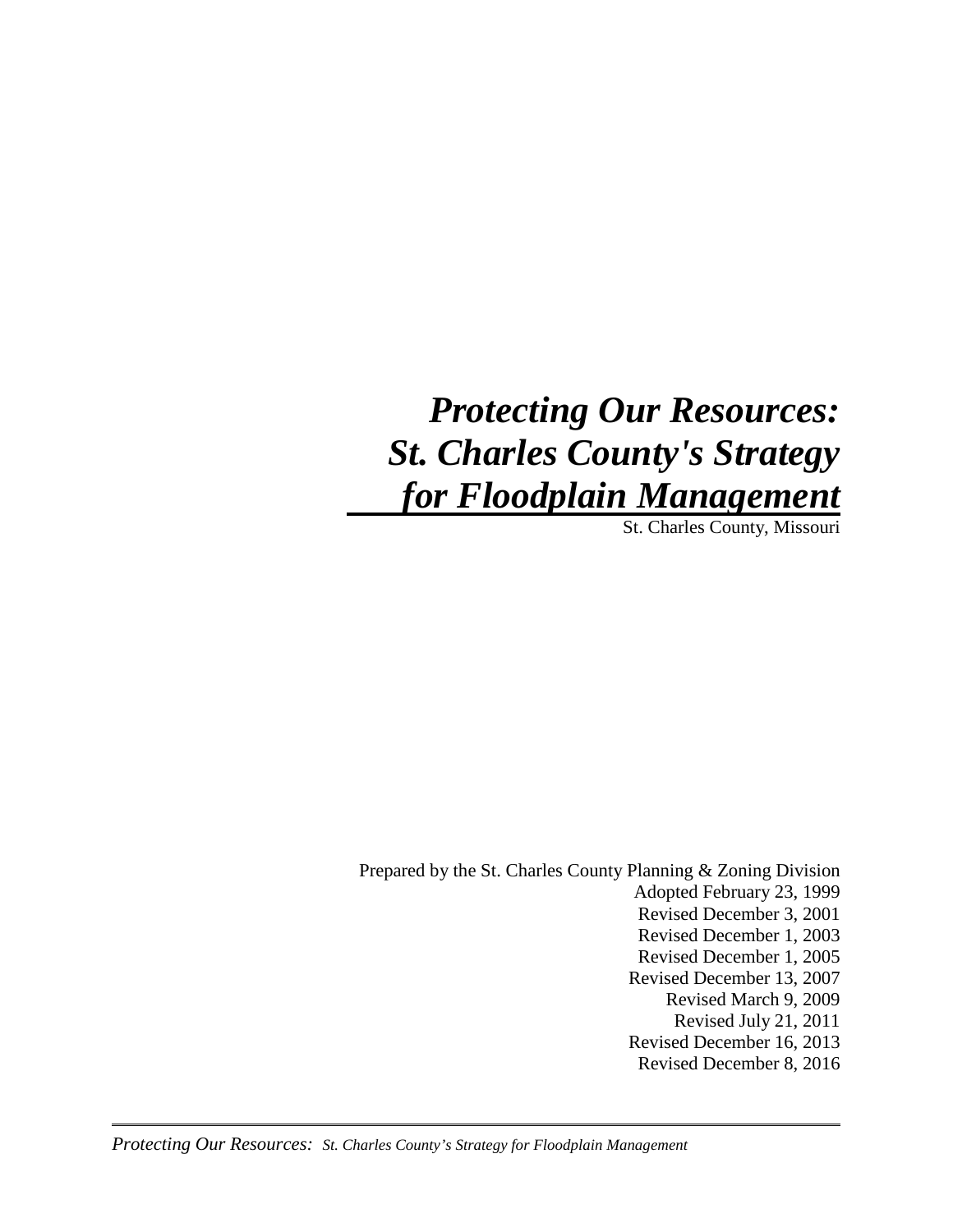### **TABLE OF CONTENTS**

#### Part 1: **ASSESSMENT**

| I.   | <b>INTRODUCTION</b>  |
|------|----------------------|
|      |                      |
|      |                      |
|      |                      |
|      |                      |
| II.  | A VIEW OF THE COUNTY |
|      |                      |
|      |                      |
|      |                      |
|      |                      |
|      |                      |
|      |                      |
|      |                      |
|      |                      |
|      |                      |
|      |                      |
| III. | THE FLOODPLAIN       |
|      |                      |
|      |                      |
|      |                      |
|      |                      |
|      |                      |
|      |                      |
|      |                      |
|      |                      |
|      |                      |
|      |                      |
|      |                      |
|      |                      |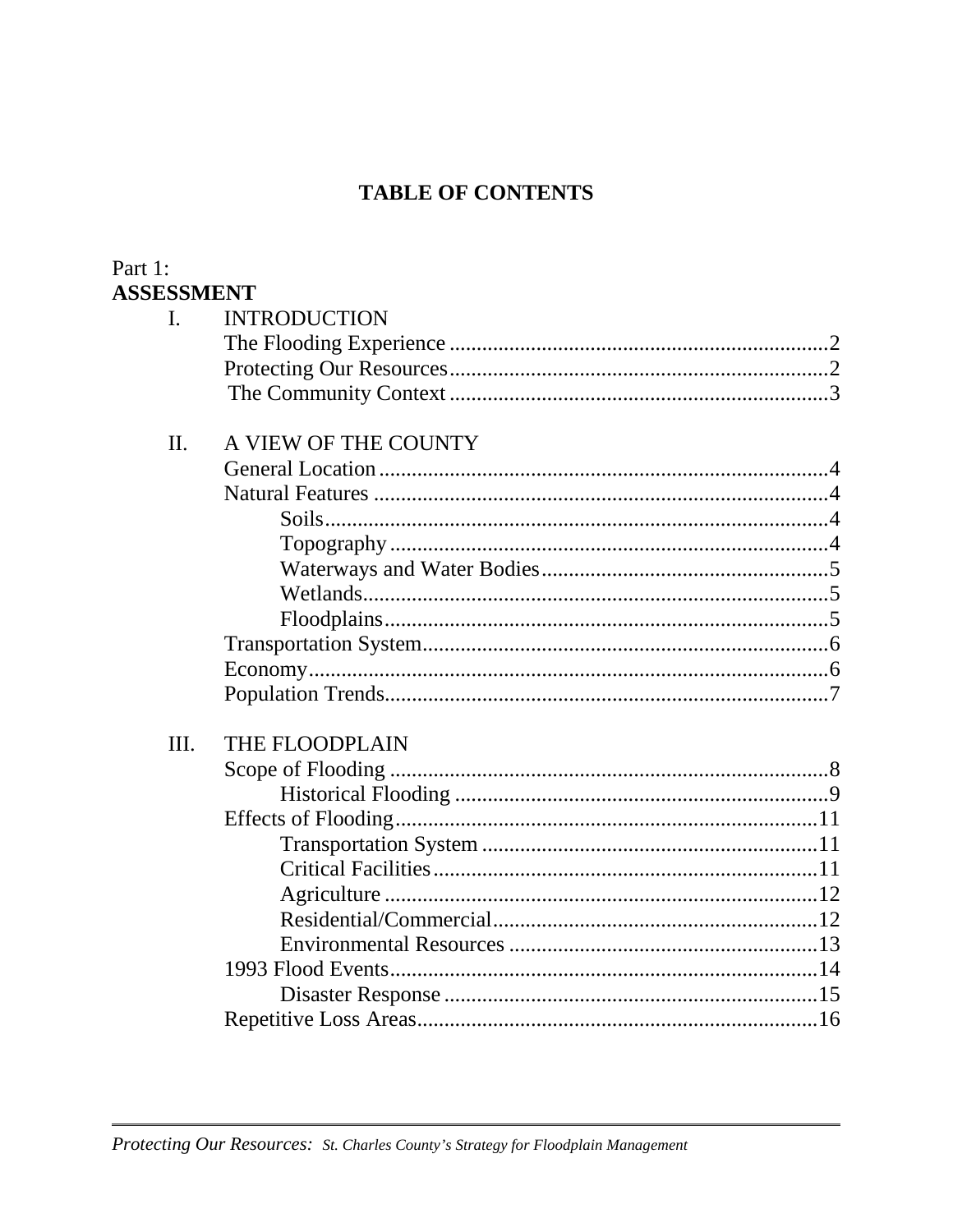| IV. THE FLOOD HAZARD AREA            |  |
|--------------------------------------|--|
|                                      |  |
|                                      |  |
|                                      |  |
|                                      |  |
|                                      |  |
| CONCLUSIONS, IMPLICATIONS AND ISSUES |  |
|                                      |  |

### Part II: **ACTION PLAN**

| VI.        | <b>OUTCOMES FOR THE FUTURE: Goals and Objectives</b>                                                                                        |  |
|------------|---------------------------------------------------------------------------------------------------------------------------------------------|--|
|            |                                                                                                                                             |  |
|            |                                                                                                                                             |  |
|            |                                                                                                                                             |  |
|            |                                                                                                                                             |  |
|            |                                                                                                                                             |  |
| VII.       | STRATEGIES TO CONFRONT LOCAL CONCERNS                                                                                                       |  |
|            |                                                                                                                                             |  |
|            | VIII. INITIAL STEPS IN IMPLEMENTATION<br>PROTECTING OUR RESOURCES REVISITED:<br>IX.<br>Unified Development Ordinance Floodplain Regulations |  |
|            |                                                                                                                                             |  |
|            |                                                                                                                                             |  |
|            |                                                                                                                                             |  |
|            |                                                                                                                                             |  |
|            |                                                                                                                                             |  |
|            |                                                                                                                                             |  |
|            |                                                                                                                                             |  |
|            |                                                                                                                                             |  |
|            |                                                                                                                                             |  |
|            |                                                                                                                                             |  |
| APPENDIX A |                                                                                                                                             |  |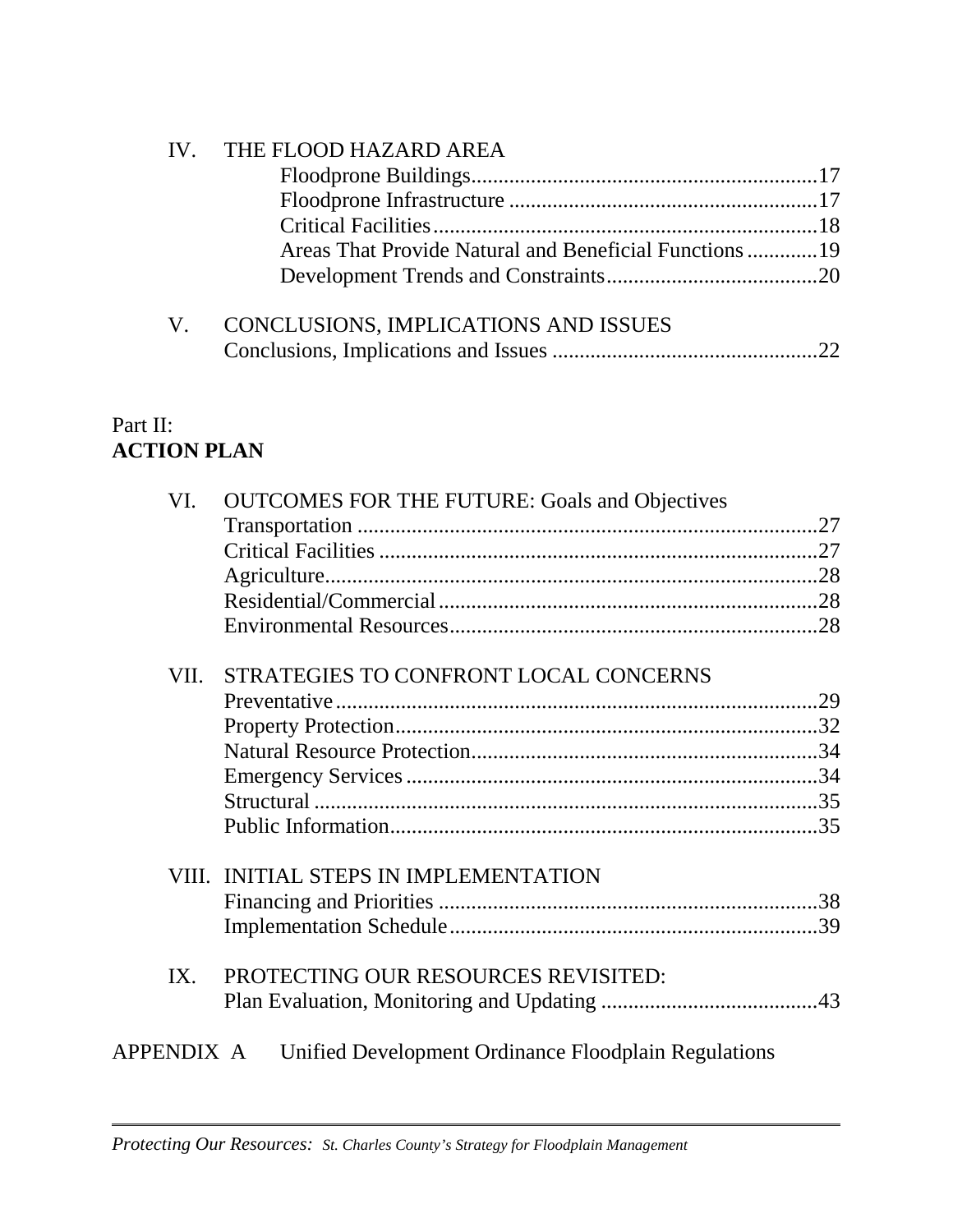## *Part I: The Assessment*

*Introduction A View of the County The Flood Problem The Flood Hazard Area Conclusions, Implications and Opportunities*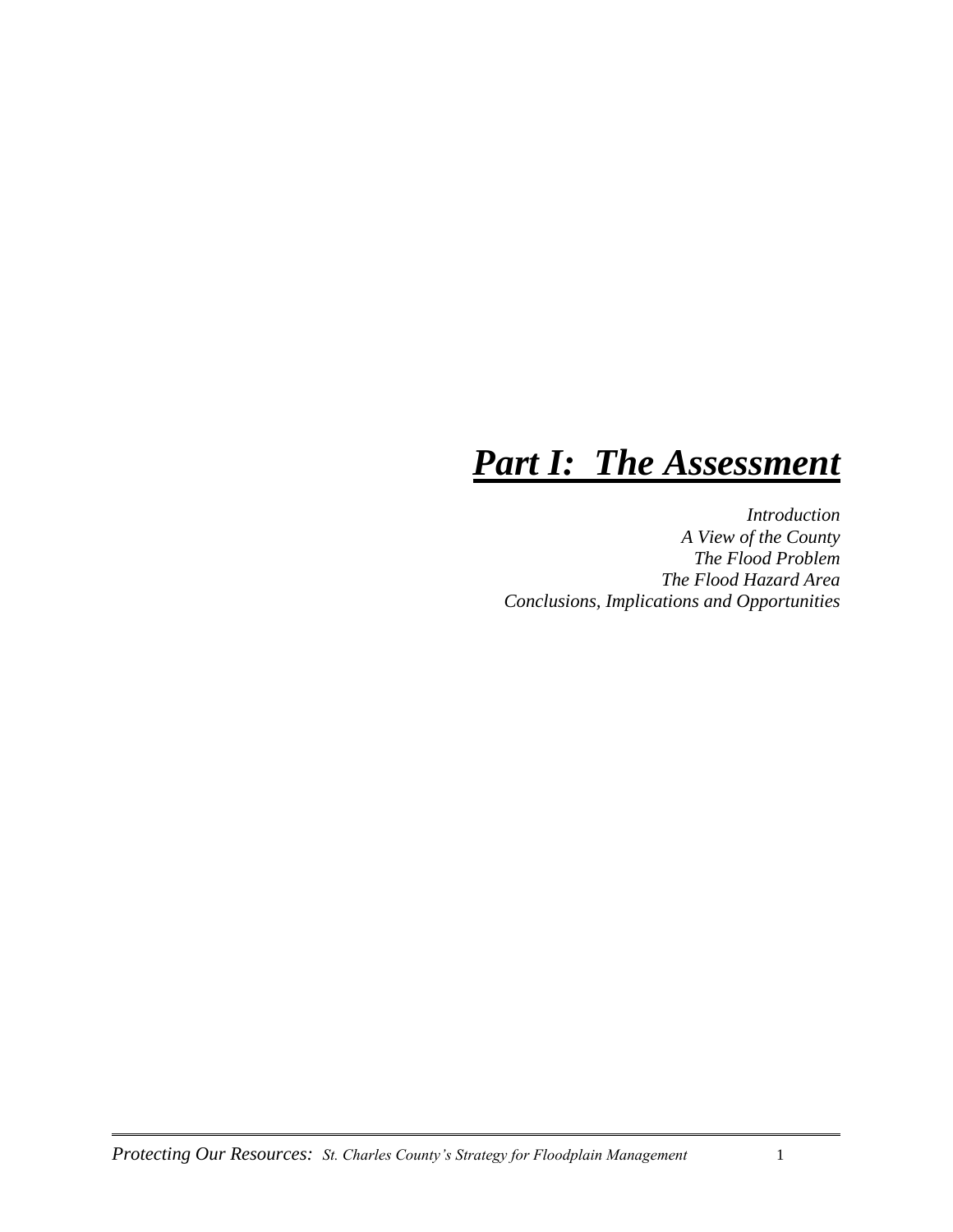## *I. Introduction*

#### **The Flooding Experience**

Situated between the Missouri and Mississippi rivers, the potential for great floods is ever present in St. Charles County. Most of the flooding suffered by the county is produced by these two rivers, however, floodplains are also found along the Cuivre River and the Dardenne, Peruque, Femme Osage and Belleau creeks. Approximately 242 square miles, or 43% of the total land surface area of the county is subject to flooding.

By and large, annual flooding along the two rivers and their tributaries is not front page news. Only when problems occur – the Great Flood of 1993, the flooding in the spring of 1995, the Flood of 2008 and the most recent flood of 2013- do people get a glimpse of the pervasive impact that the rivers have on their lives. The cumulative weight of flooding's impact on St. Charles County is a result of the usual, not just the unusual, flood events that occur.

The damage of flooding to the county is economically devastating. There have been catastrophic damages to residential, commercial, industrial, agricultural, and public properties - all with hefty price tags. Federal, state and local agencies have spent millions of public dollars on flood mitigation projects. Every year, the National Flood Insurance Program (NFIP) pays out thousands of dollars in flood insurance claims. Out-of-pocket expenses for residents can also run into the thousands.

Often understated, the emotional expense of flooding is immeasurable. Lifestyles become recast as residents and business owners are forced to relocate. The ability to easily reach jobs, clinics and hospitals, child care, senior citizen centers, supermarkets, homes of friends and families central to social and economic well-being - is temporarily thwarted.

Seen in this light, the quality of life in the county is critically dependent on good flood mitigation planning. The County is determined to reduce future economic and emotional flood losses and has responded by developing a comprehensive floodplain management plan.

#### **Protecting Our Resources: St. Charles County's Strategy for Floodplain Management**

The *Strategy* for St. Charles County has been prepared with the assistance of a Flood Mitigation Assistance grant from the Federal Emergency Management Agency, administered by the State of Missouri, Emergency Management Agency. The Strategy, which is a collaborative effort of the County's business, government, and farming industries, attempt to achieve objectives including:

- a. Identifying the flood risk;
- b. Reviewing and determining the adequacy of flood mitigation procedures and projects;
- c. Developing strategies and priorities for reducing the risk;
- d. Evaluating the financial capacity of implementing flood mitigation projects; and
- e. Establishing an implementation schedule and responsible entity.

The challenge of the Strategy is much more than making sure that things do not go wrong. It is making sure that things go right for the many residents affected by the rivers. Achieving this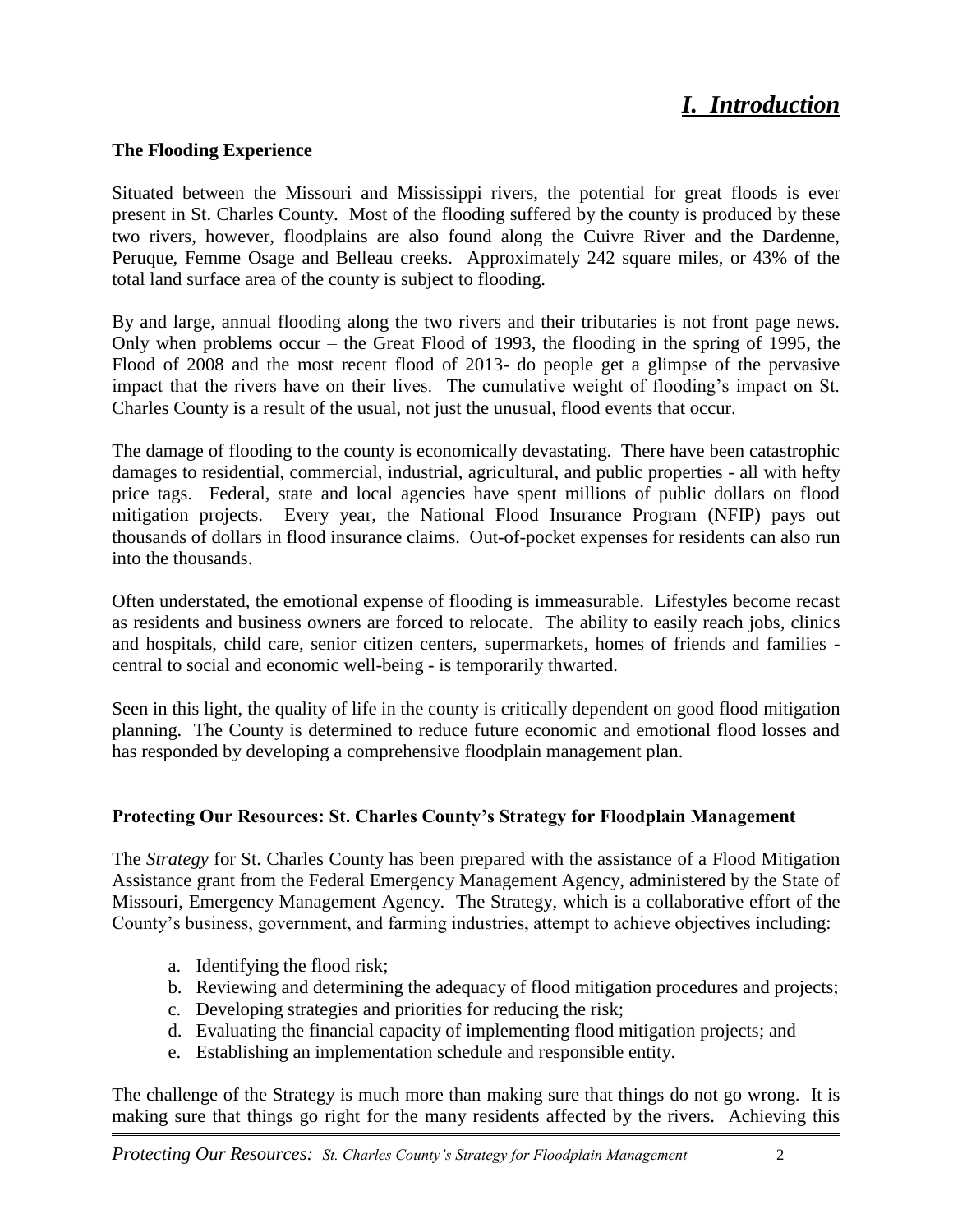end, however, is not a matter of a few new big-ticket projects. Rather, it is carrying out, on a consistent, coordinated, and continuous basis, small and large strategic actions. Ensuring that good flood mitigation decisions are made in such a framework is the fundamental test before the Strategy.

#### **The Community Context**

The development of the Strategy began in October 1997 when the then St. Charles County Planning and Zoning Department received a Flood Mitigation Assistance Planning Grant. In the seventeen months leading to adoption of the Strategy, more than 350 individuals throughout the county took advantage of opportunities to participate in the process. Some of these individuals were quite familiar with "planning". To others, the planning language was very new. But each had an important perspective on how the county could better address flood issues.

The County attempted to provide a variety of opportunities for members of the public to participate. Comprised of residents of the floodplain and local community leaders, a Flood Risk Mitigation Plan Technical Advisory Committee (TAC) was formed in February 1998. The 24 member TAC provided technical support, expertise and guidance to the Planning and Zoning Department. Soon after convening, the TAC formed four subcommittees in order to more precisely plan for established focus areas. The subcommittees were: Critical Facilities and Infrastructure; Agriculture and Environment; Economic Impact of Flooding and Housing; and Regional Stormwater Management. Each subcommittee developed a "report" that has been incorporated into the Strategy.

Over 1,000 residents and business owners of the floodplain were provided with a Flood Assessment Questionnaire. The questionnaire sought information on flooding experience and recommendations for flood mitigation activities. The 364 returned questionnaires have been analyzed and incorporated into the Strategy.

The Strategy was also reviewed by the Floodplain Vision Board. These citizens from the incorporated and unincorporated portions of the County advise the County Council on floodplain management issues. In January 1999, the board offered formal endorsement of the Strategy. The Strategy is reviewed annually by the Floodplain Vision Board and recommendations are made.

Written comments on the Strategy were also solicited from schools located in the floodplain, the Town of West Alton, and the City of Portage Des Sioux. Additionally, the county held a central open house on February 10, 1999 to provide interested individuals an opportunity to review a summary draft of the Strategy.

In addition to providing direction and substance to the planning process, the individuals and organizations who participated in the planning process also helped to preserve an interest in flood mitigation and in the ongoing implementation of the Strategy. The County wishes to express appreciation to them. Their continued involvement will be a key element in the successful, dynamic implementation of the Strategy.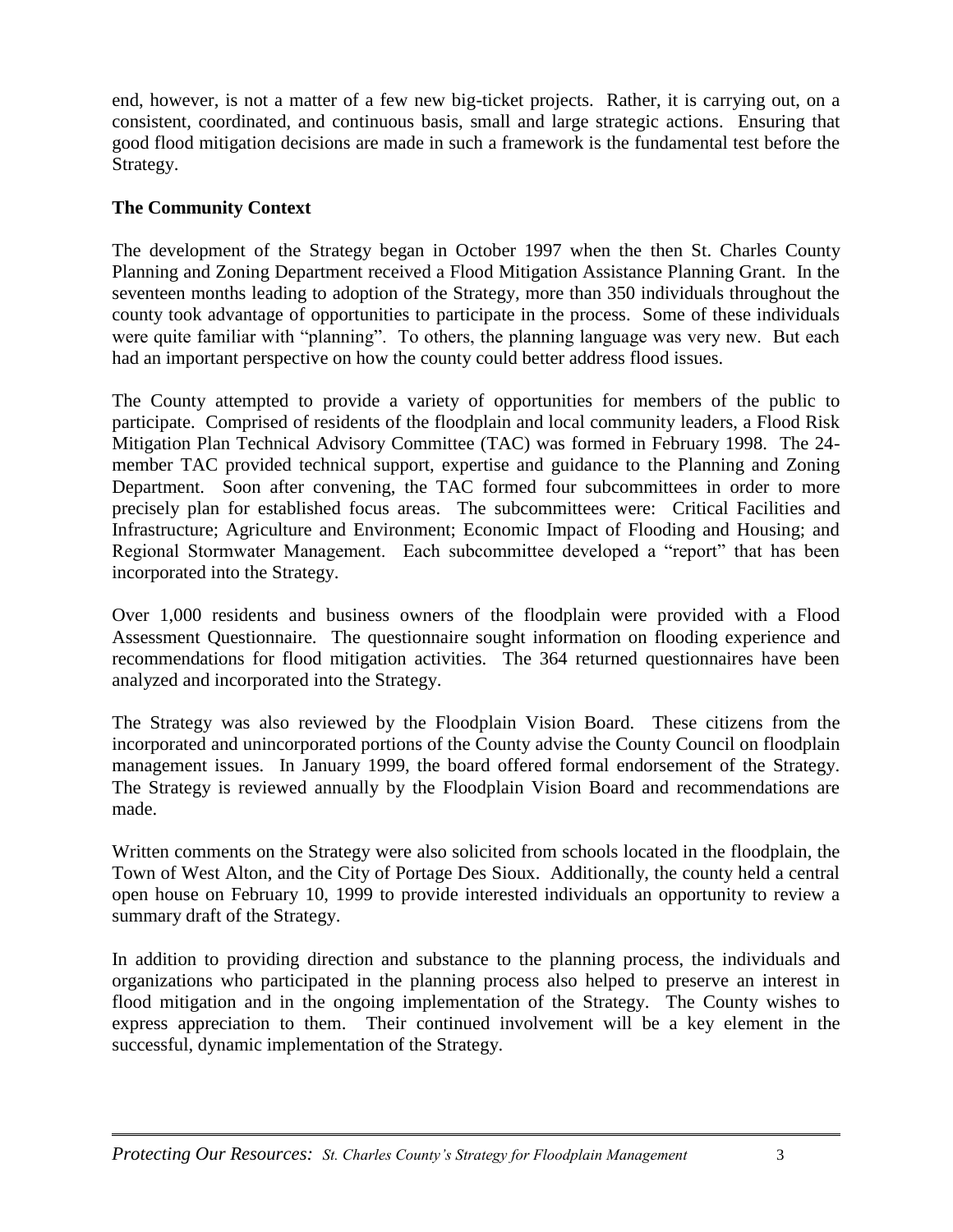#### **General Location**

Located in the east-central part of the state of Missouri, St. Charles County neighbors the Illinois counties of Calhoun, Jersey, and Madison and the Missouri counties of Lincoln, Warren, Franklin and St. Louis. St. Charles County is approximately 18 miles northwest of the City of St. Louis and is in the St. Louis Standard Metropolitan Statistical Area. The County has a total land area of 586 square miles, of which over 22 square miles is water surface.

St. Charles County is located at the confluence of the Mississippi and Missouri rivers. Approximately 70 percent of the county drains into the Mississippi River, with the remaining southern 30 percent draining into the Missouri River.

#### **Natural Features**

*Soils*

St. Charles County contains five major soil groups. Over 35% of total land area in the county is covered by the Large River Floodplains group. As flooding occurs regularly, this soil group is the most prohibitive to development and sanitary facilities.

Small Stream Floodplain soils constitute 9% of the total land area in the county and are also very prone to flooding. Where drainage is managed, this soil group can be used for agricultural purposes.

Rough Stony Ozark Landmarks constitute approximately 14% of the St. Charles County land area. Characterized by moderately sloping to very steep topography, this soil group is generally located on the uplands in the southwest portion of the county.

Deep Loess Uplands are perhaps the most diverse soils in the county. This group is characterized by nearly level to steep topography, generally good drainage and encompasses most of the City of St. Charles. This soil group is prime land for agriculture, development, and sanitary facilities.

Prairie Uplands and Glacial Uplands constitute 21% of St. Charles County. The vast majority of this soil group (70%) has been cleared of its natural vegetation and is now characterized by gently to moderately sloping topography. The slow permeability of these soils makes central sewer systems almost mandatory in any type of development where sanitary facilities are required. The soil ranges from well to poorly drained and is generally found in the western portion of the county.

#### *Topography*

The topographical relief in St. Charles County can be quite dramatic. Slopes ranging from 0- 5.9% are primarily found in the river bottom land around the major drainage easements. As a result of this, most of these gently sloping areas are in the 100-year floodplain as designated by the Federal Emergency Management Agency (FEMA). Limited development is permitted in these areas. Steeper slopes ranging from 6-13.9% can be found in the central and western sections of the county. These are the slopes most conducive to types of development that require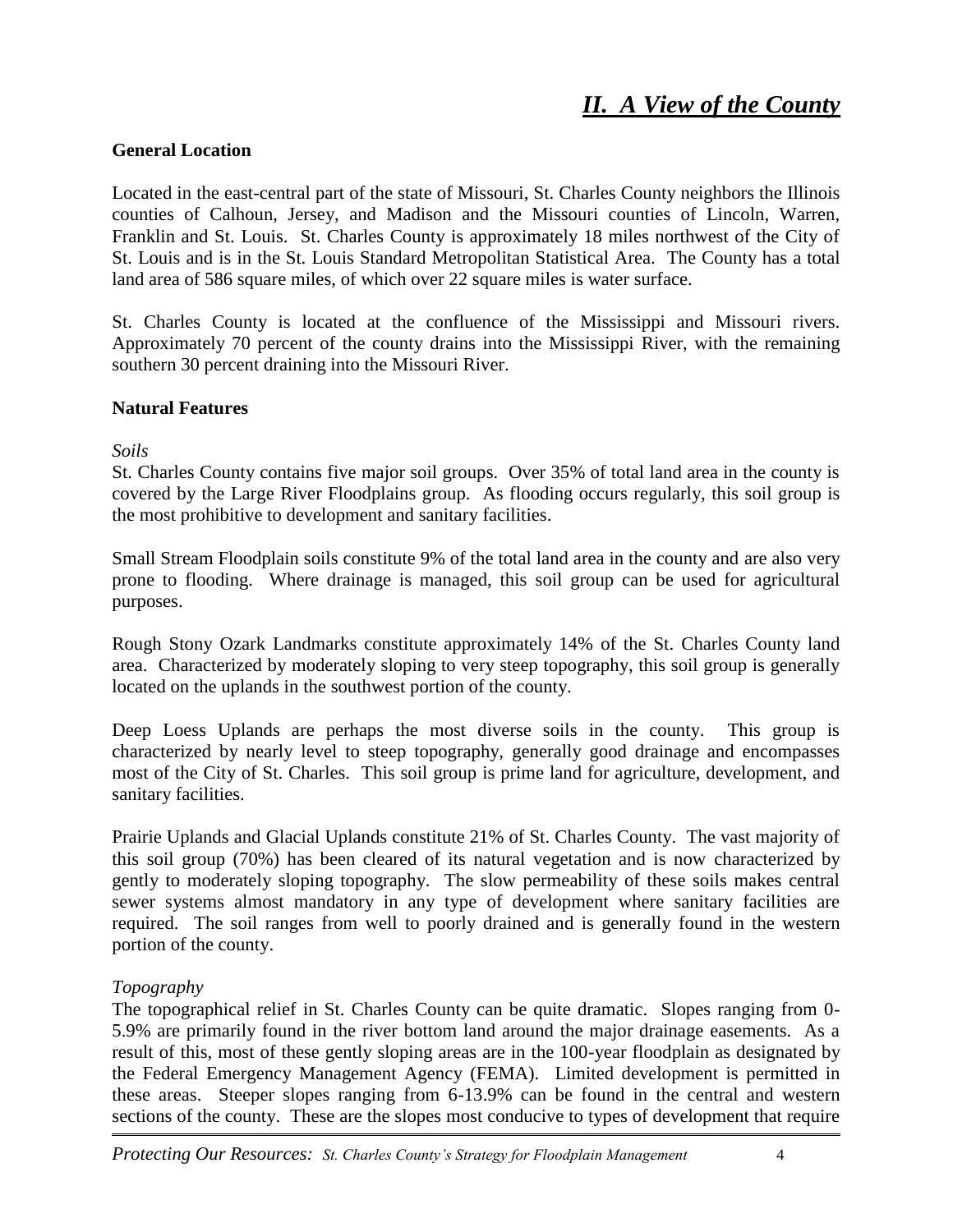a high density of structures or an intense use (i.e., residential, commercial, industrial). The sharpest relief, 14% grade or higher, is found in the southwestern section of the county.

#### *Waterways and Water Bodies*

The Missouri River has an extensive reservoir system in the headwater area that serves to assist control of natural water flow. However, the Mississippi River is not significantly controlled at medium and high stages above the confluence with the Missouri, despite an extensive system of locks and dams that maintain navigation depth but do not significantly alter mean and high flows. As a result, water and flood management on the Mississippi River is a more serious issue than on the Missouri River.

There are six major drainage basins in St. Charles County. Two of these, the Femme Osage Creek Basin and the Missouri River Basin, drain into the Missouri River. The Cuivre River Basin, Peruque Creek Basin, Dardenne Creek Basin, and the Mississippi River Basin drain into the Mississippi Drainage network. These watersheds are an integral component of the natural hydrologic cycle of the county.

#### *Wetlands*

While wetland soils make up approximately 22.7% of the entire county, St. Charles County wetlands contain only those conservation areas where the wetland soils retain their natural vegetation from agricultural or development uses. The Geographical Resource Center at the University of Missouri-Columbia in 1988 estimated the forested wetland areas in St. Charles County totals 36.5 square miles and the non-forested wetland area totals 8.3 square miles. These areas are integral to the natural hydrologic cycle through the recharge of aquifers, water purification, erosion and flood control, and provide recreational opportunities for area residents.

#### *Floodplains*

Approximately 43% of St. Charles County lies within the floodplain. The floodplain, as regulated by the County, is divided into three sections: the floodway, the density floodway and the floodway fringe.

The floodway is the existing water channel, including the adjacent portion of the floodplain, where FEMA restricts any fill or obstruction by any type of structure that could possibly increase the potential for flooding in the surrounding area or downstream.

Within the density floodway, the maximum surface area of each lot/parcel that can be developed is limited to not more than eighteen percent (18%). Development of each lot/parcel shall be located on one of the higher areas of the property, and situated so that location and orientation provide the greatest overall floodplain conveyance. All applicable development within the density floodway also must be elevated at least one foot above the base flood elevation.

The floodway fringe is the portion of the floodplain surrounding the floodway and reaching to the outer extent of the floodplain. Development can occur in this area, but County regulations require habitable structures to have their lowest floor, including the basement, built at least one foot above the base flood elevation.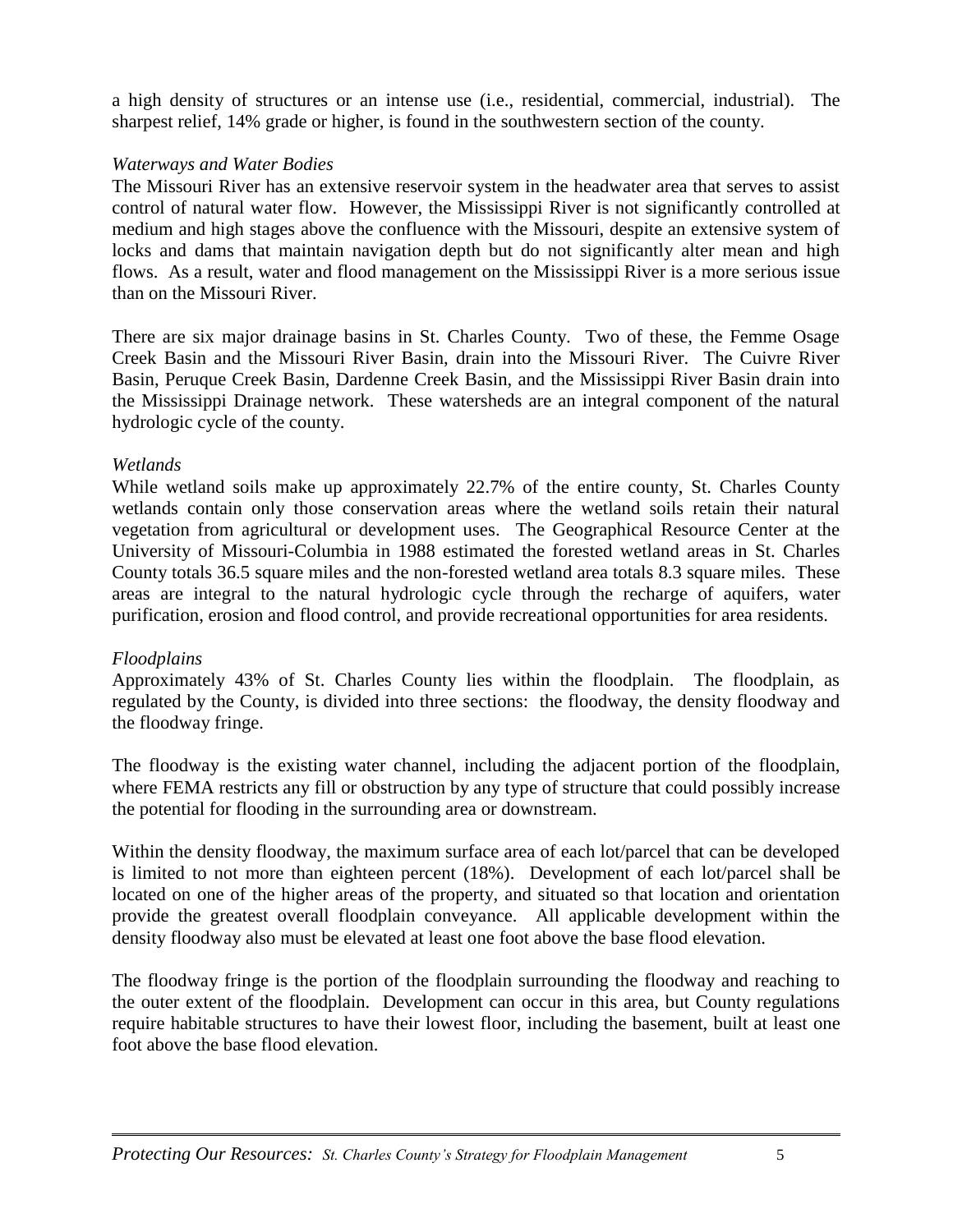#### **Transportation System**

The County has a system of roads and bridges which stretches across approximately 2,357 miles and is one of the most rapidly developing in the state. Major highways include Interstates 64 and 70, Missouri Routes 364 and 370, U. S. Highway 61 and 67, and State Highways 79 and 94.

There are 255 bridges located in the County. Five bridges span the Missouri River and physically connect the County with the St. Louis metropolitan region. Congestion relief and preservation needs on these five bridges are perennial problems, as traffic has increased significantly. To accommodate this problem, a significant number of new lanes have been built across or proposed for the Missouri River.

The public transit services include a public transit system, a city-operated bus system, private bus companies, and taxi services. The Bi-State Development Agency provides express bus service to St. Charles County along the I-70 corridor. Bi-State buses serve five paved and lighted Missouri Department of Transportation (MoDOT) commuter lots located at Mid-Rivers, Cave Springs, Zumbehl, Fairgrounds and Fairlane Road. All riders are transported to the Hanley Metrolink Station.

Two of the longest rivers in the United States, the Mississippi River and the Missouri River are located in the County and provide a variety of uses. Recreational craft are kept in numerous harbors, boat docks, and clubhouses located along the Mississippi River. The greater volume of recreational craft can be found on the waterways on summer weekends. Melvin Price Lock and Dam 26 has been among the most heavily used in the lock and dam system of the upper Mississippi River. Barge tonnage is considerably lower on the Missouri River.

Two railroads provide freight service to St. Charles County. The Norfolk and Southern Railroad essentially parallels Interstate 70 from St. Charles to Foristell, while the Burlington Northern Santa Fe Railroad is located in the 100-year floodplain and extends from Old Monroe to West Alton, where it branches south into St. Louis County.

There is one public use, general aviation airport in the County. St. Charles County Smartt Airport is a 320 acre, publicly-owned, public-use facility owned and operated by St. Charles County. Two runways serve the airport, with lengths of 3,800 feet and 2,000 feet.

#### **Economy**

St. Charles County is located within the St. Louis Metropolitan Statistical Area (MSA). A study commissioned by the St. Charles County Economic Development Council illustrated that in 1995, 70% of county workers commuted out of the County compared to 56% in 1990. In 2010, an estimated 64.8% of employed residents worked within St. Charles County.

Large employers within the County include retail and service industries, manufacturing, and construction.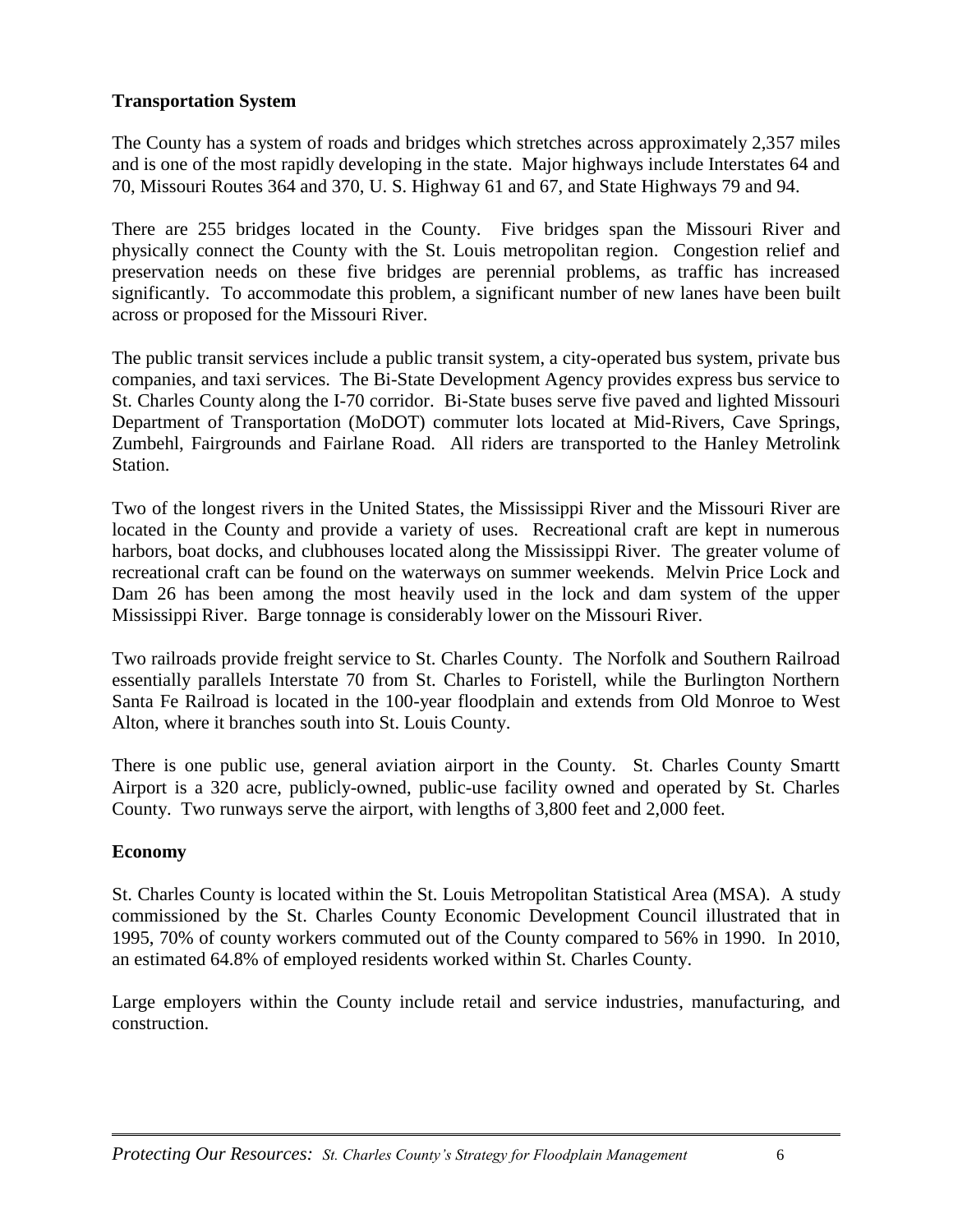#### **Population Trends**

The population of St. Charles County has increased from 144,107 people in 1980 to 212,751 in 1990, an increase of 47% and further increased to 283,883 in 2000 with an estimated population of 338,719 in 2006. Population figures for the year 2015 are an estimated population of 384,690.

St. Charles County is the third most populated and one of the fastest growing counties in the state of Missouri. There are seventeen incorporated communities within St. Charles County. These communities vary in population from the City of O'Fallon with 79,329 to the Town of Weldon Spring Heights with 91.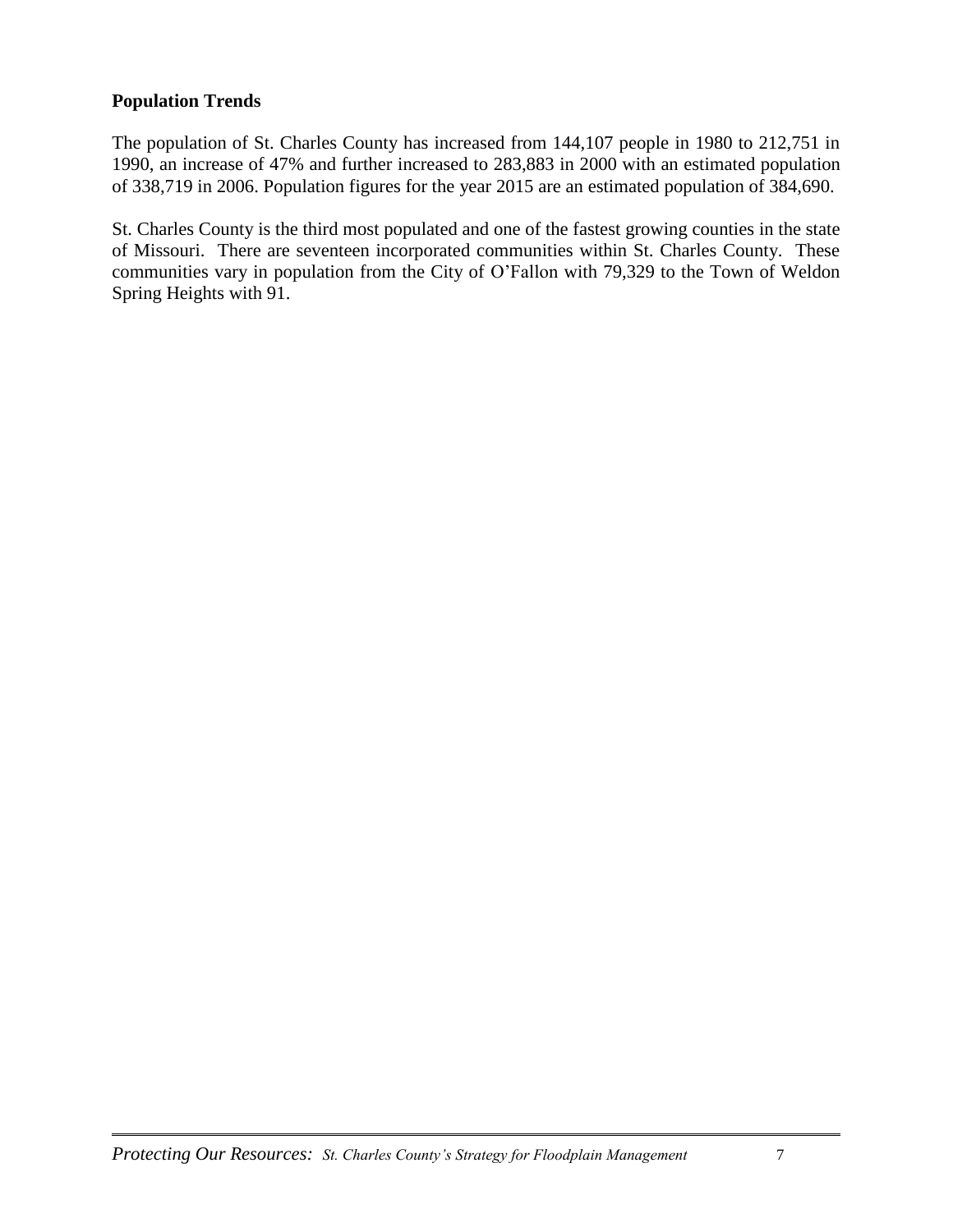## *III. The Flood Plain*

#### **Scope of Flooding**

An estimated 43% of St. Charles County is defined by FEMA as vulnerable to flooding. The interior creeks and rivers constitute 13% of the vulnerable land area, while the Mississippi and Missouri rivers endanger the remaining 30% of flood prone land. Much of the flooding occurs in the northeastern part of the county.

The Mississippi and Missouri rivers are obvious flood problems in the County. Flooding has been attributed to a number of conditions, including locally constructed levees that offer varying degrees of protecting. All of these levee units were overtopped during the 1973 and 1993 floods. The large rivers also increase the flood potential of tributaries due to backwater. Backwater impedes the ability of the tributaries to carry runoff from their basins. This causes a relatively minor storm to create a severe flood situation.

Bluffs and levees along the rivers increase the flood risk in the County. The existence of bluffs on the northern bank of the Mississippi River forces the river southward into St. Charles County during periods of high water. By protecting the urban areas surrounding the St. Louis metropolitan area, large levees constructed along the Mississippi River and Missouri River created a bottleneck forcing floodwaters to back up into St. Charles County. These natural and manmade features combined with the size of the Mississippi and Missouri rivers make St. Charles County extremely flood prone.

The flood-producing characteristics of the streams are similar to other small watersheds in the Midwest. The streams generally have steep slopes, causing rainfall runoff to concentrate rapidly, making the streams susceptible to flooding from high-intensity, short-duration storms. Flood flows from this type of storm are characterized by high peaks, high velocities, short duration, and relatively small volumes of runoff. Most of the flood-producing storms in St. Charles County have occurred during the months from April to October, but flooding has occurred during all four seasons.

The Cuivre River drains over 1,200 square miles. Its major tributary is Big Creek, which drains 112 square miles before joining the Cuivre River approximately 18.5 miles from its mouth. Large floods on the Cuivre River have occurred during all seasons of the year. Mississippi River backwater can cause extensive damage upstream to Big Creek. Cuivre River flooding is usually limited to less than one week; whereas backwater flooding from the Mississippi River may remain above flood stage for a much longer period.

The Dardenne, Belleau, Peruque, and Femme Osage creeks are typical of creeks in Missouri. They generally have steep slopes that cause runoff to concentrate rapidly resulting in flash floods. The floods are usually caused by locally intense storms and are characterized by high peaks, high velocities, short duration and small volumes of runoff. Most floods on these creeks have occurred during the months from April through September, but flooding has been known to occur any time during the year.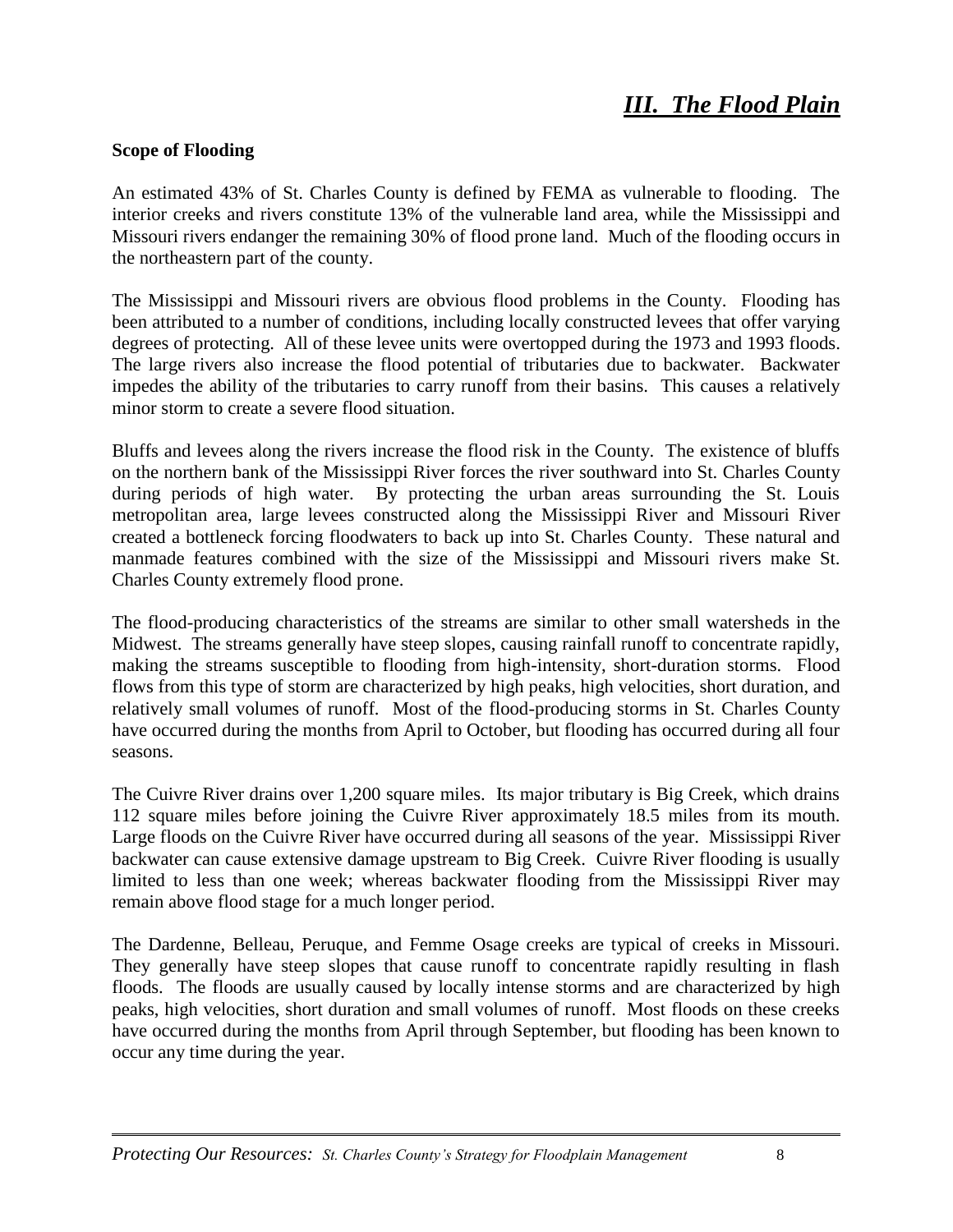The Dardenne Creek drains approximately 102 square miles before entering the Mississippi River floodplain. The stream joins the Mississippi River approximately 32 miles upstream of the mouth of the Missouri River.

The Belleau Creek drains an area of 10.5 square miles to the north of the Dardenne Creek and flows into Dardenne Creek four miles above its mouth. Many roads along both streams are subject to flooding. Floods have occurred on both creeks during all seasons of the year. Two floods of note occurred in April 1970 and December 1982.

The Peruque Creek drains approximately 72 square miles of hill land before entering the Mississippi River floodplain, joining the river approximately four miles below the Cuivre River. Lake St. Louis is located on the creek, between Interstate 70 and U.S. Highway 40. The upper reaches of the creek are characterized by steep slopes, resulting in over bank flooding lasting from two to four hours. The lower reaches have relatively gentle slopes, resulting in flood flows that stay out of the banks for as long as 20 hours. Flooding in the lower reaches is usually more severe than in the upper reaches because of backwater from the Mississippi River.

The Femme Osage Creek drains an area of 75 square miles. Near its confluence with the Missouri River, the creek flows through a manmade channel for approximately 2,000 feet. The basin is predominately rural, and past flood events have not affected large numbers of people. Some flooding occurs almost every year. In 1957, the basin experienced eight floods. Flooding was also recorded in 1935 and 1951.

#### *Historical Flooding*

St. Charles County has always been prone to flooding due to its proximity to the Mississippi and Missouri rivers. Both archeological and geologic evidence shows that the area has been flooded repeatedly. Early European explorers such as Hernando De Soto described experiencing immense floods on the Mississippi River. Consistent historic records did not begin until the 1800's.

Three floods exceeding the 100-year flood frequency have been recorded: 1844, 1903 and 1993 on the Mississippi and Missouri rivers. The 1993 flood that reached a flood stage of 49.58 feet had a flood discharge of 1,080,000 cubic feet per second (cfs) at St. Louis, Missouri. The ten highest flood stages known on the St. Louis gauge are listed in Table 1 and a comparison of flood discharges is shown in Table 2.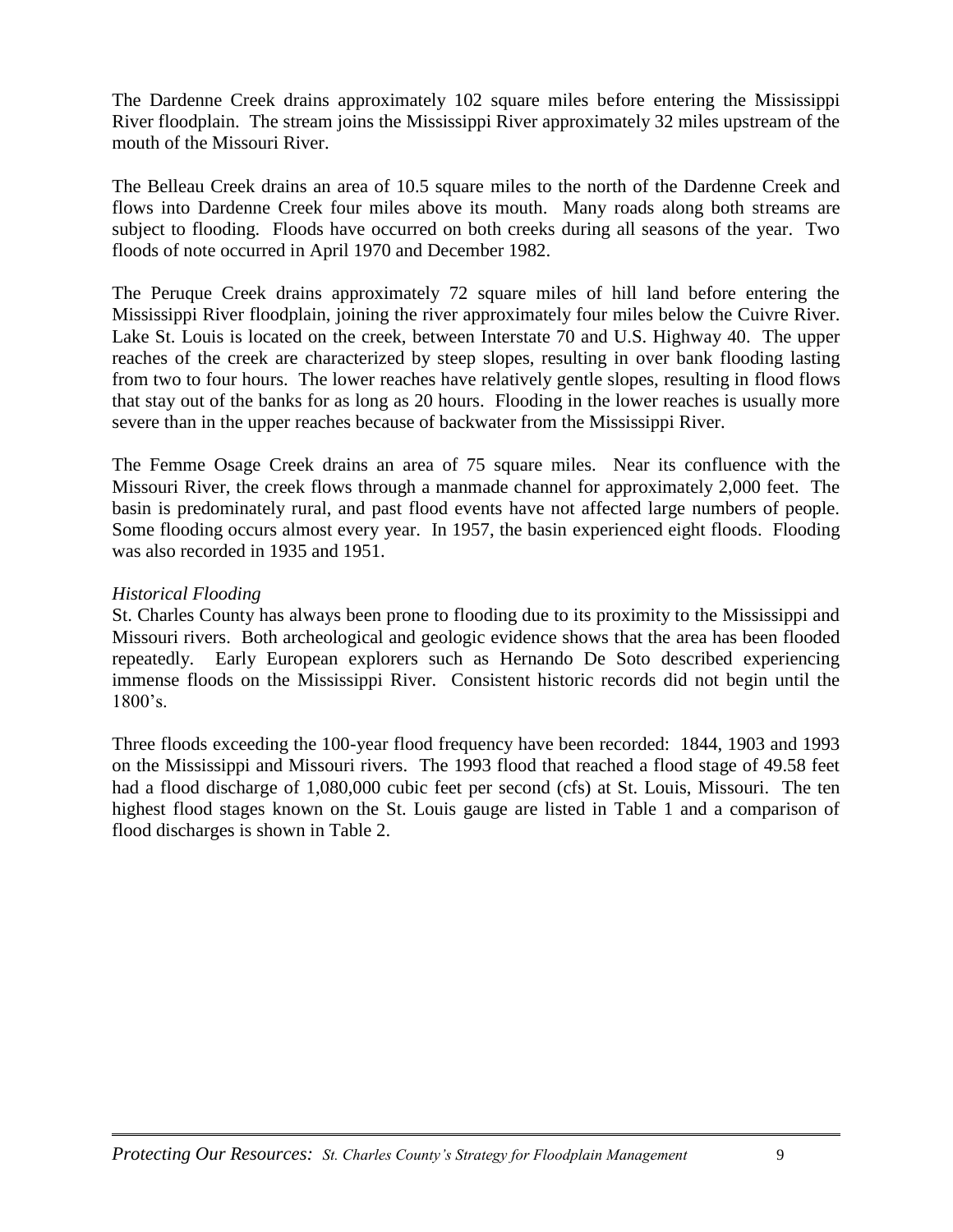| <b>Number</b>  | <b>Stage</b> | Date      | $Q$ (cfs)  | <b>Frequency</b><br>(years) |
|----------------|--------------|-----------|------------|-----------------------------|
|                | 49.58        | 8/01/1993 | 1,080,000  | 175                         |
| $\overline{2}$ | 43.31        | 4/28/1973 | 852,000    | 30                          |
| 3              | 41.32        | 4/27/1844 | 1,300,000* | >500                        |
| 4              | 40.28        | 7/21/1951 | 782,000    | 20                          |
| 5              | 40.26        | 7/01/1947 | 783,000    | 20                          |
| 6              | 39.27        | 5/04/1983 | 708,000    | 10                          |
|                | 39.14        | 4/30/1944 | 844,000    | 25                          |
| 8              | 39.13        | 10/9/1986 | 728,000    | 15                          |
| 9              | 38.94        | 5/24/1943 | 840,000    | 25                          |
| 10             | 38.67        | 7/01/2008 | 780,000*   | $25*$                       |

**Table 1: St. Louis Gauge: Ten Highest Stages**

\**Based on data provided by the U.S. Army Corps of Engineer, St. Louis office.*

|  |  |  | <b>Table 2: Comparison of Peak Discharge Rates</b> |
|--|--|--|----------------------------------------------------|
|--|--|--|----------------------------------------------------|

| <b>Station Name</b>                        | <b>Drainage</b>           | 1993                                   |                                          |                                        | <b>Previous</b>                          |
|--------------------------------------------|---------------------------|----------------------------------------|------------------------------------------|----------------------------------------|------------------------------------------|
|                                            | <b>Basin</b><br>(sq. mi.) | <b>Peak Stage</b><br>(f <sup>t</sup> ) | <b>Peak</b><br><b>Discharge</b><br>(cfs) | <b>Peak Stage</b><br>(f <sup>t</sup> ) | <b>Peak</b><br><b>Discharge</b><br>(cfs) |
| Keokuk, IA<br>(Mississippi)                | 119,000                   | 27.15                                  | 435,000                                  | 21.0                                   | 360,000<br>(1851)                        |
| Hermann, MO*<br>(Missouri)                 | 524,200                   | 36.97                                  | 750,000                                  | 35.5                                   | 892,000<br>(1844)                        |
| St. Louis, MO <sup>+</sup><br>(Confluence) | 697,000                   | 49.58                                  | 1,080,000                                | 43.23                                  | 1,300,000<br>(1844)                      |

\*1844 discharges occurred before regulation

†1844 data estimated Policies and Programs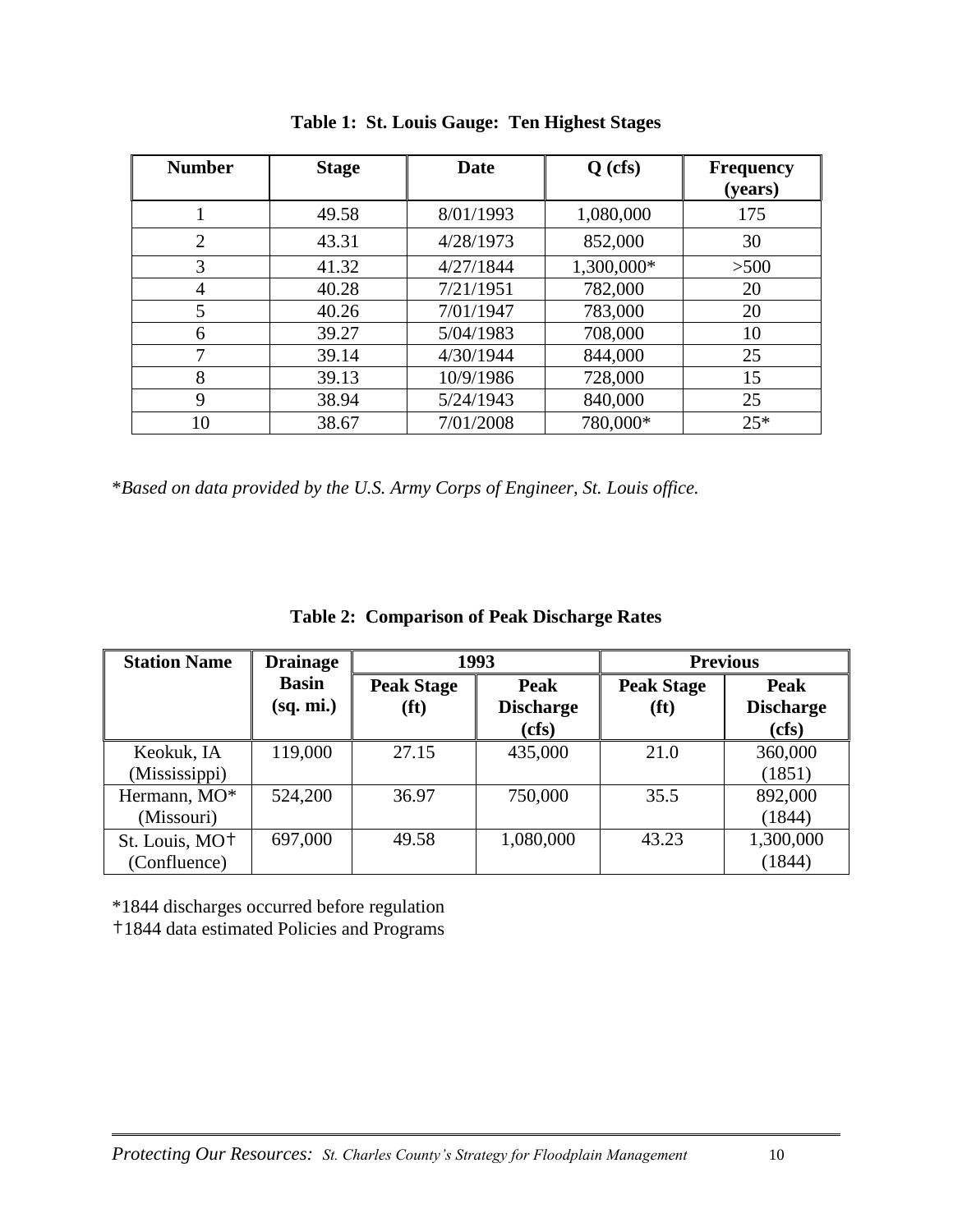#### **Effects of Flooding**

Flooding along the Mississippi and Missouri rivers and their tributaries causes substantial, and often repetitive, damages to transportation systems, critical facilities, residential, commercial/industrial, and agricultural properties, and environmental features. Following is a summary of the effects of flooding on those areas.

#### *Transportation System*

Transportation systems include roads, bridges, railroads, transit systems, ports and airports. They are critical to disaster response and recovery, as well as to facilitating ongoing commerce. Damage to the system can leave portions of the County isolated and at economic risk.

Most flood damage to public facilities involves roads and bridges. These damages range from blown culverts and washouts on rural roads and county streets to loss of bridges and damages to interstate highways inundated by floodwaters. In extreme cases, travelers throughout the county experience detours into adjoining communities. The repair of flood-damaged roads and bridges generally is funded through the FEMA Public Assistance Program of the Missouri Department of Transportation. However, flood events have also placed a financial burden on St. Charles County, as over \$1,260,633 was expended as a result of the 1986, 1993 and 1995 flood events.

Historically, railroads were built in floodplains and river valleys to minimize construction and fuel costs. St. Charles County has one railroad traversing the floodplain. The Burlington Northern Santa Fe Railroad extends from Old Monroe to West Alton, where it branches south into St. Louis County. Generally, although the tracks are elevated on embankments above the elevation of most floods or are located behind levees, they remain subject to major flood events. The existing railroad bed, running through the northern part of the County, acts as a levee holding back water in some areas while causing damage in other areas when it is breached. In 1993, several miles of track were flooded. According to a representative of Burlington Northern Santa Fe, the railroad had over \$3,500,000 in damage to tracks, signals and bridges as a result of the 1993 flood.

St. Charles County's Airport Smartt Field is located ten miles northeast of the City of St. Charles, in the Mississippi River floodplain. A reliever airport for Lambert St. Louis International Airport, Smartt has two paved runways. Smartt is at 430 feet above mean sea level (MSL) or above. The airport experiences flooding when floodwaters of the Mississippi River exceed 430 MSL or 8.21 feet above flood stage. Flooding occurred on the airport property in 1973, 1979, 1983, 1985, 1986, 1993, 2008, and 2013. However, airport operations were interrupted only in 1973, 1993, 2008, and only for a short time in 2013.

#### *Critical Facilities*

Critical facilities in the County include public utility facilities, public buildings and structures, transportation facilities, pipeline companies, schools, hospitals, hazardous material facilities, and emergency response facilities and services. Damage or loss to these facilities can create critical problems for emergency response, life support in hospitals, business operation and cause eminent danger. Two examples of critical facilities often impaired by flooding are the Ameren Sioux power plant and the Duckett Creek Sewage treatment plant.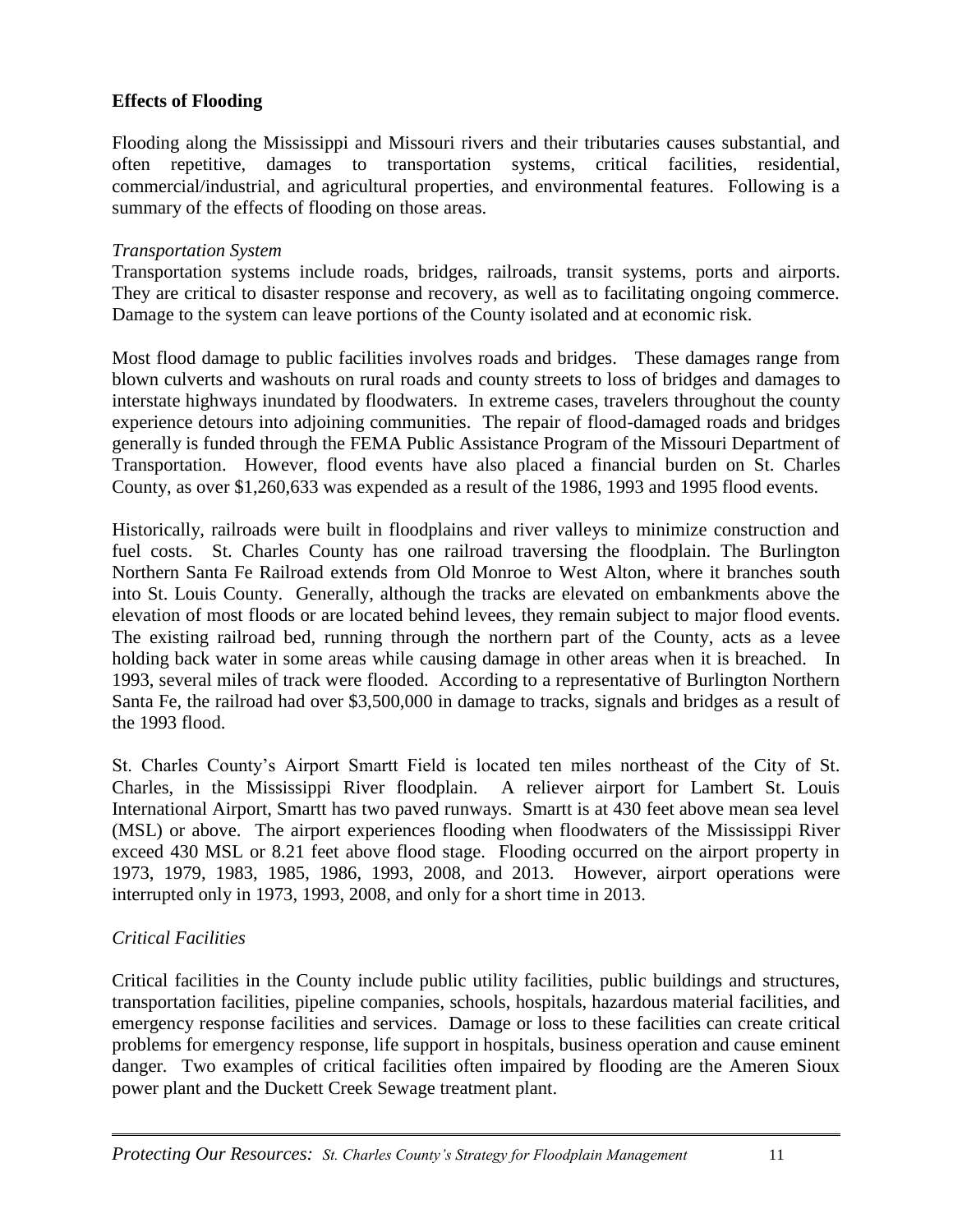The Sioux power plant is located near the City of West Alton on the Mississippi River. Several substations and transmission towers are also located in the floodplain. When flooding occurs, the power plant is isolated due to its location on an area of high ground. It is extremely difficult for emergency vehicles and equipment to reach the plant during large floods. During the Flood of 1993, the plant was without railroad shipments of coal and highway access for personnel, supplies and equipment. National Guard rafting operations were required to transport vital supplies to the plant.

The Duckett Creek Sewage lagoon and the Duckett Creek Sewage Treatment Plant are also located in the floodplain. The plant and lagoon are protected by a non-certified 100-year levee.

#### *Agriculture*

A rich agricultural producing region, St. Charles County has approximately 783 farmers. The floodplain farm acres are used mostly for crops with few livestock operations. More than half of the total damages from the Flood of 1993 were to the agricultural sector and include damages to crops, livestock, fields, farm buildings, and equipment. Much of the agricultural damage occurred in upland areas as the result of wet fields and a short growing season rather than inundation by floodwaters.

Millions of acres of farmland are impacted when flooding occurs on the Mississippi and Missouri rivers and their tributaries as only a few working family farms are protected by private levees. The majority is unprotected or is within one of the several levee districts. Construction of levees within these districts is funded and therefore controlled by the U.S. Army Corps of Engineers (USAGE). The largest district, the Consolidated North County Levee District (CYCLED), is located in the eastern section of the county.

A number of farms designed strictly for water fowl habitat also exist. These farms or duck clubs are located along the Mississippi River and are owned by either individuals or groups to provide good duck and goose hunting. The land is planted in crops that will attract water fowl and are leveed to provide flooded areas where migrating birds might land.

Agricultural census data and the Missouri Department of Agricultural statistical data reveal the economic impact the 1993 flood had on the agricultural sector. In 1992 corn was harvested on sales value of \$15,005,000. Soybeans were harvested on 58,000 acres with an average yield of 41.3 bu/A (state average 38 bu/A) and a total sales value of \$13,292,000. By contrast, 1993 statistics look much different. Corn harvested totaled 16,300 acres with a sales value of \$4,446,000. Soybeans were harvested on 13,200 acres with a sales value of \$3,435,000. The differences in acres harvested due to the flood are 76,000, and the difference in sales is \$20,416,000.

#### *Residential/Commercial*

In the County, single-family and multi-family buildings are often needlessly exposed to damage because of location in a hazard zone or because of structural weaknesses that make them vulnerable to damage. For some residences, stormwater runoff has been the major source of flooding.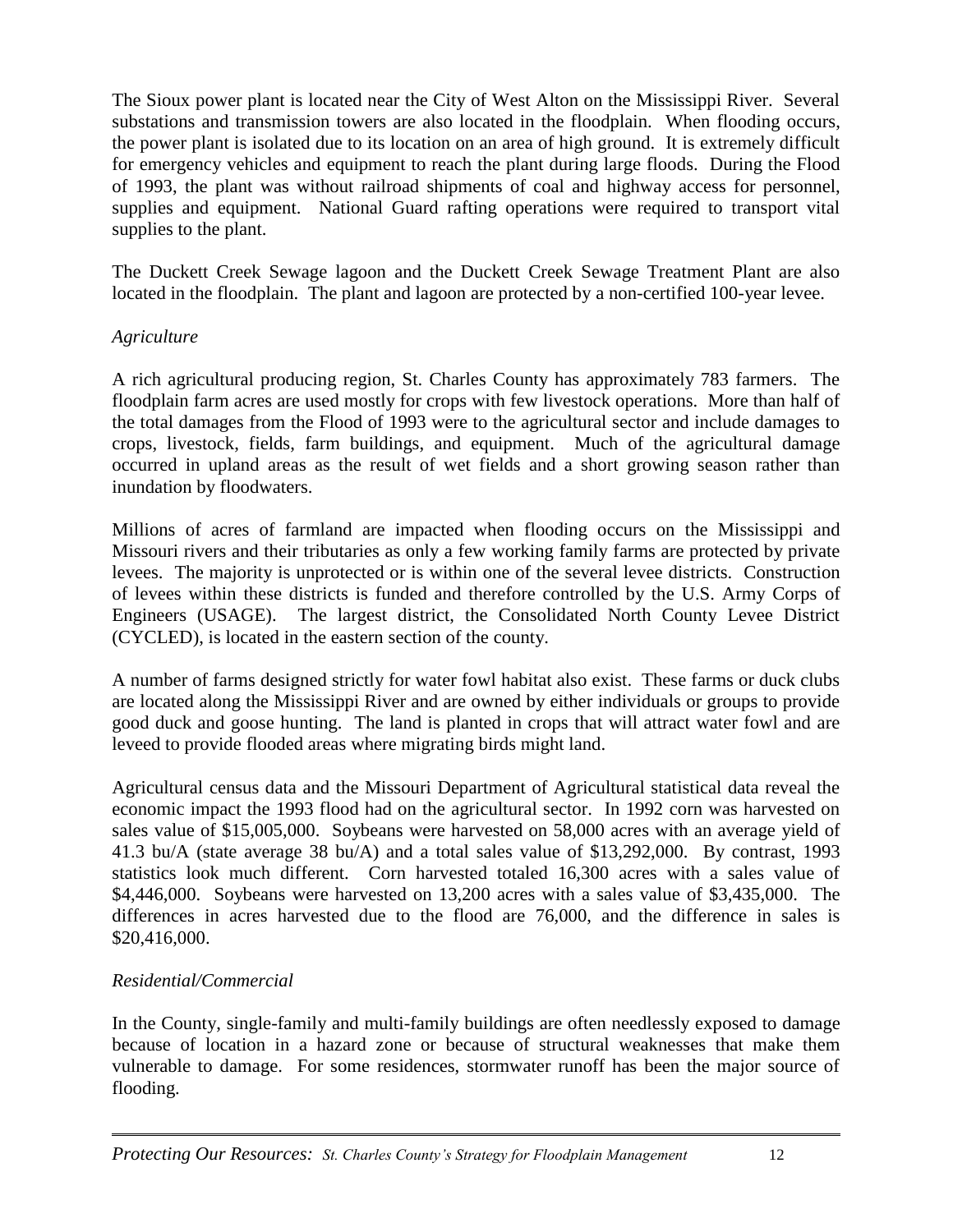The County estimates that approximately 802 residential and agricultural structures remain in the floodplains of unincorporated St. Charles County. Many residences are located in rural subdivisions scattered along the river, many of which began as hunting and fishing camps in the late 1940s and 1950s and evolved into year-round communities. Inexpensive housing can be found in these subdivisions due in part to the hazardous location. Subject to the greatest damage of flood waters, these areas also represent a significant amount of the County's repetitive loss structures. There are approximately 238 unmitigated residential structures that remain in the 100 year floodplain.

The most severe flood damage to residences was experienced in 1993. Despite the use of 33,000 tons of sand and 2.2 million sandbags, 4,300 homes were damaged by flooding. Of that number, more than 2,000 homes were found to be either uninhabitable or condemned. More recently, in the Flood of 2008, over 200 homes were damaged by flooding, with approximately 100 of those homes sustaining substantial damage requiring elevation of the residences to one foot above base flood. Many of those homeowners sought either buyout through a county sponsored FEMA grant or elevated with Increased Cost of Compliance (ICC) funds from their flood insurance policies. Approximately 30 homes were demolished either using ICC funds or demolition by the county after non-repair of the structure over a two year period.

More recently, in 2013, the county experienced subsequent flooding of the Mississippi over a period of 4 months from April through July. Approximately 20 homes experienced substantial damage requiring elevation or demolition of their homes. In 2015 and 2016, moderate flooding resulted in declaring one (1) unoccupied residence to be deemed substantially damaged in the unincorporated county and twenty-nine (29) in the City of West Alton.

Several businesses are located in the floodplain and include laundry mats, printing establishments, recycling and manufacturing companies, golf courses, a casino and others. Some of these activities, such as harbors or bait and tackle shops, are economically dependent of the very body of water that often inflicts damage and destruction. Most of these marinas were closed for the duration of the summer of 2008. During the flooding of 2013 many marinas were able to reopen in July with the brunt of the flooding affecting the West Alton area near the confluence of the Mississippi and Missouri rivers. Marinas were hampered in 2015 and 2016 by the moderate flooding event but were quickly back in business.

Mississippi and Missouri River flooding has major impacts upon these businesses. Inadequate floodproofing, lost productions time, sales declines, and inaccessibility have cost business owners several millions of dollars for flood mitigation activities. Thirteen businesses responding to the 1995 questionnaire administered by the St. Charles County Emergency management Agency reported over ten million dollars in damage due to flooding in 1986, 1993 and 1995. And for the 1998 Flood Risk Assessment Questionnaire, three businesses reported over a two million dollars loss due to lost sales and cleanup costs also for 1986, 1993, and 1995 floods. These emergency response and recovery expenditures are eventually passed on to the consumer, in the form of higher prices.

#### *Environmental Resources*

Environmental damage caused by flooding has no dollar amounts attached to it, but environmentalists and scientists have pointed out some of the impacts. Over the course of a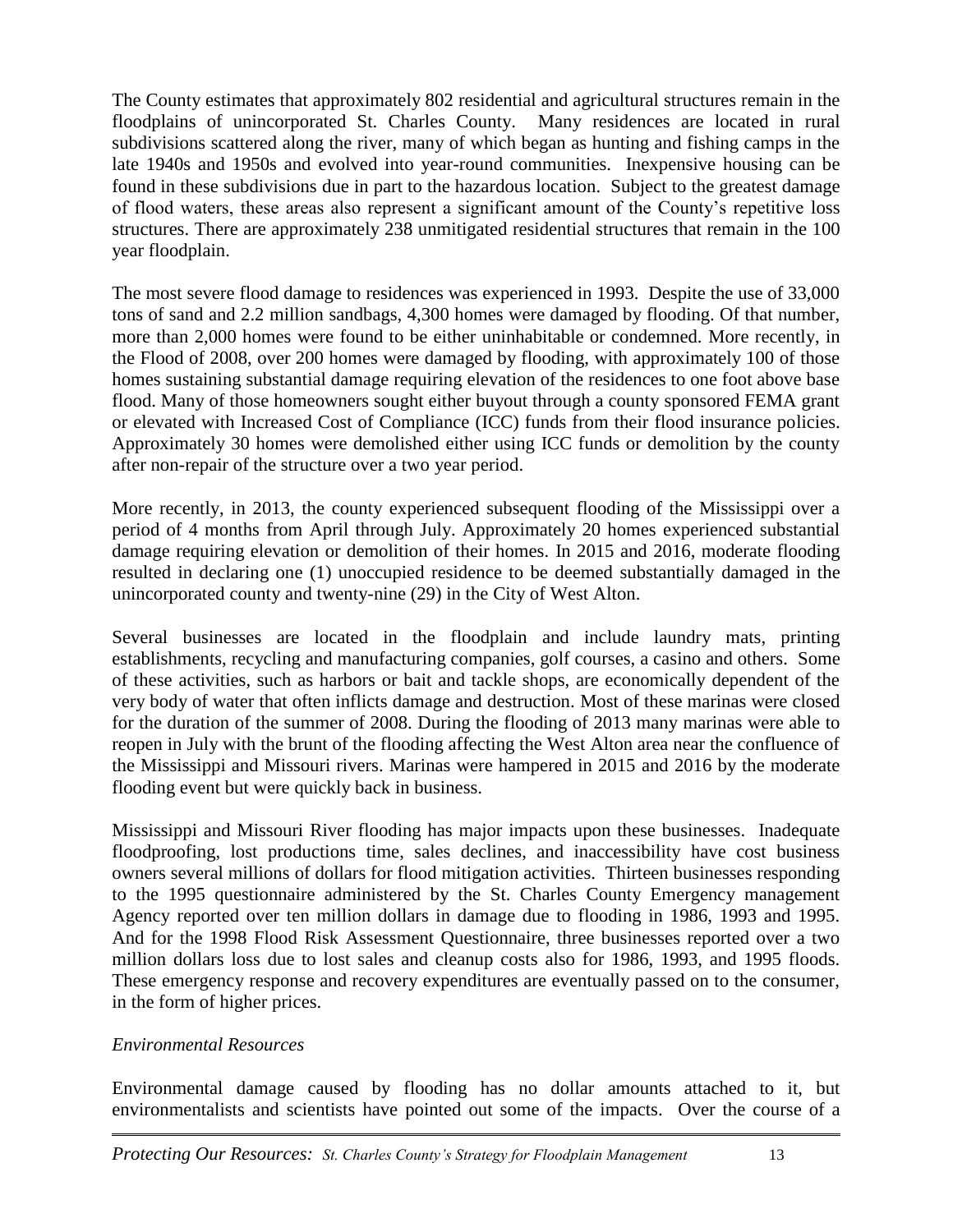flood, raw sewage, agricultural and industrial chemicals, and other toxic substances spill into waterways and floodplain.

Thousands of acres of land can be covered with thick layers of sand or huge scour holes that pockmark the floodplain, lose vegetation due to lack of oxygen, and experience a reduction in wildlife due to loss of habitat and interrupted breeding cycles. The Mississippi River erodes in many reaches. Tributaries to the Mississippi and Missouri rivers also experience destruction caused by erosion and sedimentation, and the accelerated spread of zebra mussels, a foreign species that threatens native mussels in the Midwest. In addition to the erosion of the rivers and tributaries, erosion of valuable topsoil can be a major problem.

The Flood of 1993 caused substantial tree mortality in the Mississippi River Floodplain. A large percentage of canopy trees, saplings and smaller juvenile trees were killed or nearly wiped out. On the Missouri River, some levees reportedly lost considerable vegetative cover due to scour and prolonged inundations.

#### **1993 Flood Events**

In 1993, the Mississippi and Missouri river basins experienced some of the worst flooding in recorded history. A wet fall and winter combined with unprecedented rainfall in the upper basins during July resulted in floods exceeding the base flood of 100-year level. St. Charles County, extremely vulnerable to flood damage due to its location at the confluence of the two largest river systems in the United States, received unprecedented levels of flood damage. The County was placed under three separate Presidential Disaster Declarations between April and November 1993. At the height of the flooding in 1993, nearly 200 square miles of the County were under water. Some properties were under water from early spring until late fall. Boats became a primary transportation mode for some residents as their homes flooded in April could be reached by no other means.

The 1993 floods had their beginning the previous year. The fall of 1992 was rainy, saturating the ground and keeping the river levels high. Heavy winter snows all over the Midwest increased the amount of water present within the upper Mississippi River Basin. Although spring flooding along the Mississippi River is a common occurrence in the County, the 1993 floods were greater than average. Due to significant damage, a Presidential Disaster Declaration was issued on May 11, 1993 for Lincoln and St. Charles counties.

During the months of May and June, the Mississippi River receded slightly allowing some residents to begin repairing their homes. However, in late June, a stalled Bermuda High over the southeastern portion of the United States and an abnormally cool air mass over the northwestern and north-central United States resulted in a continual rainfall over the upper Mississippi and Missouri river basins.

Rainfall exceed all records with rainfall in July across the upper Mississippi River Basin exceeding 443% of normal and 462% of normal across the Missouri River Basin. A second Presidential Disaster Declaration was issued on July 10, 1993 for several counties throughout the Midwest. However, the flood crest did not occur in St. Charles County until August 1, 1993, nearly three weeks later.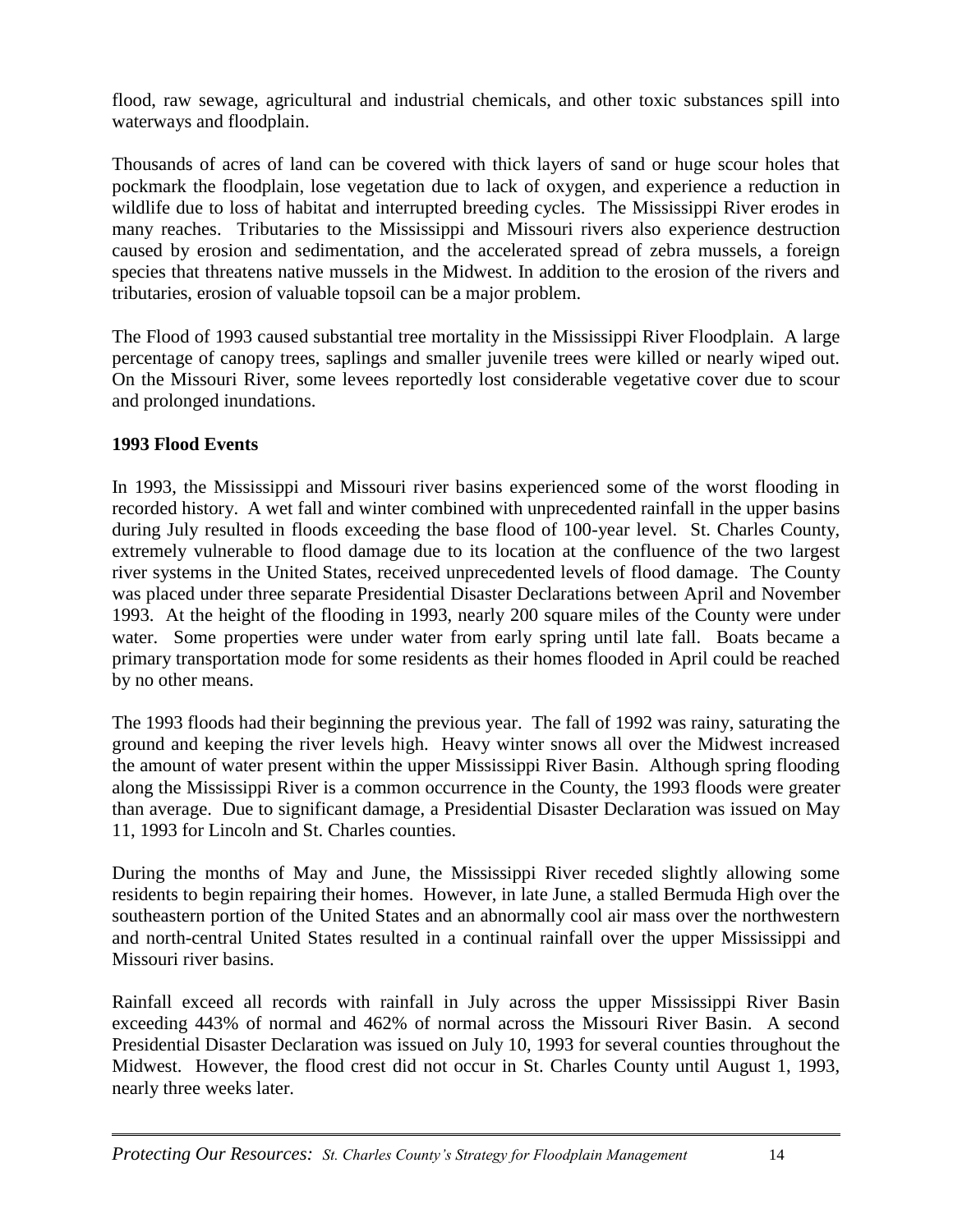At the crest of the flood in St. Charles County, nearly 30% of the land area was under water. Flood waters from the Mississippi and Missouri rivers covered their floodplains and caused backflooding on the Dardenne, Femme Osage and Peruque creeks and the Cuivre River. The confluence of the Mississippi and Missouri rivers moved 24 miles upstream in St. Charles County, overtopping levees and completely inundating the communities of West Alton and portage Des Sioux.

By the time the water receded, the flood damaged over 4,300 structures and forced approximately 2,000 families from their homes and farms, including over 400 families in three mobile home parks. Any crops planted by farms in the areas flooded were ruined and due to the length of the flood, no further planting was possible for the year. The total losses in the County were estimated to exceed \$65 million. The extent and duration of the flooding and the resulting level of damage surpassed any reckoning of past county officials.

#### *Disaster Response*

St. Charles County responded to the flood disaster in several innovative ways. First, the County developed a damage assessment and permit review procedure that has been considered a model by the FEMA. Second, the County opened a centrally located office that included not only the County's buyout program, but also a number of social service organizations – a one stop shopping office for flood victims. Third, the County ended its policy of apparent nonintervention in the floodplain and created a citizen's committee to review floodplain management throughout St. Charles County. The County also applied for participation in the National Flood Insurance Program's Community Rating System.

St. Charles County's damage assessment and permit review procedure was a three-step process consisting of damage inspection and assessment, home owner review and negotiation. The Building Department sent out teams of inspectors to review each flood damaged structure in the county and determine the level of damage using fair market value. Each structure was tagged based on the damage level with a green (Safe 0% to 25%), white (Uninhabitable 26% to 49%) or orange (Condemned 50% or more) placard. The damage inspection reports were turned over the Planning Department which then notified the property owners of the level of damage. Owners of condemned properties were instructed to set up an appointment to review the damage reports and to discuss the available options.

The next step was negotiation. The owner of a condemned structure had four options: to demolish, to elevate, to prove damage was less than 50% of market value, or participate in the County Buyout Program. (After October 1993, replacement value had to be included in the calculations due to a directive from FEMA). Proof of the repair cost was determined by either submitting bids from contractors or a bid by the owner showing the cost of repair if done by himself/herself. The homeowner was allowed to charge only \$4.35/hour for labor which often greatly reduced costs. However, all materials whether donated or otherwise had to be given a value. All bids were reviewed by the Building Department for accuracy.

For many people, particularly the elderly and those with limited incomes, reconstruction was not a viable option. In order to meet the needs of these individuals and to reduce the number of vulnerable structures in the floodplain, St. Charles County decided to participate in the federal acquisition program. By the end of 1994, St. Charles County had received nearly \$20 million in FEMA 404 and Community Development Block Grant funds and had acquired three heavily damaged mobile home parks (430 structures) and over 400 single-family residences.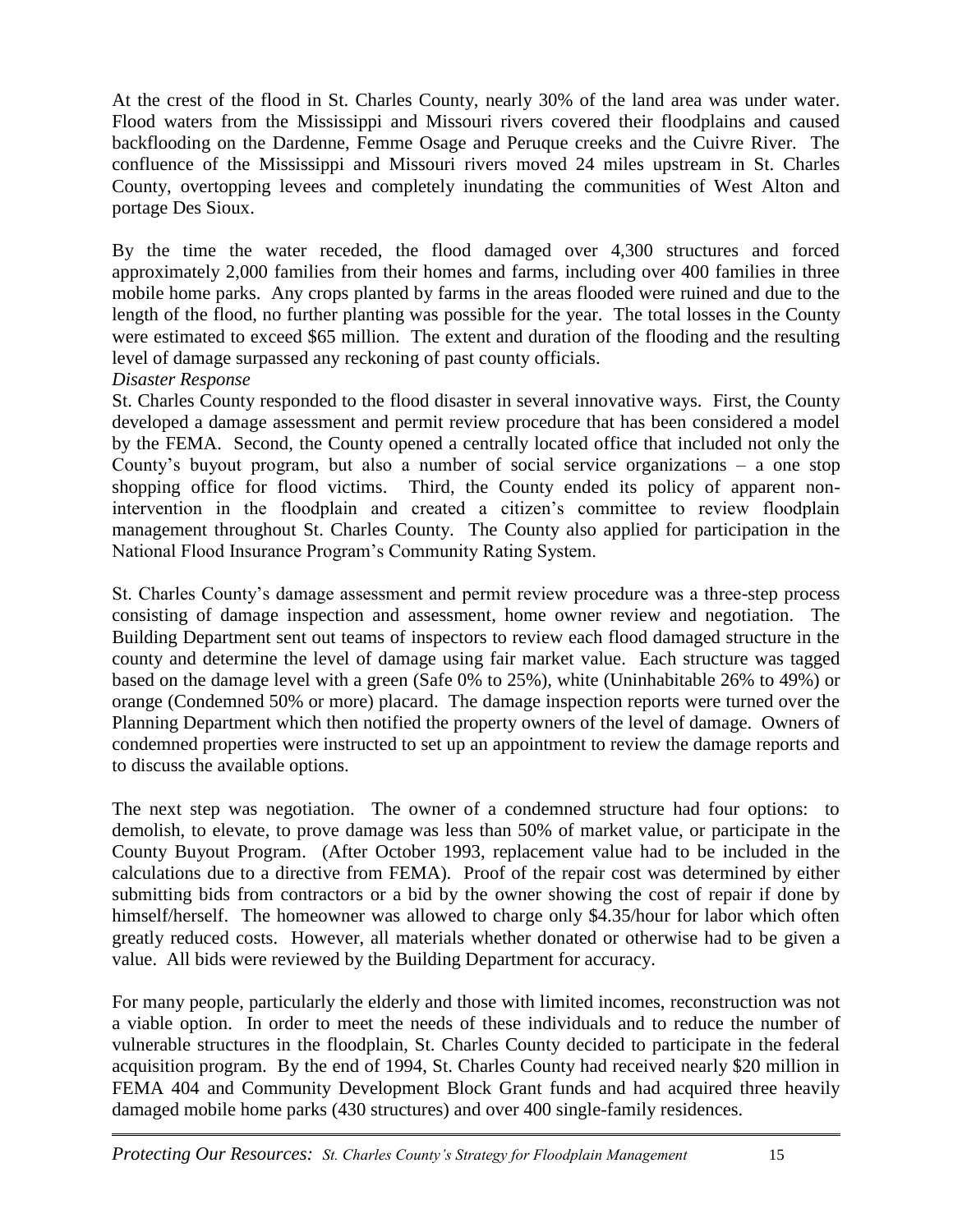The St. Charles County Buyout Program was unique not only in its size, but also in its structure. The County invited other social service agencies to locate within the same office as the Buyout Program with the overall name of Project Recovery. These groups included the Salvation Army, Flood Relief Services (a mental health organization), Disaster Relief Service (an umbrella group of local social services organizations), Mid-East Area Agency on Aging (social services for the elderly), and the Unmet Needs Committee. This grouping of related organizations in one location enabled St. Charles County to increase the assistance available to flood victims and to decrease the difficulty in accessing it.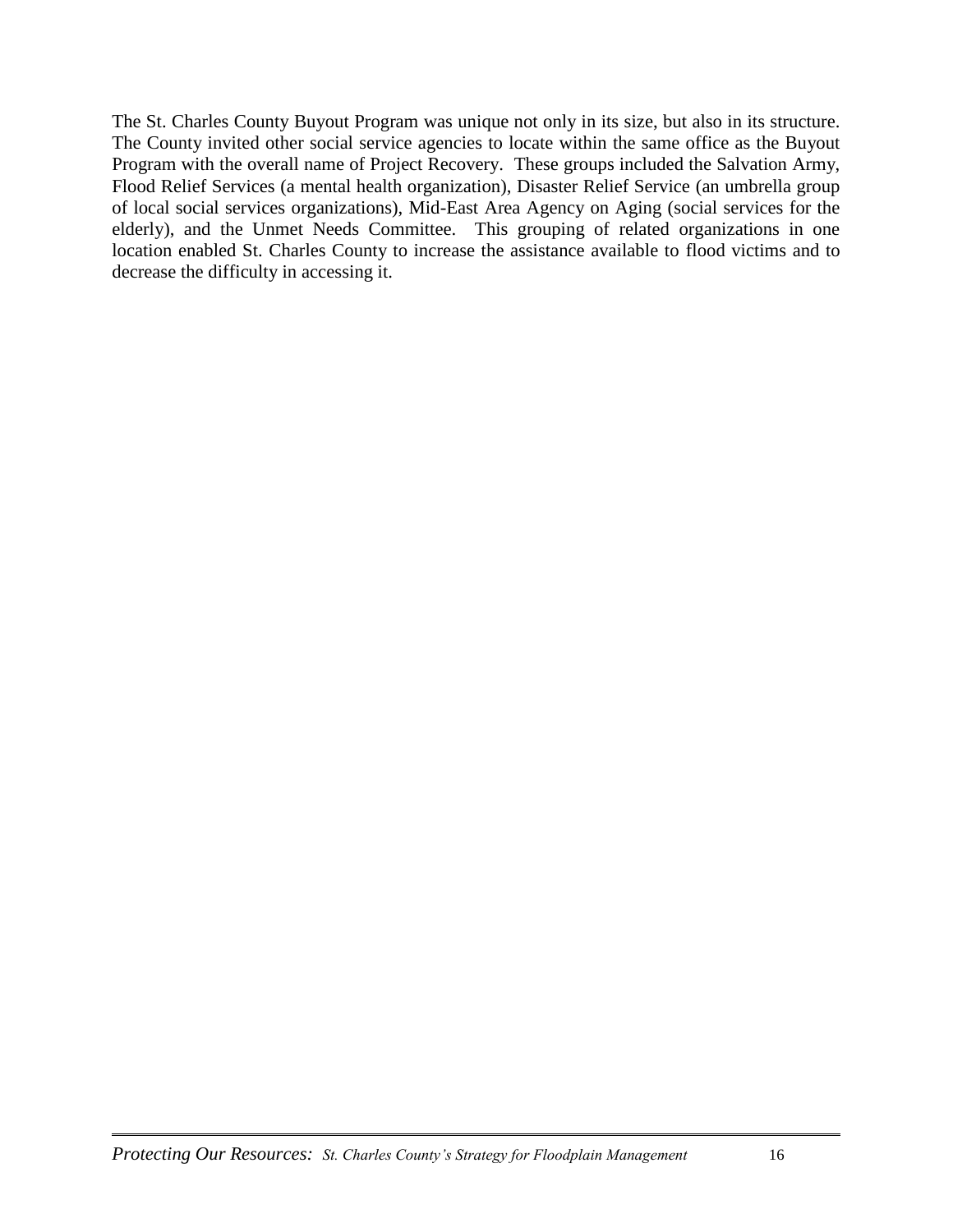#### **Repetitive Loss Areas - 2015**

The primary areas of repetitive losses are the subdivisions and other residential development along the Mississippi River and surrounding farmlands. These developments occurred in the 1950's and 1960's prior to the institution of the NFIP and zoning. Many of these residences have not been elevated or floodproofed sufficiently to protect them from even limited flooding.

There are few repetitive loss properties along the Missouri River. This is due primarily to the limited number of structures in the floodplain. Some of the area is protected by levees, but these are of an agricultural nature and provided limited protection.

Some repetitive losses occur along the interior creeks. However, much of the area is either relatively undeveloped, has had development occur outside the floodplain or is within incorporated communities and therefore outside the jurisdiction of the County. One property located outside of the regulatory floodplain, which sustained multiple losses over the years from flash flooding, was bought out in 2015 through a FEMA grant that allowed severe repetitive loss properties to be included in the grant regardless of their location in or out of the regulatory floodplain.

Several properties have cumulative flood insurance payments exceeding the property value. A property located in the Mississippi River floodplain, valued at \$35,079, made eight claims totaling \$143,275. In twenty-one years of ownership of a property located adjacent to the Mississippi River, one property owner made thirty NFIP claims. The property is valued at \$53,486; the claims totaled \$157,807.

Many repetitive loss properties have a history of four or more flood losses from 1978 to 2015. This number suggests that these properties will continue to flood if they remain in the floodplain and are not mitigated.

The record-setting and unprecedented flooding that lasted from the spring of 1993 into the early part of 1994 served as the catalyst for Missouri governments to look for solutions to the devastation and suffering caused by the massive floods. As a result, voluntary acquisitions or buyouts of flood-prone properties became the choice of action using Federal Emergency Management Agency, state and local government funds. The program has been widely successful and proved itself again during the floods of 2008 when 8 additional residences were acquired. In 2015 one home has been acquired and funds have been made available for up to two more.

For the 2015 and 2016 flood, it is estimated that more than 600 of the "bought-out" property sites were again flooded to a depth of 5 to 8 feet depending on location. This amounts to more than 600 flood insurance claims that could have multiplied into hundreds of thousands of dollars.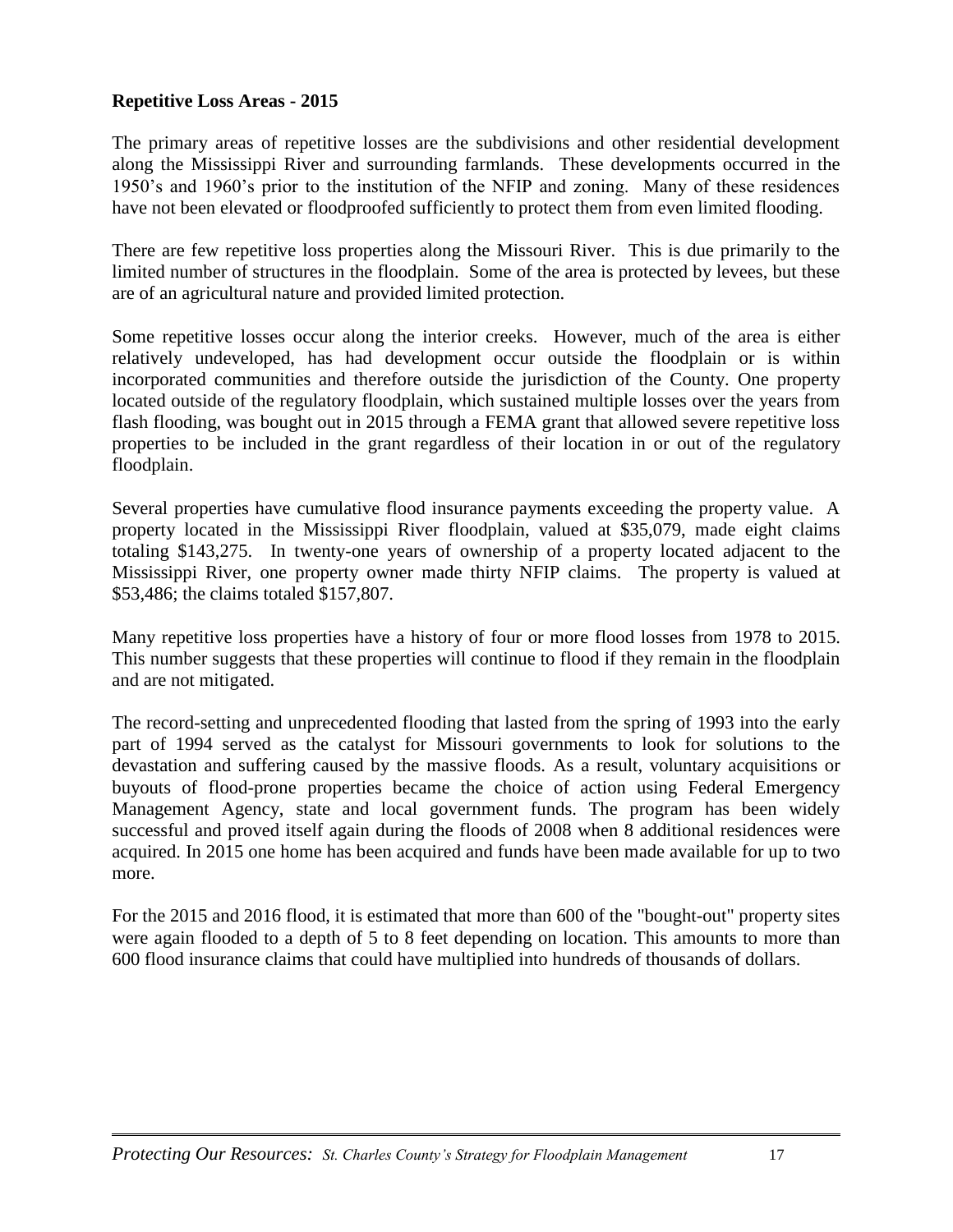## *IV. The Flood Hazard Area*

#### **Floodprone Buildings**

There are a number of buildings located within the floodplain, but most of the estimated 4,000 structures in the floodplain are residential or agricultural (barns and grain bins). The Dardenne Creek floodplain, upstream of the City of St. Peters, contains residences along with some commercial buildings, but the most northern part of the floodplain is used for farming. On Belleau Creek, residential development has occurred, a few commercial structures are scattered along the floodplain. Most of the buildings on the Peruque Creek floodplain are farm buildings. Part of the Cuivre River floodplain is used for recreational purposes, such as club houses. Big Creek and its tributaries are surrounding by agricultural land and park land with very little development in the floodplain. The floodplain areas of the Femme Osage Creek basin, except for a few roads and bridges, have been left relatively free of encroachment. Some recreational and residential development exists in the floodplain of the Mississippi River, but most of the land is used for agriculture. With the exception of a few primary residences, agriculture is the primary land use along the Missouri River floodplain.

#### **Floodprone Infrastructure**

There are many roadways, bridges, and culverts located in the floodplain. During flood events, several public roads are closed or inaccessible. According to the 1998 Flood Assessment Questionnaire, roadways that are repetitively flooded included:

| <b>Airport Road</b>        | Fox Hill Road             | Orchard Farm School Rd.      |
|----------------------------|---------------------------|------------------------------|
| Alice Avenue               | Gutermuth Road (elevated) | Parr Road                    |
| <b>Arrow Rock Drive</b>    | <b>Hoff Road</b>          | Peruque Creek Road           |
| <b>Augusta Bottom Road</b> | <b>Huster Road</b>        | Portage Road                 |
| <b>Barwise Road</b>        | Highway 79                | <b>Riverview Road</b>        |
| <b>Blase Station Road</b>  | Highway 94                | St. Peters Road (elevated)   |
| <b>Brown Road</b>          | Highway B                 | Salt River Road (elevated)   |
| <b>Church Road</b>         | Highway F                 | <b>Silvers Road</b>          |
| Dalbow Road                | Highway H                 | South Main Street (elevated) |
| Defiance Road              | Highway K (elevated)      | <b>Twin River Road</b>       |
| Dietrich Road              | Highway N (elevated)      | Upper Bottom Rd (elevated)   |
| Dingledine Road (elevated) | Highway P                 | U.S. Highway 67              |
| Ell Road                   | Highway V                 | <b>Weston Woods Lane</b>     |
| Elm Point Road (elevated)  | Koch Road                 | Wiess Road                   |
| <b>Feltes Road</b>         | Lakeshore Drive           | Willow Club Road             |
| Femme Osage Road           | Matson Hill Road          | Wilmer Road                  |
| Firma Road                 | Mertz Road                | <b>Woodland Park Road</b>    |
| Flatwoods Road             | Mette Road                | Woodstream Drive             |

Highway 94 North is a major access road from the City of St. Charles to the Town of West Alton, the City of Portage Des Sioux, and other northern portions of the County. Flooding of Highway 94 North can result in the isolation of these communities and residents, in additional to impairing emergency vehicle access.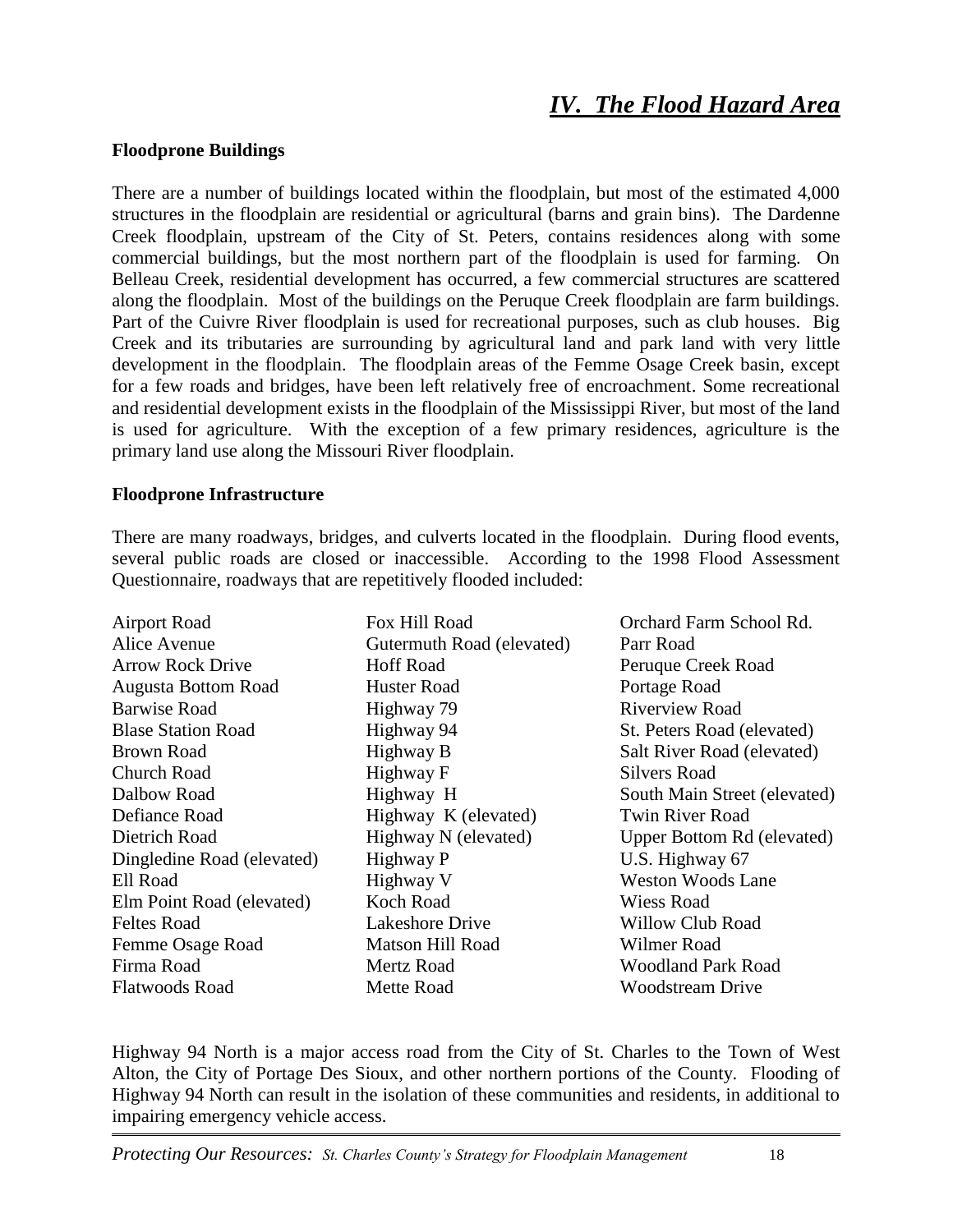#### **Critical Facilities**

St. Charles County has a number of special hazards and critical facilities located in the floodplain. The primary special hazards are a series of pipeline and the Ameren power plant. Numerous underground pipelines cross and carry various petroleum products and chemicals across the country. The pipelines enter St. Charles County in the east at the confluence and continue westward following Interstate 70 into Warren County and northwest along the Burling-Northern Railroad Santa Fe Railroad into Lincoln County. A list of the pipeline companies and the products carries can be found in Table 3.

| Company                                         | <b>Type of Material</b>                    |
|-------------------------------------------------|--------------------------------------------|
| Explorer Pipeline Company (24" pipe)            | Refined Petroleum, Aviation Fuel           |
| Amoco Pipeline Company (12" pipe)               | <b>Refined Petroleum</b>                   |
| Platte (Marathon) Pipeline Company (20" pipe)   | Crude Oil                                  |
| Missouri Pipeline Company (16" pipe)            | <b>Natural Gas</b>                         |
| Shell Pipeline Company (22" pipe)               | Crude Oil                                  |
| Conoco Pipeline Company (10" pipe)              | JP5 Jet Fuel, Refine Petroleum Products    |
| Koch (Woodriver) Pipeline Company (20" pipe)    | Crude Oil                                  |
| Gulf Central Pipeline Company (6" - 8" pipe)    | Anhydrous Ammonia                          |
| Arco Pipeline Company (Currently unused)        | Kerosene                                   |
| Burlington-Northern Railroad                    | Various                                    |
| Norfolk-Western Railroad                        | Various                                    |
| Commercial Barge Traffic (Missouri/Mississippi) | Various                                    |
| <b>Ameren Union Electric Sioux Plant</b>        | Various                                    |
| Hasco International                             | Various                                    |
| <b>Boeing Radar Site</b>                        | Various                                    |
| <b>Leonards Metal</b>                           | Various                                    |
| Lewis and Clark Sawmill                         | Various                                    |
| <b>Agricultural Facilities</b>                  | Gasoline, Herbicides/Pesticides, Anhydrous |
|                                                 | Ammonia, Various                           |
| <b>Smartt Field</b>                             | <b>Aviation Fuel</b>                       |

#### **Table 3: Hazardous Materials**

Other critical facilities in the floodplain include: Schools

• Orchard Farm School District

Emergency Response Facilities and Services

- Rivers Pointe Fire District
- Augusta Fire Protection District
- Orchard Farm Fire Department
- St. Charles City Fire Department
- Portage Des Sioux Police Department
- O'Fallon Fire Protection District
- O'Fallon Police Department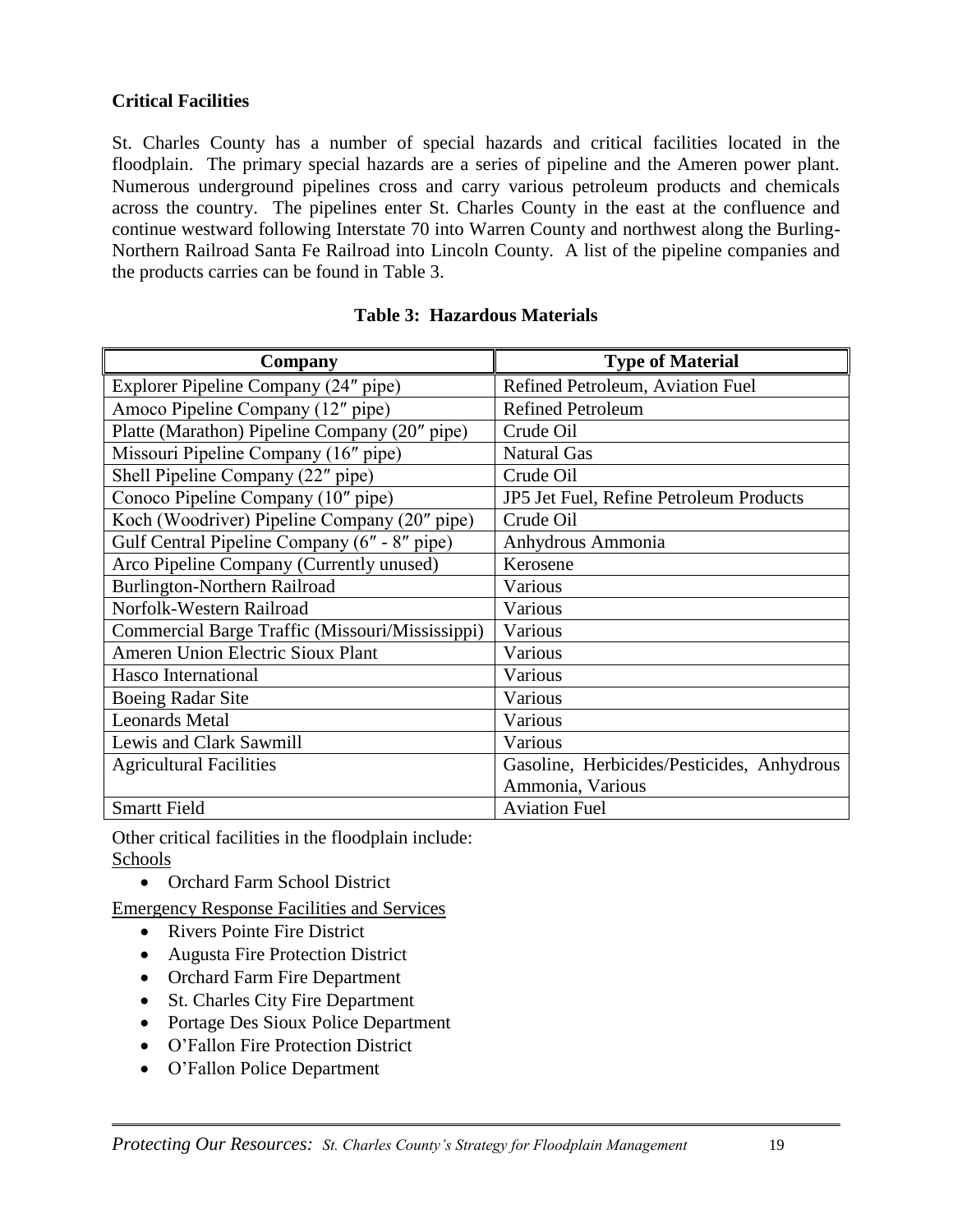Hazardous Materials Facilities

- Boeing Radar Site
- Leonard's Metal
- St. Charles City waste treatment plant
- Harbors (storage of marine fuel) along the Mississippi River
- Agricultural facilities (anhydrous ammonia, etc.)
- Gasoline service stations

#### Public Utilities

- $\bullet$  AT&T
- Telecom telephone distribution
- St. Charles County well fields
- Cuivre River Electric facilities, substations and distribution
- Portage Des Sioux Water Treatment, Riverview Drive

#### **Areas That Provide Natural and Beneficial Functions**

A number of State and Federal agencies maintain open areas in the floodplains. The Army Corps of Engineers, the Missouri Department of Conservation, and the Missouri Department of Natural Resources are the primary holders of public lands. These areas provide recreational opportunities in the forms of hunting, fishing, nature outings, hiking and bicycling.

The Missouri Department of Conservation operates and maintains the August A. Busch Memorial Wildlife Area (6,986.58 acres) and the Weldon Spring Wildlife Area (7,355.95 acres). These adjacent parcels are located in southwestern St. Charles County, along Highway 40/61 and Highway 94 South. Both wildlife areas are maintained as open space and offer hunting, fishing, hiking and conservation education.

A wildlife refuge located on the south side of north Highway 94, Marais Temps Clair Wildlife Area is also maintained and operated by the Missouri Department of Conservation. The wildlife area is designed to create wetlands habitat replacement and open space. Limited duck hunting and public touring are permitted uses. This area is located within the Missouri River floodplain.

The Missouri River Trail (KATY Trail) is a 200-mile hiking and bicycling trail located on an abandoned railroad corridor along the Missouri River. The trail, developed by the Missouri Department of Natural Resources, stretches from Machens in northeast St. Charles County to Sedalia, Missouri. Approximately 32 miles of the trail are open for public use in St. Charles County, from the City of St. Charles to the Warren County line.

The Edward "Ted" and Pat Jones-Confluence Point State Park, at the confluence of the Mississippi and Missouri rivers, is comprised of approximately 1,121.43 acres and is managed by the Army Corps of Engineers. Serving as a reservoir for a number of endangered species, Riverland is a demonstration area for reversion to riverine/wetlands ecosystems. The area, managed by the U. S. Army Corps of Engineers and the Missouri Department of Natural Resources, provides an excellent area for conservation education and general use as open space.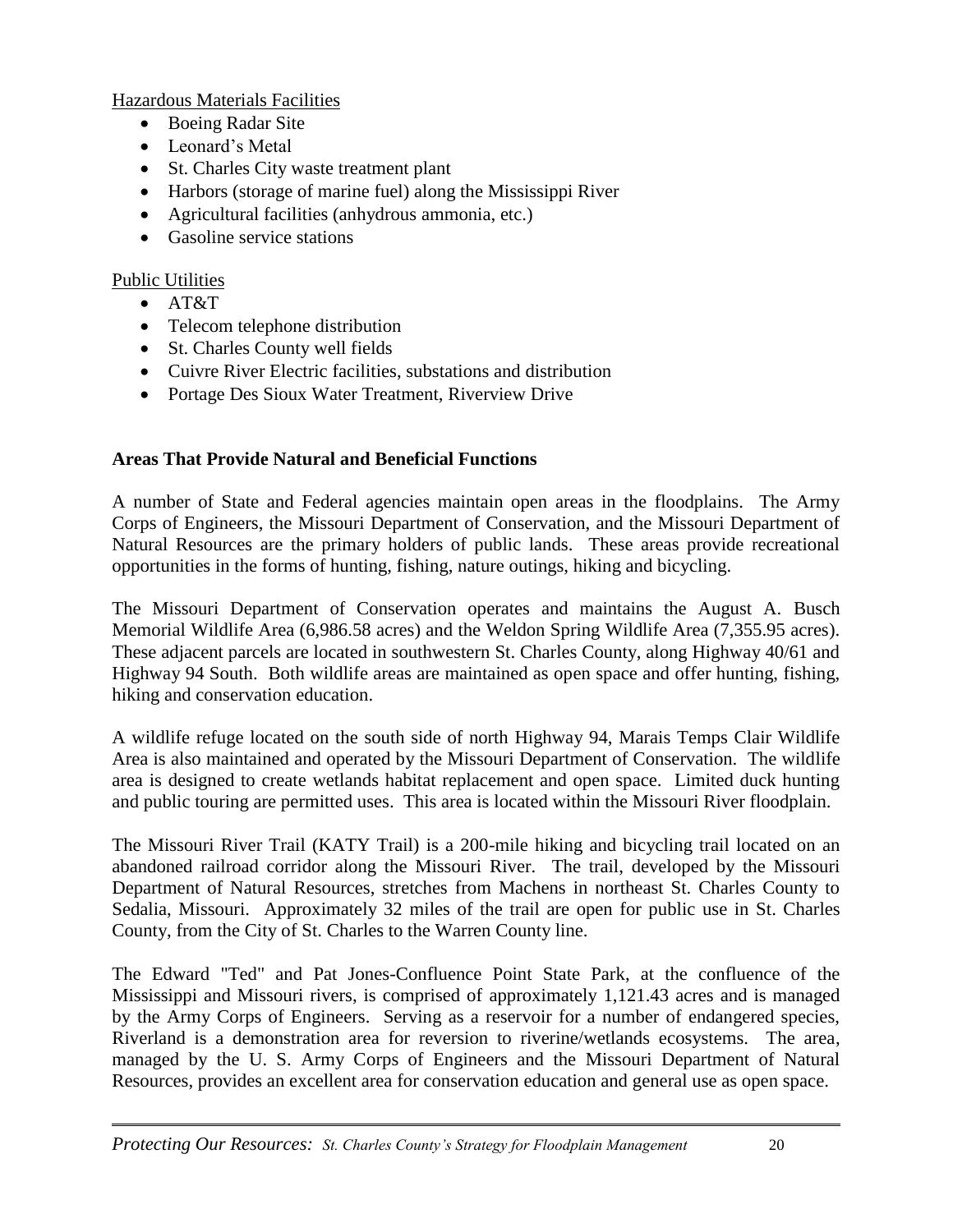The County owns approximately 2,613 acres of undeveloped land that has been converted to park land under the County park system. The County currently has twelve parks that include floodplain, intermittent draws or valleys, and second growth forests. After the 1993 flood, the County acquired three mobile home parks located in the Missouri River floodplain. These sites total 100 acres and have been deeded to the City of St. Charles. Adjacent to the Mississippi River, Hide-A-Way Harbor comprises approximately 48 acres. It is a former marina with boating and fishing access.

#### **Development Trends and Constraints**

The primary region of development in St. Charles County has been a triangular area bounded by Interstate 70 on the north, KATY Trail on the east and U.S. Highway 40/61 on the west. This area is not located within the floodplains of the Mississippi and Missouri rivers. However, the Dardenne, Peruque and Belleau Creeks all flow through the area and drain into the Mississippi River. These streams experience flash floods and some backflooding from the Mississippi.

Development on properties along the interior creeks tends to avoid the areas delineated as floodplain. This is primarily due to the insurance requirements of the NFIP for federally backed loans and the development of storm water management regulations. Also, land designated as floodprone is less desirable and therefore less marketable than areas outside the floodplain.

In general, the main river floodplains have experienced little development pressure and remain primarily agricultural. The severity of the flooding and the regulations of the NFIP have discouraged development on a large scale. The few homes built in that area since 1978 have been elevated and/or placed on the few remaining areas of high ground.

Limitations on fill set by the Army Corps of Engineers have made construction costs higher for structures in the floodplain. An estimated \$40,000 to \$50,000 can be added to the construction cost of a typical residential structure if it is elevated to eight feet above ground level. This does not consider any of the costs for construction to meet the needs of the physically disabled or an individual with medical problems. Also, the length of time required for construction in the floodplain is longer due to more complex review requirements.

A significant constraint on development within the floodplain is the NFIP. St. Charles County joined the NFIP in 1978. Since then, the Unified Development Ordinance of St. Charles County (UDO) has required that all new construction in the county be built with the lowest level one foot above the base flood elevation. The UDO also establishes regulations for floodway, floodway fringe, and density floodway district. Appendix A is the Floodplain Regulations. Much of the area subject to flooding has been zoned A, Agricultural District with Floodway or Floodway Fringe Overlay Districts. In the Agricultural District the minimum lot size is five acres to ensure sufficient land for on-site septic and as a disincentive to development. Permitted uses in the A zones are agricultural uses such as farming, pasture, nurseries, and forestry; residential uses such as lawns, gardens, parking and play areas; non-residential uses such as loading areas, parking and airport landing strips; and public and private recreational uses such as golf courses, archery ranges, picnic grounds, parks, wildlife and nature preserves.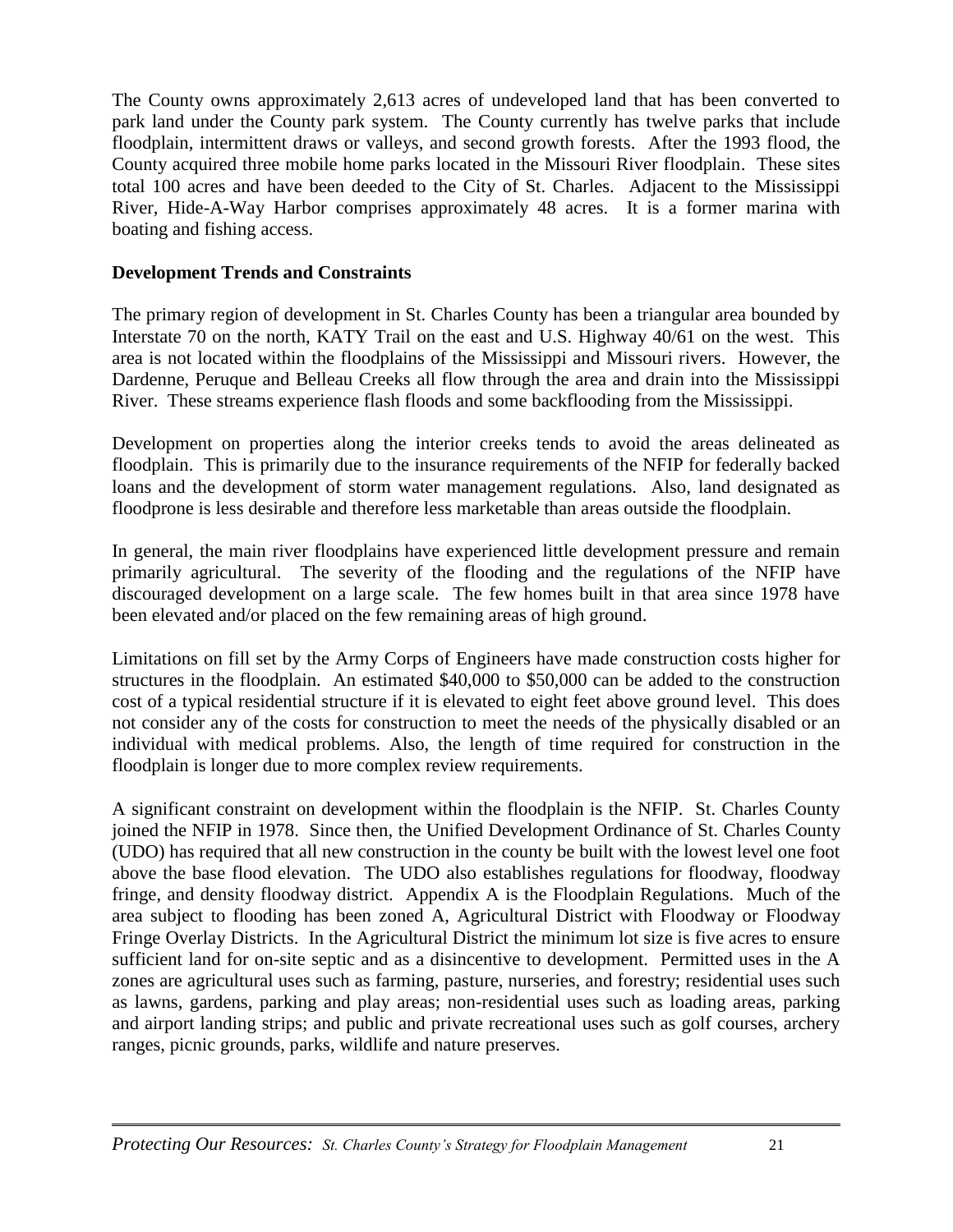The St. Charles County Unified Development Ordinance requires all subdivisions platted in the unincorporated sections of the County to show the boundaries of the base flood on the recorded plat. In residential districts, special flood hazard areas must be located on common ground and not on individual lots. Through the UDO the County also requires that all new subdivisions with lots less than three acres in size have storm water systems to eliminate any increase in stormwater runoff.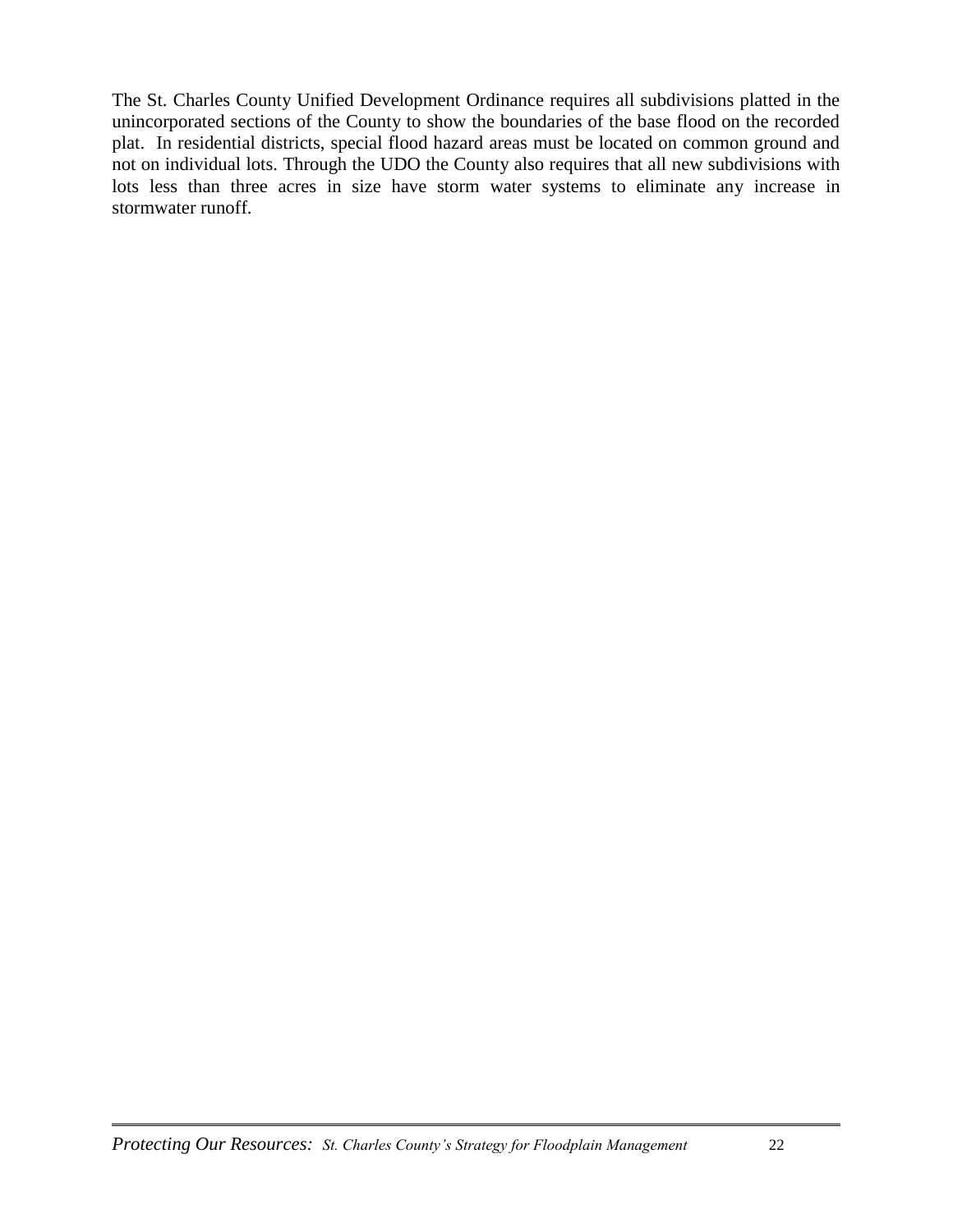### *V. Conclusions, Implications and Issues*

Floodplain management in St. Charles County is a complex issue. The widely varying types of floodplain, the development pressures in the interior creeks and the many governmental jurisdictions combine to make decision making a slow and complicated process. It is apparent that there is a need to always seek to improve floodplain management and mitigation. There is considerable federal and state emphasis placed on proactive, preventative flood mitigation projects rather than the reactionary band-aid efforts that have been typical past responses to the flooding situation. The Federal governments will no longer help residents rebuild at the risk of the next deluge. Rather, a new vision for floodplain management looks beyond response to specific disasters and toward regional cooperation and planning, strategy and broad-based decision making, and efficient use of resources.

This section identifies some conclusions of the Technical Advisory Committee, the 1998 Flood Assessment Questionnaire, and previous planning efforts and identifies associated implications and issues. It is not intended to be a comprehensive listing of all deficiencies, but rather a concise summary of the most frequently cited problems. Categories are consistent with previous sections and are divided into transportation system, critical facilities, agriculture, residential/commercial, and environmental resources.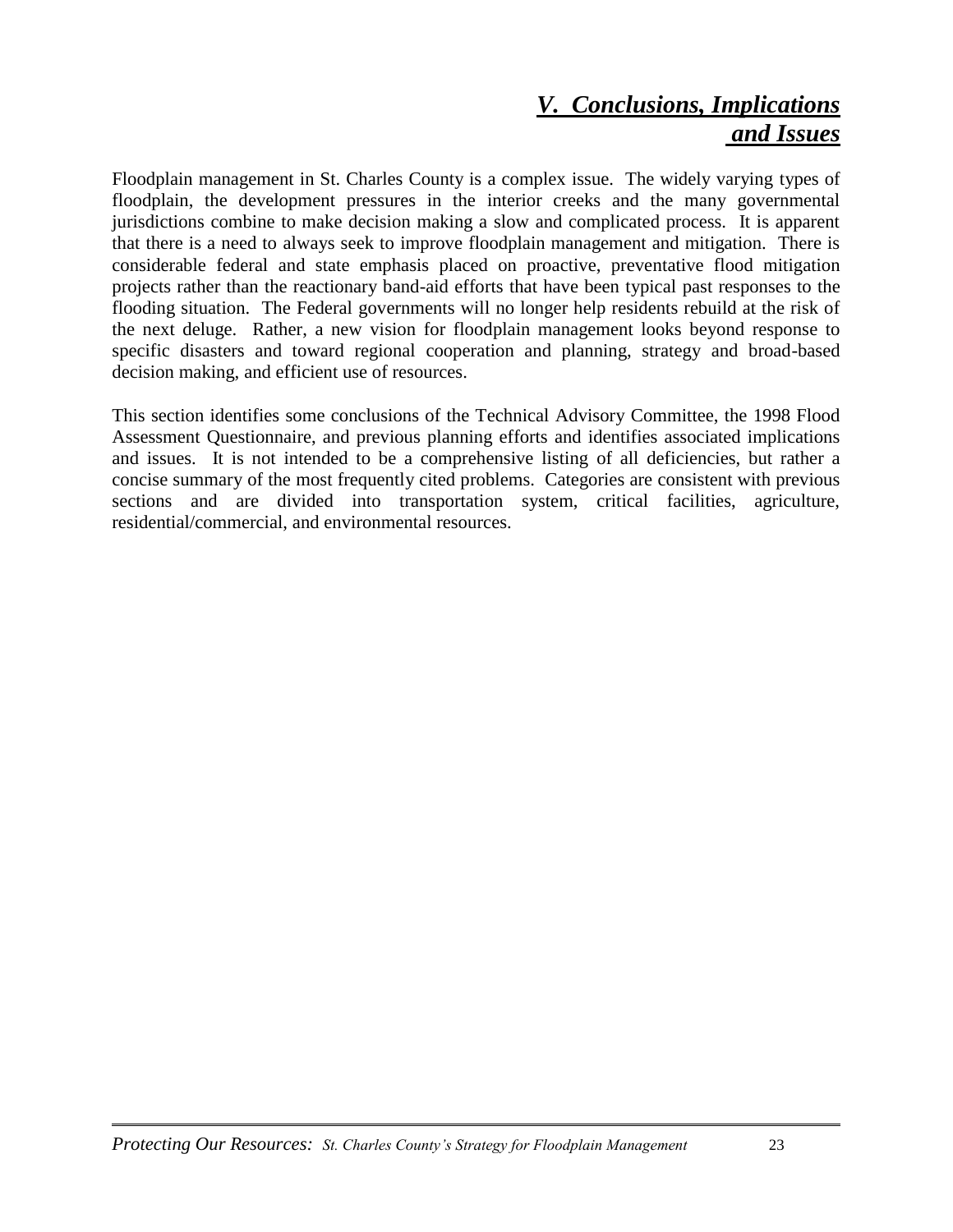| Category       | <b>Conclusion</b>             | <b>Implications</b>           | <b>Issues</b>                                              |
|----------------|-------------------------------|-------------------------------|------------------------------------------------------------|
| Transportation | Many highways, arterials,     | Lack of access to             | There is a lack of federal, state and local funding to     |
|                | Collectors and minor roads    | employment and for            | rebuild many roadways, especially minor roads.             |
|                | are damaged, closed or        | emergency services.           | Minor roads will not be funded through the                 |
|                | inaccessible during and after | Isolation of residential      | Transportation Equity Act for the 21 <sup>st</sup> Century |
|                | flooding                      | communities.                  | $(TEA-21).$                                                |
|                |                               |                               | Projects to address frequently flooded county roads        |
|                |                               |                               | have been developed and implemented.                       |
|                | The Burlington Northern       | Railroad operations can be    | A source of funding to study free-flow water               |
|                | Railroad Santa Fe tracks,     | suspended; cargo will not     | structures under the railroad has not been                 |
|                | signals, etc., are damaged    | reach clients at all or in a  | identified.                                                |
|                | during and after flooding.    | timely manner.                |                                                            |
|                | Part of the Railroad bed acts | The railroad bed "levee"      |                                                            |
|                | as a levee ins some areas.    | causes damage when            |                                                            |
|                |                               | breached.                     |                                                            |
|                | The St. Charles County's      | Lack of aviation access and   | A flood protection levee would prevent future              |
|                | Airport Smartt Field can      | service to patrons.           | flooding, but is considered an "encroachment" by           |
|                | flood when floodwater of the  |                               | the Federal Aviation Administration. A flood               |
|                | Mississippi River exceed 430  |                               | study has not been performed.                              |
|                | MNL.                          |                               |                                                            |
| Critical       | Major flood risks to the      | Plant or service shutdown or  | Lack of adequate levee protection. Relocation of           |
| Facilities     | Ameren power plant and        | isolation.                    | some facilities is not probable, flooding will             |
|                | telephone services.           |                               | continue.                                                  |
|                | Major flood risks to          | Potential washout or leakage. | Relocation is not probable.                                |
|                | underground pipelines         |                               |                                                            |
|                | carrying various              |                               |                                                            |
|                | commodities.                  |                               |                                                            |
|                | Damage to fire and EMS        | Threat to public health and   | Some facilities cannot be relocated due to a               |
|                | services.                     | safety.                       | decrease in emergency response time.                       |

Table 4: Conclusions, Implications, and Issues

23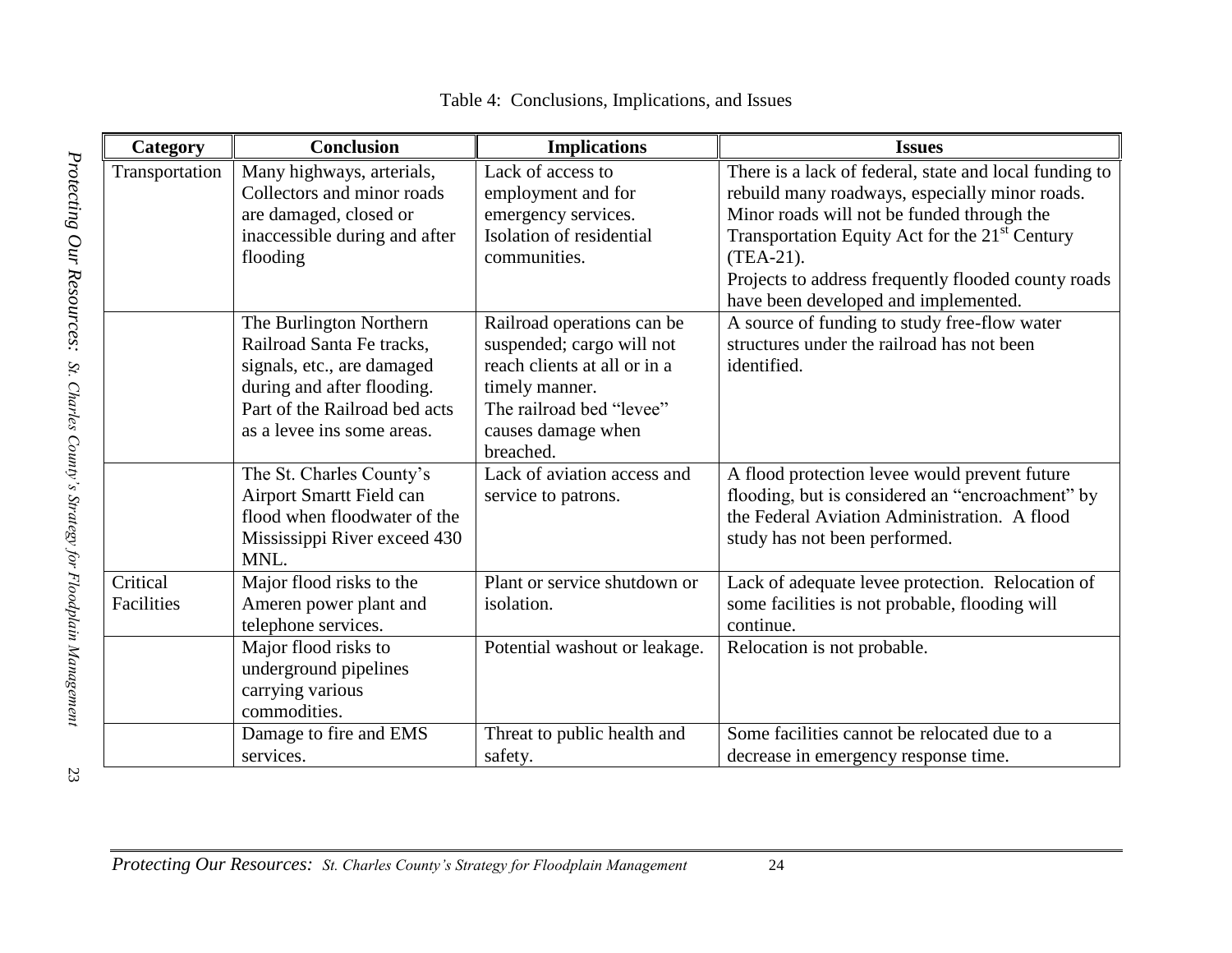| <b>Agriculture</b>   | Thousands of acres can be.    | The agricultural sector can     | Lack of adequate public funding for secondary        |
|----------------------|-------------------------------|---------------------------------|------------------------------------------------------|
|                      | lost during major flooding    | lose several million dollars in | levee repairs, clean-up fields, etc.                 |
|                      | due to location and levee     | destroyed crops, buildings      |                                                      |
|                      | failure.                      | and machinery.                  |                                                      |
| Residential/         | Several hundred residential   | Property owners experience      | Efforts will continue to monitor residential and     |
| <b>Commercial</b>    | and commercial properties     | personal and property losses    | commercial structures for compliance with UDO        |
|                      | are located in the floodplain | and are displaced.              | floodplain requirements.                             |
|                      | and experience flooding.      |                                 |                                                      |
|                      | The County has                | These properties continue to    | Many homeowners will not accept buy-out and          |
|                      | approximately 238             | deplete the NFIP.               | prefer to live along the river. Tracking of building |
|                      | unmitigated repetitive loss   |                                 | permits allows for cumulative costs requiring        |
|                      | structures.                   |                                 | elevation.                                           |
|                      | Properties in the floodplain  | These properties continue to    | Lack of federal support to increase height of some   |
|                      | are safeguarded by many       | flood.                          | levees.                                              |
|                      | agricultural levees that      |                                 |                                                      |
|                      | provide limited protection.   |                                 |                                                      |
|                      | Some properties are flooded   | As development in the           | Lack of a regional authority.                        |
|                      | by stormwater runoff, rather  | County continues stormwater     |                                                      |
|                      | than by a river or creek.     | will be an increasing           |                                                      |
|                      |                               | problem.                        |                                                      |
| <b>Environmental</b> | River and stream banks erode  | As development and flooding     | Unincorporated St. Charles County requires a Land    |
| <b>Resources</b>     | in many reaches.              | continues, erosion will be an   | Disturbance Permit and a minimum 25 foot             |
|                      | Development and flooding      | increasing problem.             | setback from natural watercourses.                   |
|                      | cause erosion.                |                                 |                                                      |

24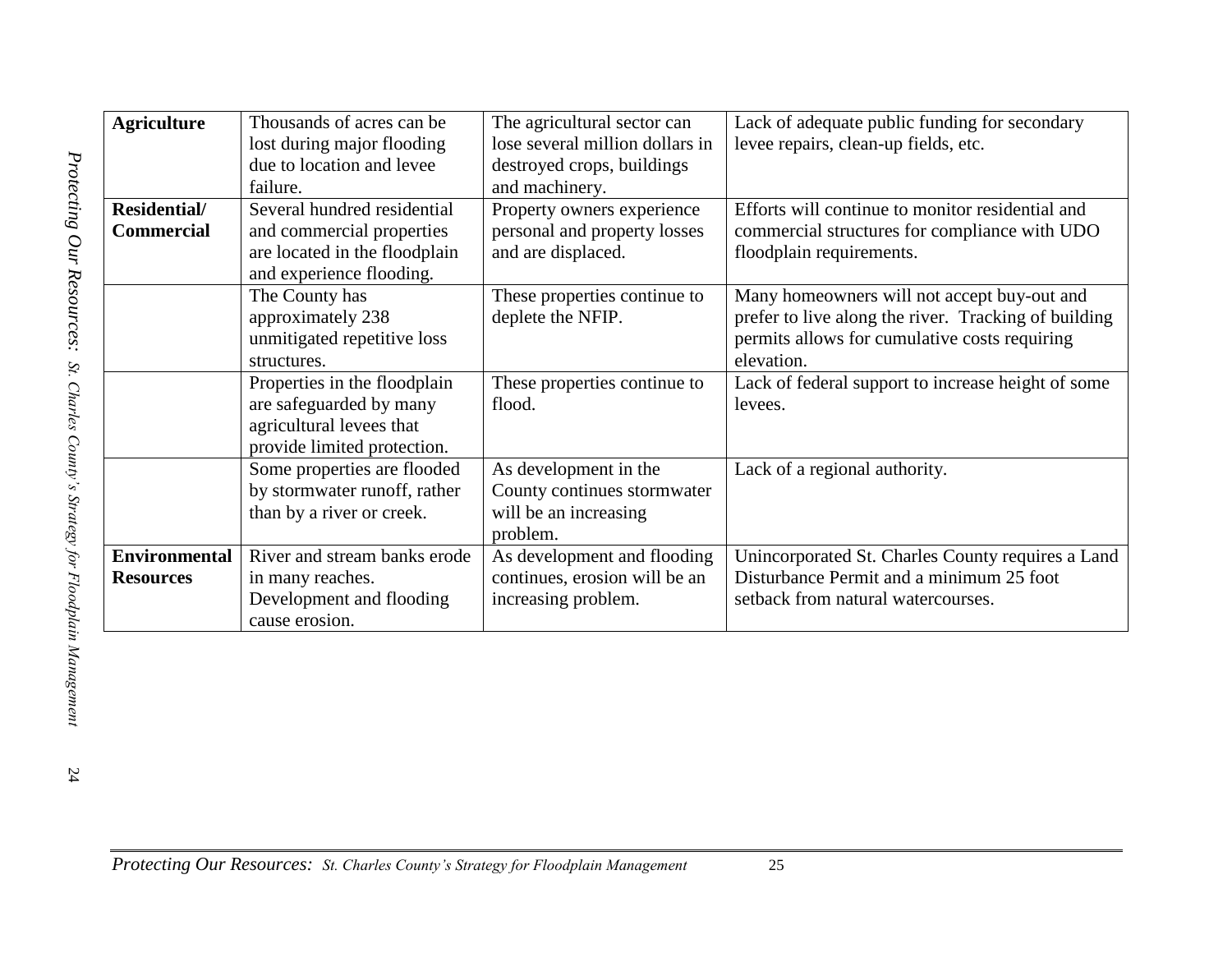Several conclusions can be drawn from the County's past flooding experiences. First, developed floodplains tend to stay developed. Structural controls such as levees must stay to protect existing development in previously developed floodplains. However, future development must be controlled and directed to limit future losses. Also, the construction of new structural controls must be limited in order to avoid continued development in flood prone areas.

Second, funding needs to be made available to assist individuals and business owners in floodproofing structures. Floodproofing can be anything from raising utilities such as furnaces or meter boxes above the base flood level to raising houses. The benefit of such funding is a known reduction in flood insurance claims. Residents should take advantage of the Increased Cost of Compliance coverage in their flood policies.

Third, the County must continue to maintain its elevation ordinance when the development of properties is located within the designated special flood hazard area. By not allowing any variance to this ordinance, county residents continue to gain some relief in their flood policy premiums with significant reductions in price due to the County's continued participation in the Community Rating Service (CRS).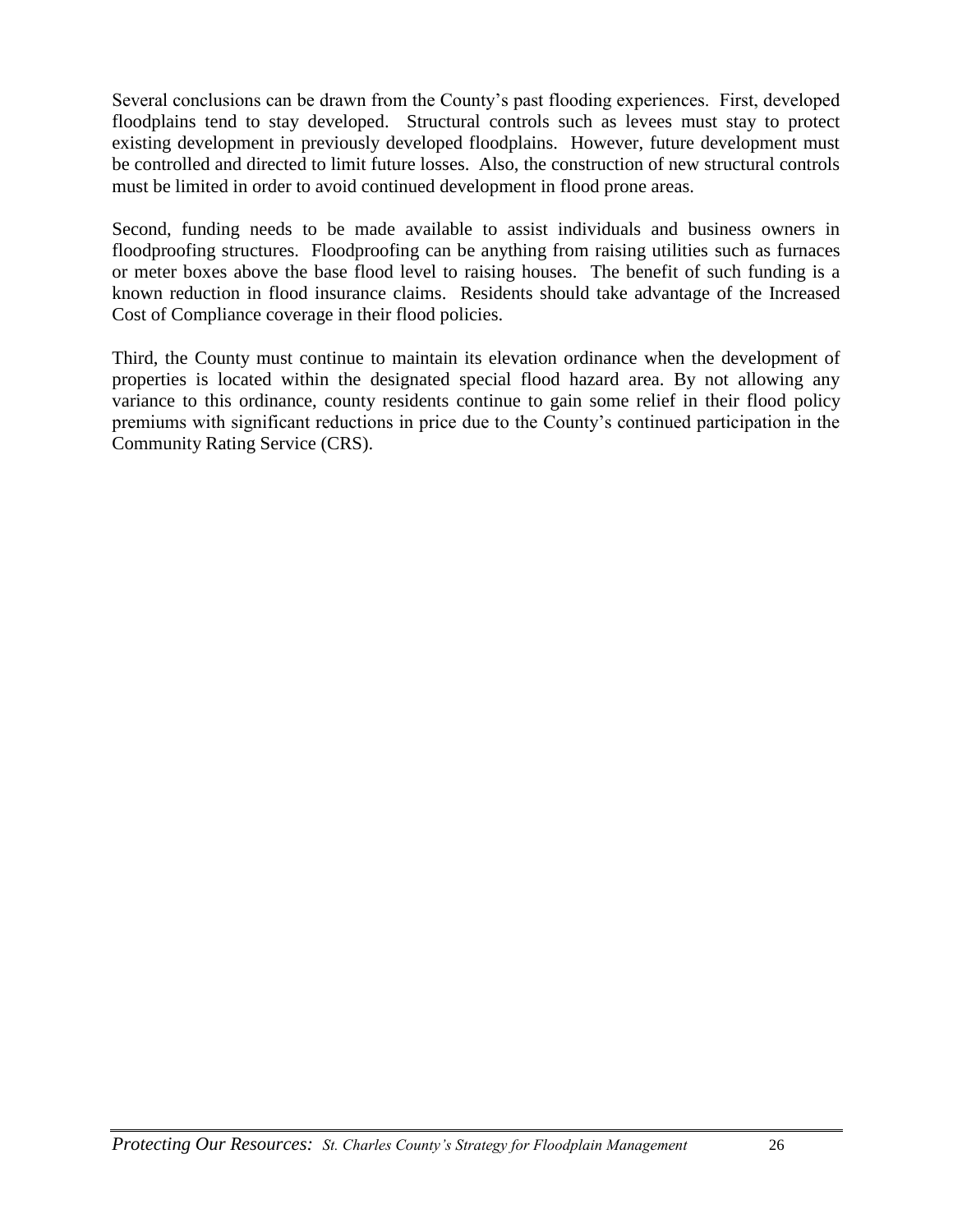## *Part II: Action Plan*

*Outcomes for the Future Strategies to Confront Local Concerns Initial Steps in Implementation Protecting Our Resources Revisited*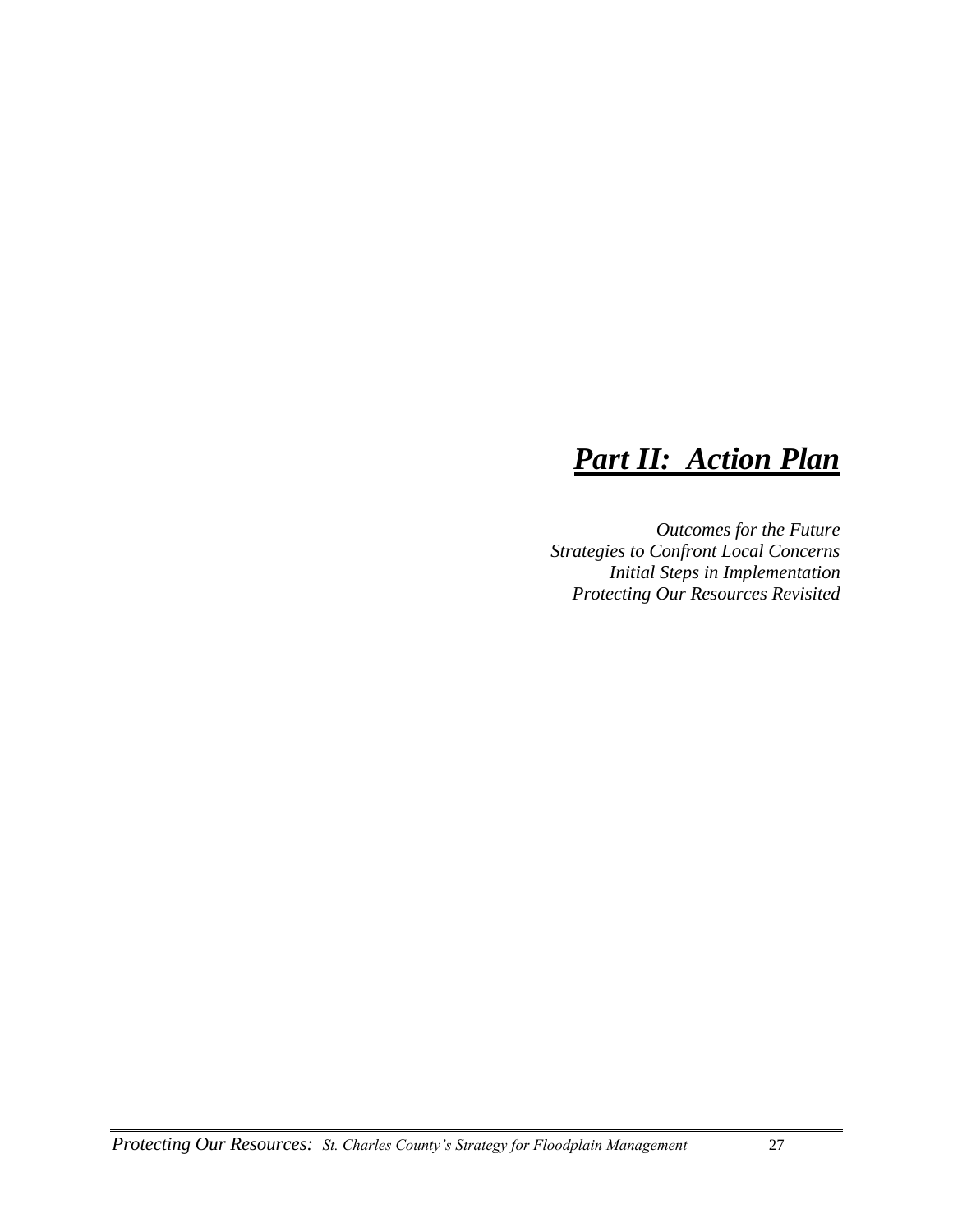## *VI. Outcomes for the Future: Goals and Objections*

The many water bodies that are located in the county are evolving and dynamic. Recognizing that fact, St. Charles County attempts to balance the every-changing nature of the floodplain with relatively static community needs. Toward that end, three key goals guide the County's strategy for floodplain management:

- modify human susceptibility to flood damage;
- modify the impact of flooding on individuals and the community; and
- preserve and restore the natural resources and functions of floodplains.

The following goals and objections focus on specific subject areas and what roles they play in achieving the larger key goals. They describe the optimal floodplain management situation from five perspectives: transportation system, critical facilities, agriculture, residential/commercial, and environmental resources.

#### **Transportation**

Goals:

- Improve existing County streets and culverts to acceptable levels of capacity and safety.
- Provide adequate protection for airports and railroads.
- Plan for the construction and financing of transportation facilities that are critical to emergency response and recovery.

 Reduce the limited accessibility of emergency vehicles during period of flooding. Objectives:

- Explore and coordinate financing strategies and planning efforts for transportation facilities affected by flooding with the Missouri Department of Transportation and the St. Charles County Road Board. (ongoing)
- Raise, where appropriate, rail facilities located in the 100-year floodplain.

#### **Critical Facilities**

Goals:

- Provide adequate protection for all critical facilities.
- Coordinate emergency preparedness and decision-making with the County and critical facilities operators.
- Relocate emergency buildings out of the floodplain.

Objectives:

- Ensure adequate levee protection. Investigate the possibility of a universal levee height of 20 year. (completed)
- Improve upon the coordinated emergency preparedness and planning process. (ongoing)
- Remove threatened critical facilities and emergency buildings from the floodplain.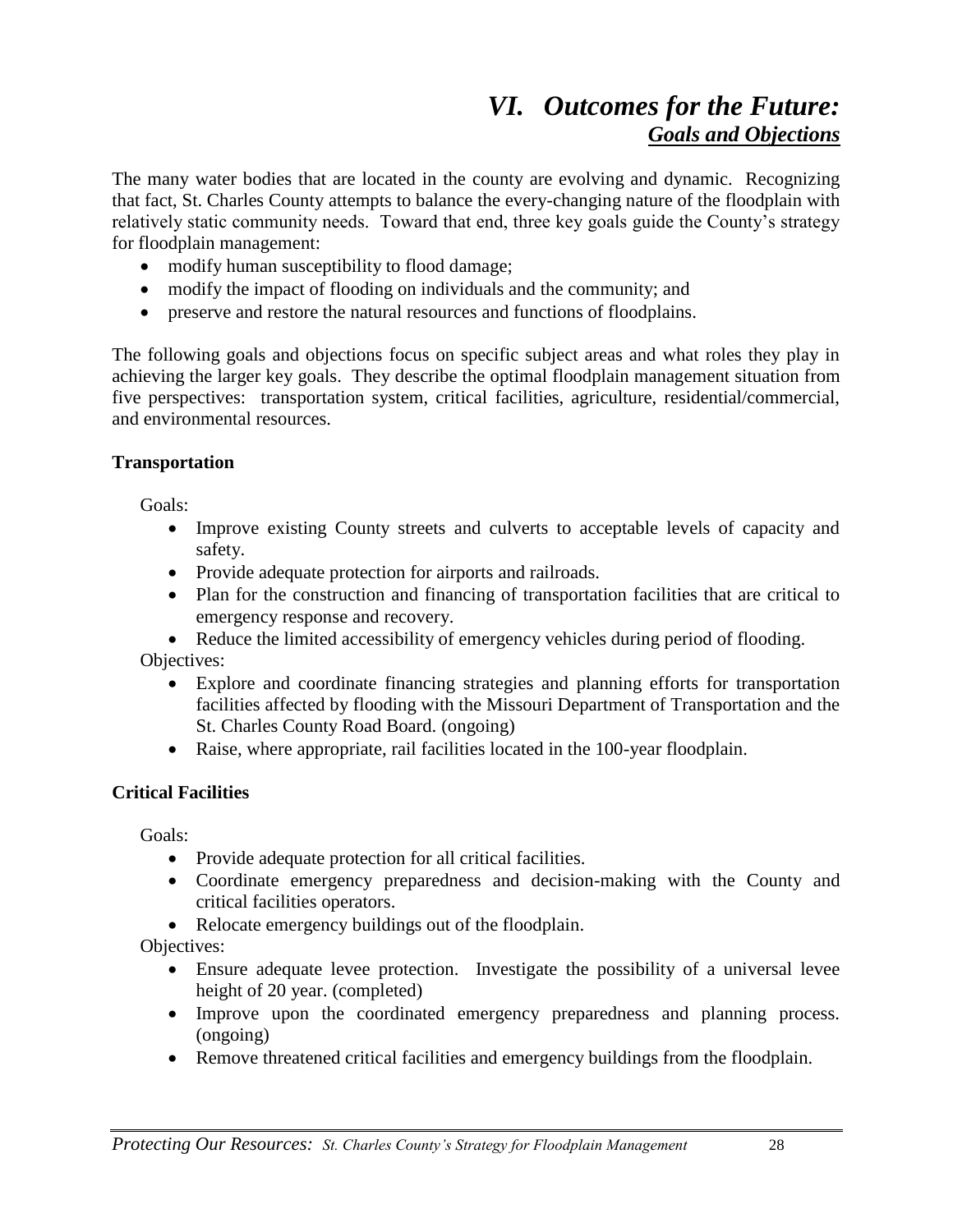#### **Agriculture**

Goals:

• Provide protection for agricultural lands in the floodplain.

Establish methods to manage and preserve agricultural lands in the floodplains.

Objectives:

- Ensure adequate levee protection. Investigate the possibility of a universal levee height of 20 years. (completed)
- Limit development within the floodplain to agricultural and recreational uses through the UDO. (completed)
- Improve emergency information to farmers such as additional river gauges, river stages reporting units, flood forecasting, and elevation markers. (ongoing)

#### **Residential/Commercial**

Goals:

- Reduce or eliminate flood damage to remaining structures located in the floodplain.
- Increase public awareness of risks of building in the floodplain.
- Improve housing conditions and maintenance of the existing housing stock.

Objectives:

- Emphasize removal and/or floodproofing of structures in the floodplain on a fair, voluntary basis.(ongoing)
- Establish dedicated sources of adequate state and local funding for buyout and floodproofing. (ongoing)
- Reduce storm water runoff and erosion. (ongoing)
- Develop an outreach strategy for floodplain residents and business owners. (ongoing)
- Review county code enforcement and inspection of floodplain structures. (ongoing)

#### **Environmental Resources**

Goals:

- Provide protection for environmentally sensitive areas, such as wetlands.
- Improve the environmental appeal of the County.

Objectives:

- Develop a land use system that will respect environmental concerns in the floodplain. (ongoing)
- Identify and preserve environmentally sensitive lands, scenic vistas, forested slopes, natural wildlife habitats and unique natural features as open space or recreational. (ongoing)
- Protect and enhance to the fullest extent possible wildlife habitats. (ongoing)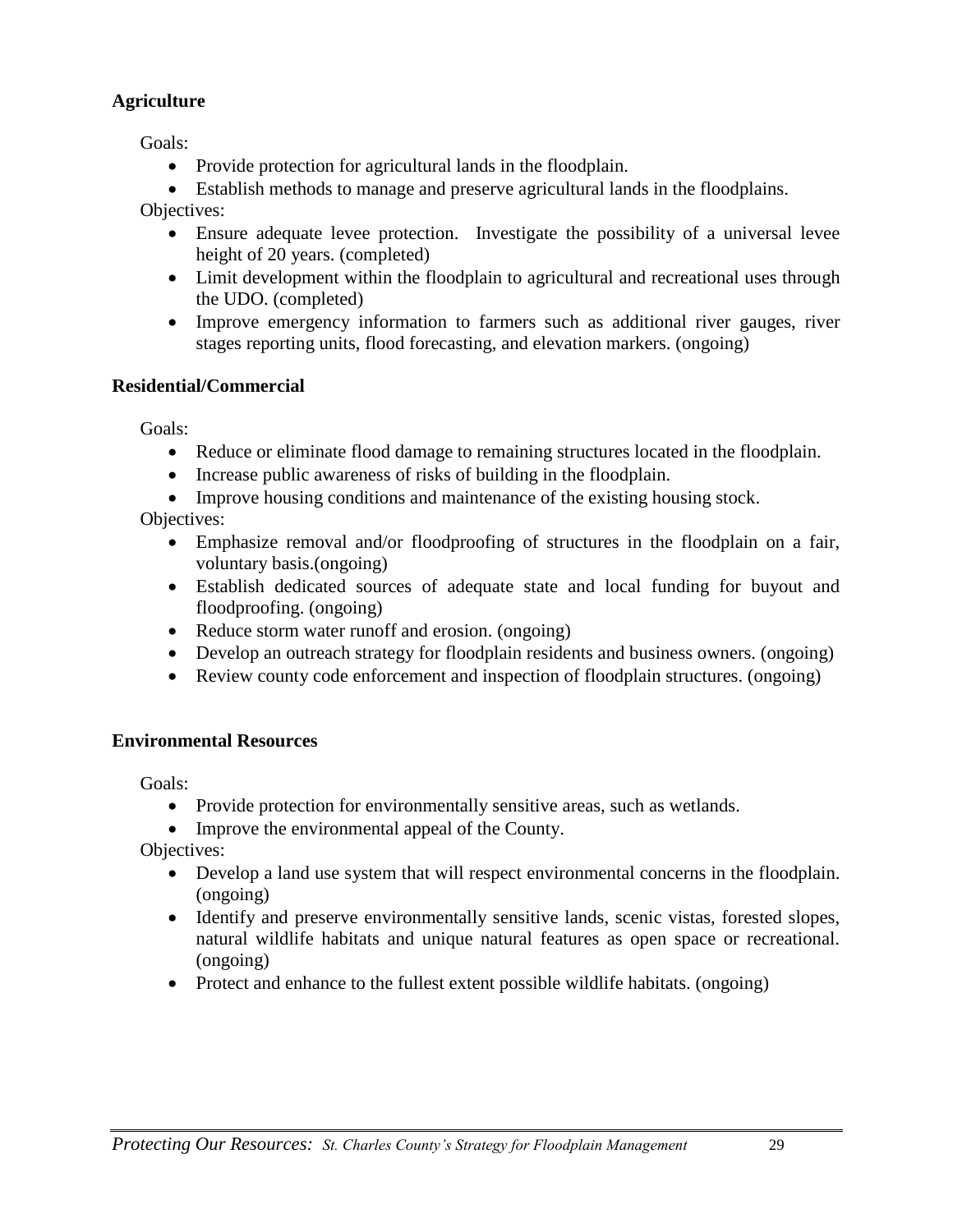## *VII. Strategies to Confront Local Concerns*

St. Charles County government leaders realized that the post-flood period in early 1994 was a time of change for the floodplain. To set a new course for floodplain management, they placed those most affected by flooding at the center of floodplain management decision-making. Individuals who live in the floodplain are most affected. Businesses located in the floodplain or whose employees reside in the floodplain area most affected. Communities linked by watersheds are most affected. And elected officials, county staff and service providers are most affected. Over the years leading to the adoption of this plan, representatives of these groups became stewards of floodplain management and helped to form a Floodplain Vision Policy Committee, a Floodplain Vision Board, and a Flood Risk Management Plan Technical Advisory Committee.

These groups assisted in providing information, ideas and suggestions relating to the future of floodplain. Input was provided with the assumption that the rivers and creeks in the County will continue to flood. Based on that assumption, hundreds of actions were evaluated, including the "do nothing" alternative which was eliminated. The overall intention of the recommendations was to make the most of the county's natural resources and promote sound environmental policies; reduce losses and the impact on lives and property due to flooding; encourage individuals at risk to assume greater responsibility, thereby reducing disaster costs for all taxpayers; and improve flood preparedness and response, with greater coordination and efficiency among volunteer and public agencies.

Although the three distinct groups were created at different times, the messages presented in recommended activities are consistent. Those recommendations have been consolidated and shaped into six strategy areas that focus on the vision that drives the Strategy. The strategy areas are:

- 1. Preventative,
- 2. Property Protection,
- 3. Natural Resource Protection,
- 4. Emergency Services,
- 5. Structural Projects, and
- 6. Public Information.

These strategies seek to achieve the three goals that guide the strategy: modify human susceptibility to flood damage; modify the impact of flooding on individuals and the community; and preserve and restore the natural functions of floodplains.

#### **1. Preventative**

Activities that eliminate or reduce susceptibility to flooding are the focus areas for this strategy. These tools include regulations and policies that prohibit dangerous, uneconomical or unwise floodplain development. Flood damages can be greatly reduced if activities in the floodplain can be made more compatible with the natural flooding process.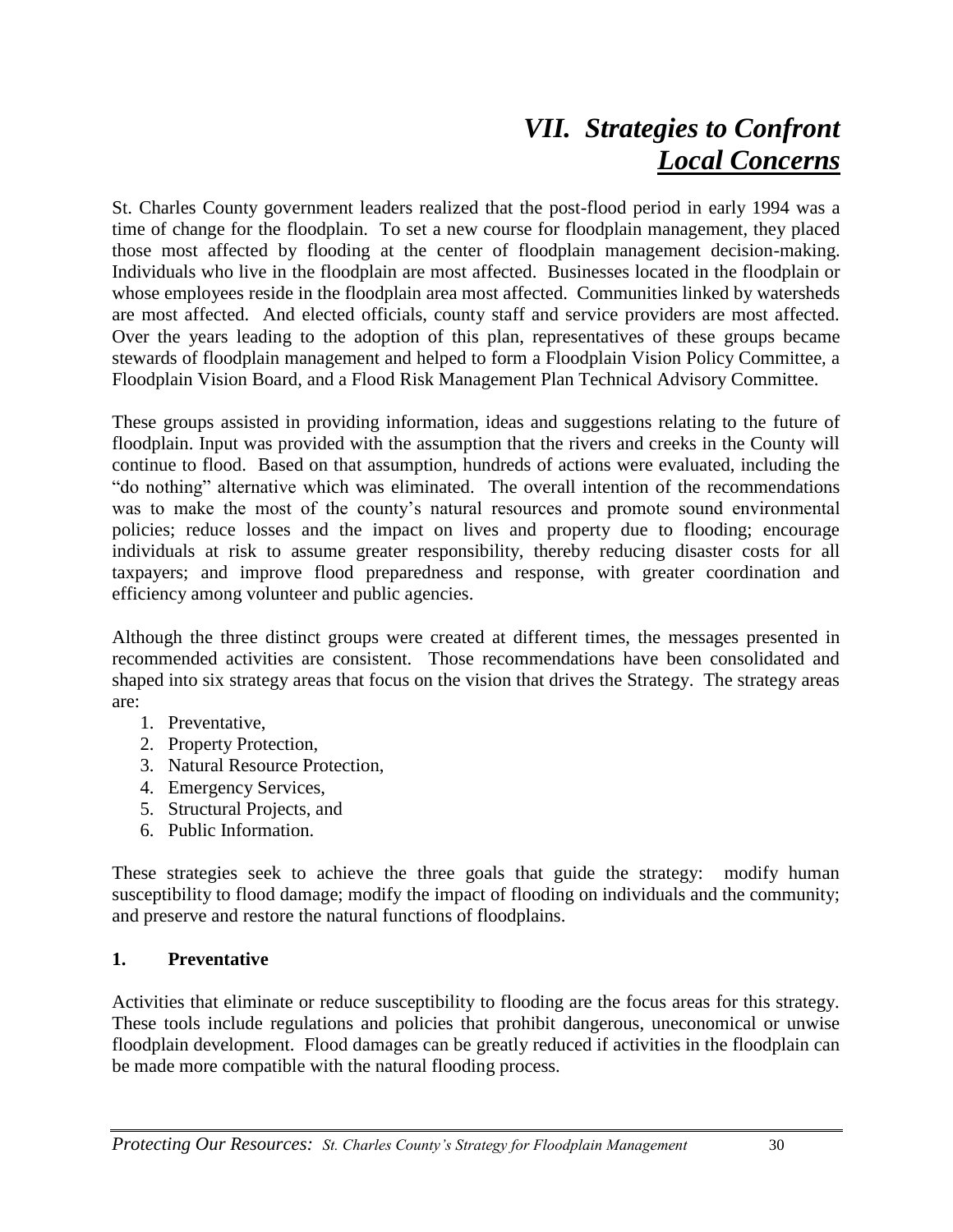#### *Development Regulations*

1.1 Update the Unified Development Ordinance (UDO). The Planning and Zoning Division will update the floodplain regulations to include the latest floodplain development standards and meet the minimum standards of the NFIP. For existing development, the standards will assure that additions and modifications to these structures are protected to current state and federal standards. It also limits the amount of additions and modifications over the life of the structure, thereby limiting future potential damages. (completed)

1.2 Through the Unified Development Ordinance (UDO), the County will develop a land use system that will respect environmental concerns. The County will encourage clustering under development regulations to allow more land to be preserved as open space and as natural drainage areas. Currently, the County has a Planned Unit Development overlay district that permits greater flexibility and more creative and imaginative design for the development of mixed land uses. The intent of the district is to promote a more economical and efficient use of land, to provide a harmonious variety of housing choices, to provide greater flexibility in the placement of buildings, to preserve the natural scenic qualities of open space, and to utilized the best potentials for site development relating to such features as topography, geography, and the size and shape of properties.

The Planning and Zoning Division has created the Floodway, Density Floodway, and Floodway Fringe Overlay Districts. These districts will ensure compliance with established floodplain regulations. The County will discourage rezoning that conflicts with the essential character of the surrounding area.

During the subdivision and commercial development review process, the Planning and Zoning Division and the Division of Development Review will include a review of environmental constraints such as soil conditions, floodplain and floodway area, and topography. The County will continue to promote the careful preservation of the banks of creek beds, streams and/or areas that carry storm water runoff. The Planning and Zoning Division will require floodway areas or wetlands to be depicted as common ground. Land unsuitable for subdivision development due to drainage, flood hazard area, jurisdictional wetland and other conditions constituting significant danger to health, life and/or property shall not be approved, unless satisfactory evidence is presented.

1.3 The County will update the Sediment and Erosion Control Regulations. In order to better control soil erosion on land that is undergoing development for non-agricultural uses and to preserve the natural terrain and waterways, the County has updated the Sediment and Erosion Control Regulations. The regulations promote the careful preservation of the banks of creek beds, streams and/or areas that carry storm water runoff and ensure that land development does not redirect storm water runoff to erode neighboring properties. For example, the regulations include a requirement that development along natural watercourses shall have residential lot lines, commercial or industrial improvement, parking areas, or driveway set back a minimum of twenty-five (25) feet from the top of the existing stream bank or the one hundred-year flood elevation, except residential lots having an area of one acre or greater. Land adjoining development sites will be provided with protection from accelerated and increased surface water, silt from erosion, and any other consequences or erosion. (completed)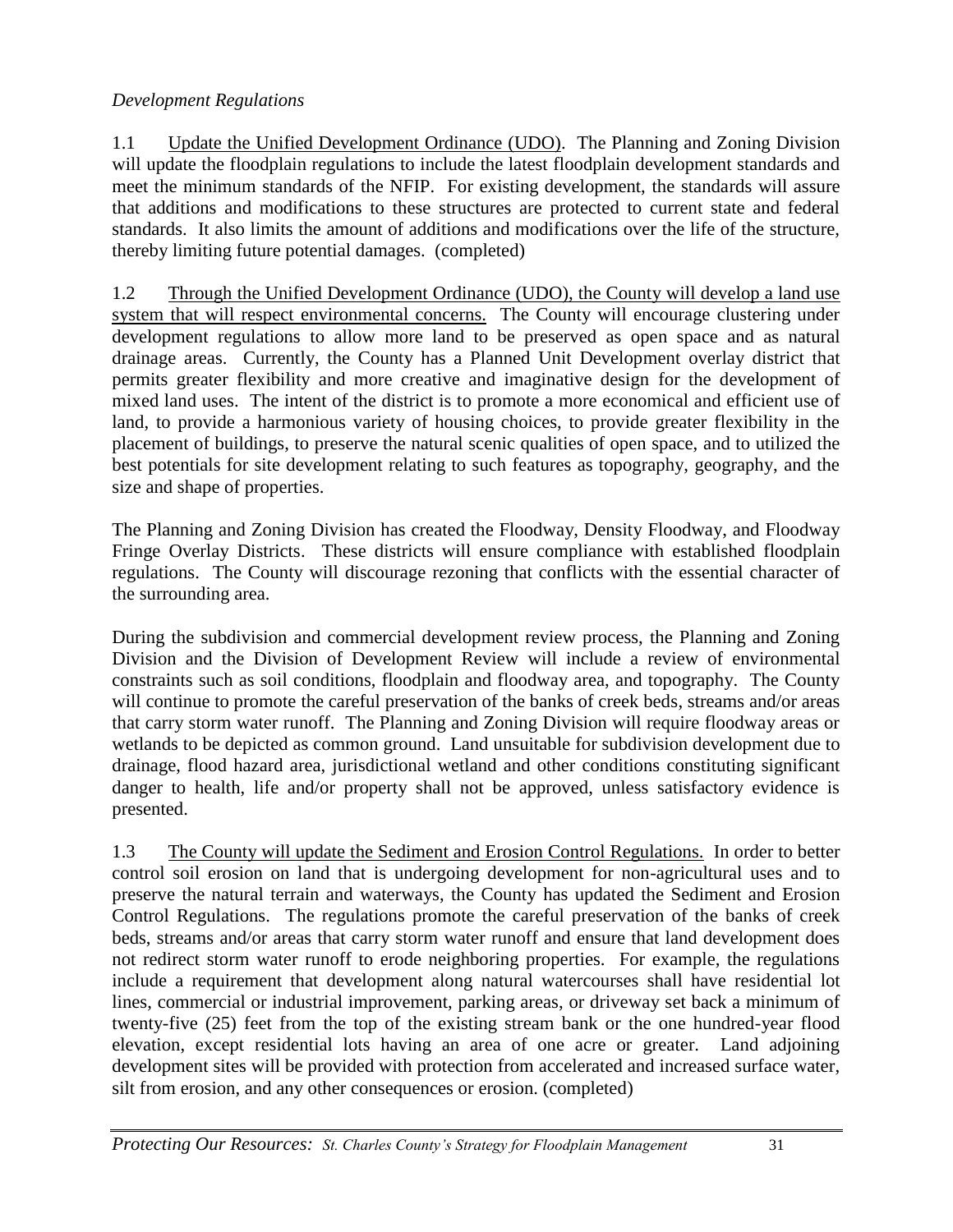The County will continue to review current enforcement procedures of sediment and erosion control plans and improve where necessary. The Division of Development Review is responsible for the review and approval of plans.

1.4 The County will improve the enforcement of floodplain regulations. The County will review current enforcement procedures and improve where necessary. Departments involved with the enforcement of floodplain regulations will ensure that the administrative procedures for floodplain regulations meet minimum NFIP standards. The review of enforcement procedures will include: continuous programs of information and education for local officials, aggressive pursuit of available sanctions for noncompliance, flexibility to address special flood hazard problems without relaxing minimum requirements. (ongoing)

#### *Regional or "Watershed" Floodplain Management*

1.5 Watershed Plans. The County will monitor, provide input, and support broader basin planning on the Mississippi and Missouri rivers, especially to those agencies with regulatory responsibilities.

The County will provide technical support to watershed management studies initiated by other agencies/jurisdictions, such as the Dardenne Creek Watershed Study.

The County will promote an updated hydrologic study of St. Charles County and surrounding counties. In order to establish a good basin for implementing storm water runoff control programs, such a study must be completed. Inclusion of the surrounding counties will insure that entire drainage basins are studies.

#### *Transportation Improvements*

1.6 The County will improve streets and culverts to acceptable levels of capacity and safety. Frequently flooded roads, especially those identified in this plan, will be studied and evaluated by the County and the Missouri Department of Transportation to determine the proper, if any, mitigation activity.

1.7 The County will recommend and support flood mitigation activities of the Burlington Northern Santa Fe Railroad. The County will participate in any studies performed by the Burlington Northern Santa Fe Railroad concerning raising rail facilities, flow through structures and other activities. Where appropriate, the County will make recommendations.

#### *All Hazards Plan*

1.8 Evaluate the feasibility of creating an All Hazards Plan. The County will review current emergency operations plans and other mitigation plans to determine if an all hazards plans should be developed. The All Hazards Plan should expand upon the Strategy to include other hazards applicable to St. Charles County such as earthquakes and hazardous materials. (completed)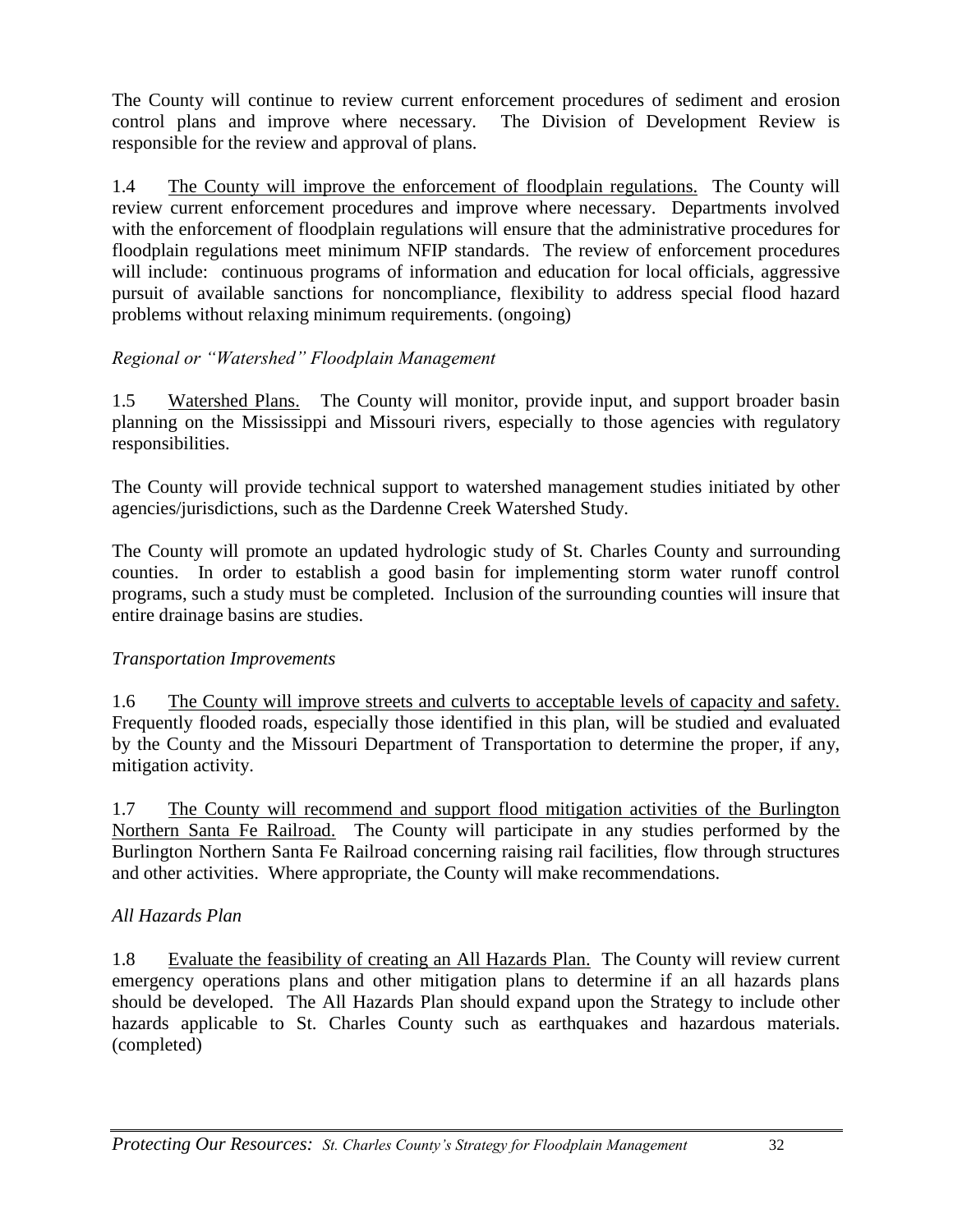#### **2. Property Protection**

This strategy area focuses on individual parcels or buildings. Activities seek to reduce the impact of flooding when it does occur will be promoted. Flood damages can be greatly reduced if activities in the floodplain can be made more compatible with the natural flooding process.

#### *Inventory of Floodplain Structures*

2.1 The County will inventory and develop a mitigation strategy for structures in the floodplain. Currently, the County does not maintain lot by lot flood data on structures in the Floodplain. The County estimates that approximately 817 residential structures remain in the floodplain. Of that number 582 are repetitive loss structures. To adequately determine which, if any, mitigation measure is appropriate for these structures, an inventory should be performed. Data should be maintained on each lot and include information about the building foundation, building walls, building condition, soil stability, lowest floor elevation, personal factors, and flood history. Once collected, this data can be stored and processed in database management system. The most appropriate non-structural measure to protect a building from surface flooding can then be selected based on a scoring system. (completed via GIS system)

The County will inventory the structures in the floodplain, utilizing the Geographic Information System to determine specific location. Other date needed will be obtained through tax assessor's records. (completed)

The County will coordinate with the Federal Insurance Agency to map repetitive loss properties. Mitigation for repetitive loss structures will receive the highest funding priority.

#### *Acquisition*

2.2 The County will develop an acquisition program. The County will pursue state and federal funds to acquire and relocate structures outside the floodplain, and explore the establishment of an ongoing buyout fund. The County will target remaining residents and businesses in the floodplain with repetitive claims and structures located in areas where approximately 90% of the properties have been bought out. A land reuse plan will be developed for the acquired areas on a property by property basis.

The County has identified 38 properties to be evaluated for acquisition based on severe repetitive loss claims. The structures on these properties are in repetitive loss areas, and are in riverine floodplain areas where federal investment to repair or replace structures and facilities should be avoided and the relocation of people and structures out of these areas encouraged. Further data collection is necessary to determine suitability for acquisition and includes:

- One-on-one meeting with the owner(s) of the structures to determine if he/she is a willing seller;
- A review of the NFIP claims on the structure;
- Determination that the structure is a primary structure;
- Cost-benefit ratio; and
- Neighborhood attitude.

#### *Floodproofing/retrofitting*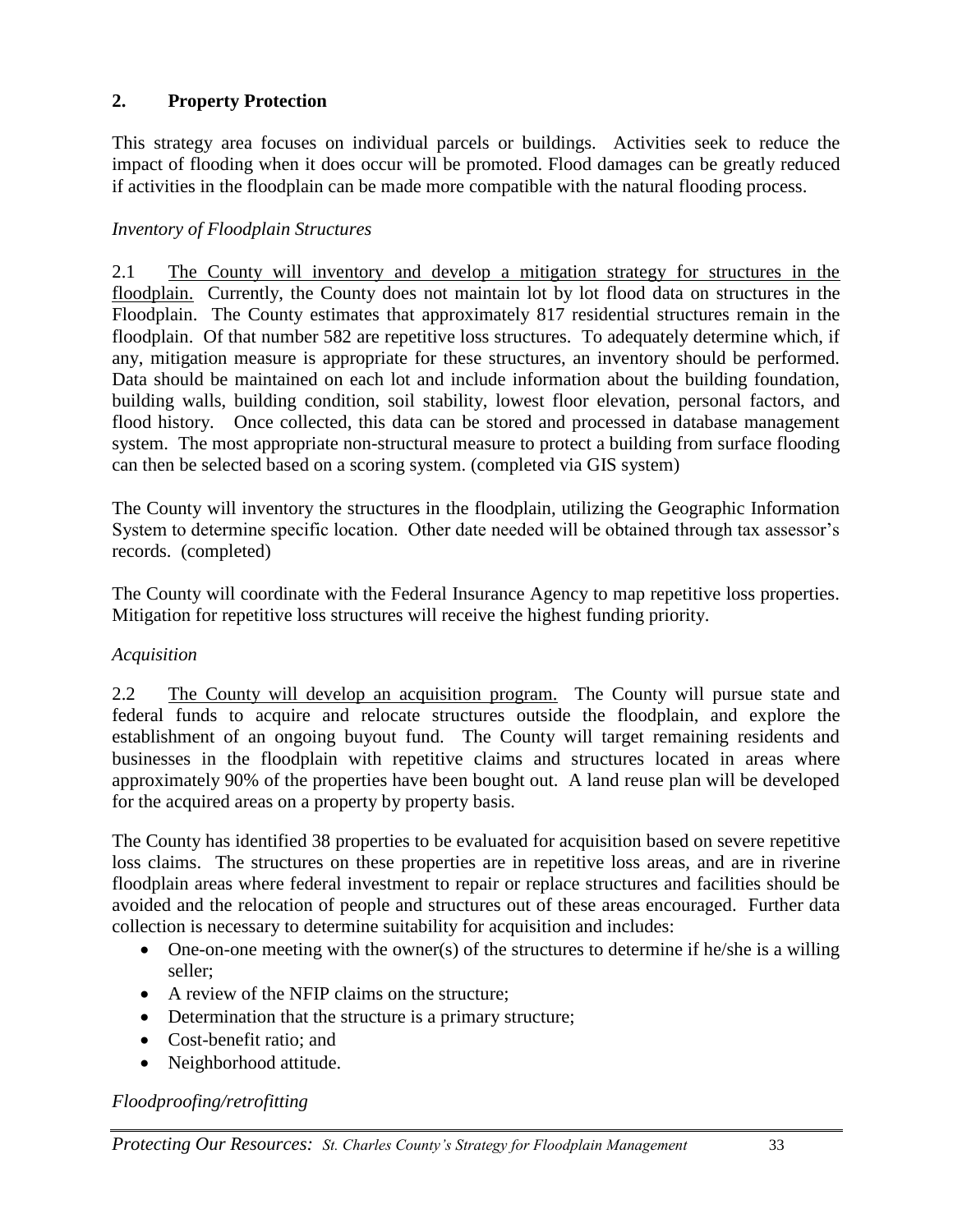2.3 The County will develop a floodproofing/retrofitting program. The County will pursue state and federal funds to floodproof or retrofit existing structures in the floodplain. These measures include, but are not limited to: elevating structures or adding fill around them; sealing basement windows and other openings located below the flood protection elevation; installing subsurface drainage cut-off valves; or raising utilities above the flood protection elevation. Priority will be placed on target residents and businesses with repetitive claims.

#### *Flood Insurance*

2.4 The County will improve its participation in the National Flood Insurance Program (NFIP). As part of a Public Outreach Strategy, the County will encourage property owners in the Special Flood Hazard Area to participate in the national Flood Insurance (NFIP).

The County will continue to participate in good standing in the NFIP's Community Rating System for premium reduction for the County's NFIP policy holders.

The County will continue to encourage federal reform of the NFIP. Several improvements are necessary to the NFIP, especially with regard to repetitive claims. Many residents purchase flood insurance for structures that should not be located in the floodplain, due to continual flooding. These individuals collect multiple claims after disasters and minor flooding, and there is no incentive to relocate out of the floodplain. If the County is to have a successful voluntary acquisition program, repetitive NFIP claims must be discouraged or prohibited by the federal government.

#### *Property Protection Assistance*

2.5 The County will provide interested property owners with general information about flood protection assistance. This information may include, but is not limited to, providing site-specific flood data, names of contractors and consultants knowledgeable or experienced in retrofitting techniques and construction, floodproofing techniques and related topics. A brochure of available services will be developed as part of a Public Outreach Strategy.

#### *Demolition of Unsafe Structures*

2.6 The County and the Corps of Engineers (COE) will continue to identify unsafe structures in the floodplain and recommend appropriate actions. Through the Declaration of Nuisance and Order ordinance, the County will identify unsafe structures and recommend that these structures be demolished or repaired. At least eighteen structures have been removed from the floodplain through this ordinance.

The County will continue to cooperate with the Corps of Engineers (COE) to identify COE leased structures in the Sherwood Harbor subdivision that do not meet County regulations and codes. These structures must be repaired or demolished.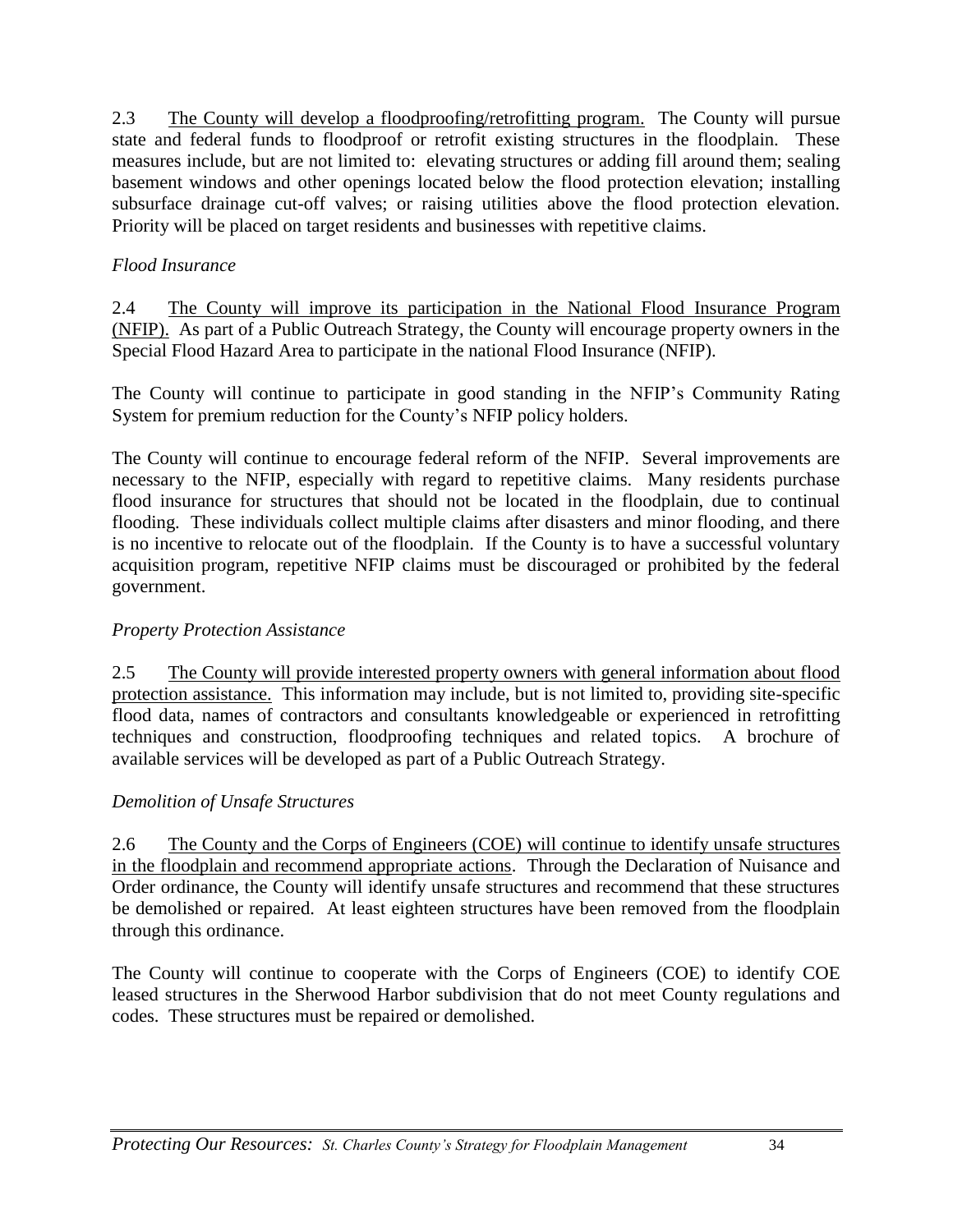#### **3. Natural Resource Protection**

This focus area includes activities that preserve or restore natural areas or the natural functions of floodplain and watershed areas.

#### *Open Space*

3.1 The County will maintain buyout properties as open space/recreation. The County holds title to a significant acreage of undeveloped land scattered throughout the floodplain that was acquired after the Flood of 1993. Most of the small parcels have been leased to adjacent landowners. However, a significant tract in the floodplain has been developed into a park. The County Parks and Recreation Department has developed the recreational and natural potential of this site.

 Hide-A-Way Harbor is approximately 48 acres adjacent to the Mississippi River. It is a former marina with potential for boater and fisherman access to the river. (completed)

3.2 The County will explore the feasibility of acquiring additional vacant land, greenway access easements, and development setback easements along the Mississippi and Missouri rivers. This would prevent inappropriate development, preserve the open space appearance of the riverfront, and keep the areas in a natural state. Federal programs such as the Flood Mitigation Assistance Program, Emergency Wetlands Reserve Program and the Conservation Reserve Program should be researched, as well as donation of land.

3.3 The County will support the acquisition and development of the floodplain for recreational purposes. With the intent of protecting fragile riparian habitats and waters and increasing outdoor recreational opportunities, the County will encourage the acquisition of floodplain open space for recreation. The County will evaluate tracts between 100-300 acres for development as a County park. Efforts by organizations such as Greenway Network, inc., to develop bicycle/pedestrian trails in the floodplain continue to be encouraged.

#### **4. Emergency Services**

This focus area includes activities that are implemented during a flood to minimize its impact.

#### *Flood Warning*

4.1 The County will require and install the most accurate information of flood levels and flood predictions. The County will work with appropriate agencies to place river gauges along all river basins where needed, especially the smaller tributaries. The most current date collection and reporting system, such as IFLOWS, will be requested. (completed)

4.2 The County will request additional elevation markers or reference marks where needed. Additional elevation markers may be needed along the Missouri River, near areas such as Defiance. Markers will be placed in central, visible locations and will show ground elevations and the base flood elevations.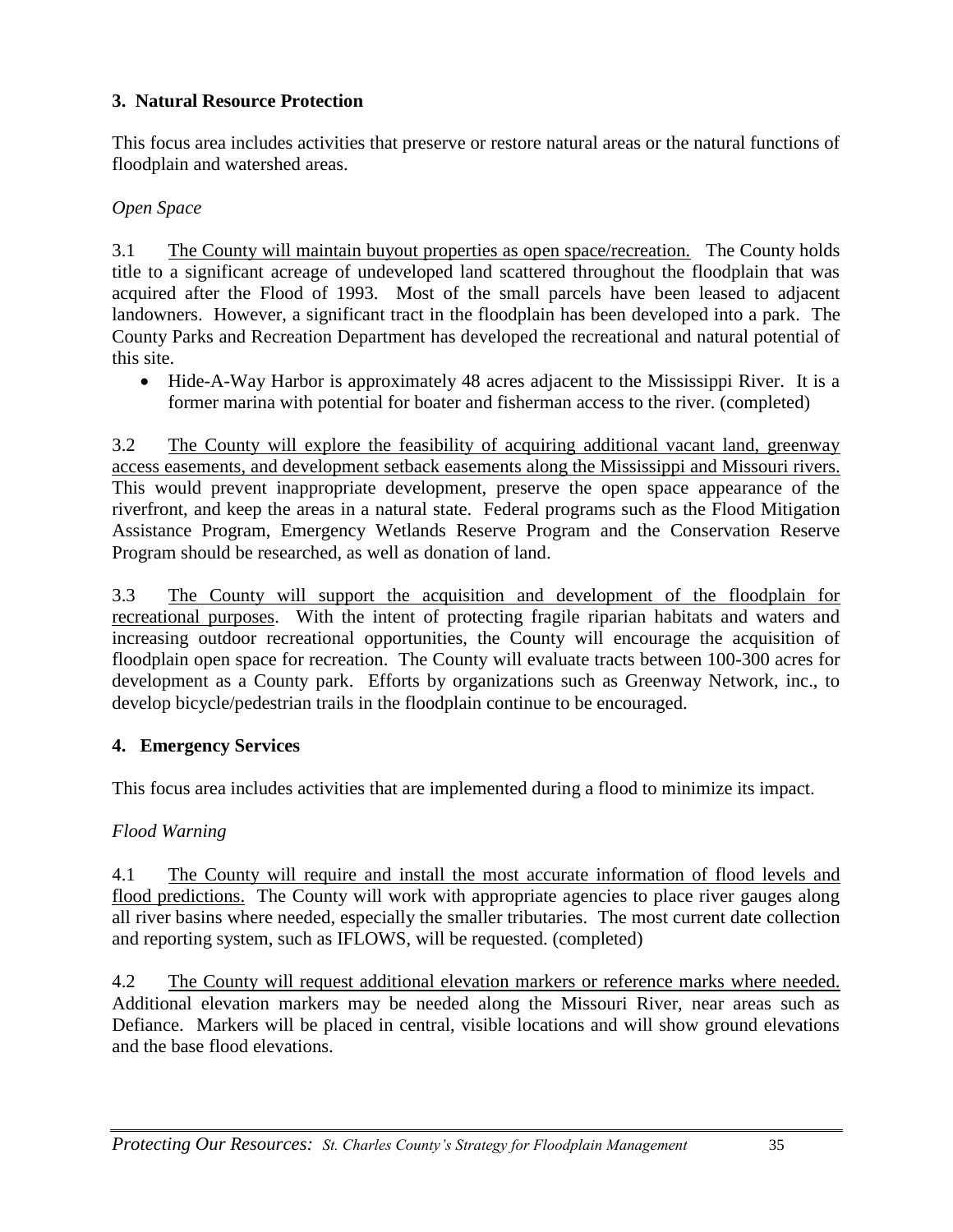4.3 The County will continue and improve the emergency preparedness public outreach program. Emergency warning procedures will be updated periodically on the County web page site. Additionally, the public education program will be continued at schools and critical facilities and will be expanded to include civic groups, senior citizens groups, and other groups and organizations. The program will include education and information about a "family preparedness plan". (ongoing)

4.4 The County will continue to improve flood response capabilities. Through constant assessment of resources, surveys, training and exercise, the County will continually evaluate and improve upon emergency response capabilities. Direct contact with property owners in the floodplain will be sustained to maintain community needs.

4.5 The County will develop a standard procedure for damage assessment. A damage assessment policy will detail the method that flood damage is calculated, the inspection procedure, and options for property owners once a structure has been targeted. Currently, the County uses FEMA's Substantial Damage Estimator (SDE). (completed)

#### *Critical Facilities Protection*

4.6 The County will encourage critical facilities to develop and coordinate flood response plans. The County will provide guidance and organizational assistance to critical facilities in the development of flood response plans. Critical facilities will be encouraged to apprise the County of flood response/contingency plans.

#### **5. Structural**

This focus area includes activities that can affect changes in the volume of runoff, peak flood stage, time of rise and duration of floodwater, location of flooding, extent of area flooded, and velocity and depth of floodwater. These changes influence the amount of debris, sediment, and pollutants carried by floodwater.

#### *Levees*

5.1 The County shall monitor critical levees and inventory deficiencies. The County should work with the Army Corps of Engineers to identify primary levees in need of repair and develop recommendations. The County will assist farmers by facilitating repair of levees. The County, levee districts, and the Natural Resource Conservation Service should monitor deficiencies and develop recommendations. The County will work to maintain the current level of protection of the L-15 Levee.

#### **6.** Public Information

This focus area includes activities to advise property owners, potential property owner, and visitors about the hazards, way to protect people and property from the hazards, and natural and beneficial functions of local floodplains**.**

#### *Public Outreach Strategy*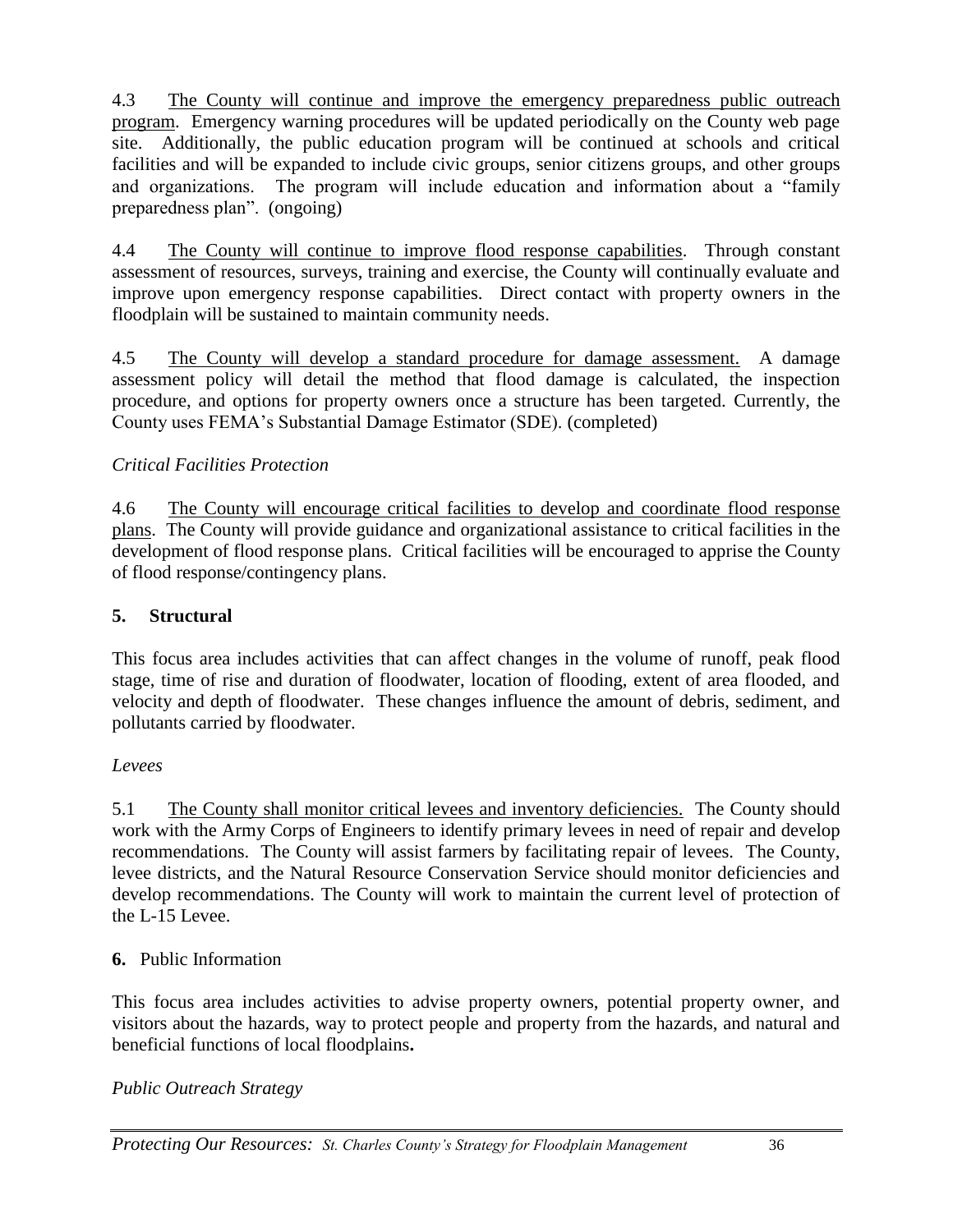6.1 The County will develop and maintain a broad public information program to keep residents informed about persistent and emerging floodplain management issues and developing trends and projects. Informing and educating the public about flood risk and appropriate responses and about the importance of preserving and restoring floodplain natural resources will be an ongoing effort. A communications plan that targets print, radio, and television outlets will be incorporated into the strategy. Activities to be evaluated for inclusion in the strategy are:

- Conducting seminars or open houses on a variety of subjects such as floodproofing and the benefits of the floodplain;
- Disseminating a newsletter and brochures and website updates on an "as needed" basis.
- Holding a flood hazard awareness month (March/April);
- A speakers bureau comprised of staff and Floodplain Vision Board members available to community groups on request;
- Timely press release and other appropriate forms of public notice in support of all County meetings at which floodplain issues are discussed; and
- An annual survey of floodplain management needs.

#### *Map Information*

6.2 The County will continue to provide residents with information from the County's Flood Insurance Rate Maps (FIRM), including whether a property is in a Special Flood Hazard Area (SFHA), which zone, and its base flood elevation.

For convenience, accuracy and efficacy, the County has created a floodplain map in the Geographic Information System. The maps are based on the latest DFIRM, dated January 20, 2016. Base flood elevations (bfe) are identified on these maps along with floodway, floodway fringe, and density floodway.

### *Library*

6.3 The County will continue to provide the local libraries with documents about flood insurance, flood protection, floodplain management, and natural and beneficial functions of floodplains. Library branches to receive copies of the latest flood information publications are:

- Deer Run
- Kathryn Linnemann
- Kisker Road
- Middendorf-Kredell, and
- Spencer Road

### *Forming On-Going Planning Process*

6.4 The County will maintain an on-going flood mitigation planning process. To ensure that the process can be dynamic and fully responsive, the County envisions a more substantive role in the planning process for those many public and private investors in the floodplain whose involvement in the past has not been as strong as it needed to be. This role must, and will, allow for early involvement and varied opportunities in setting flood mitigation goals, defining options, selecting projects, and evaluating performance.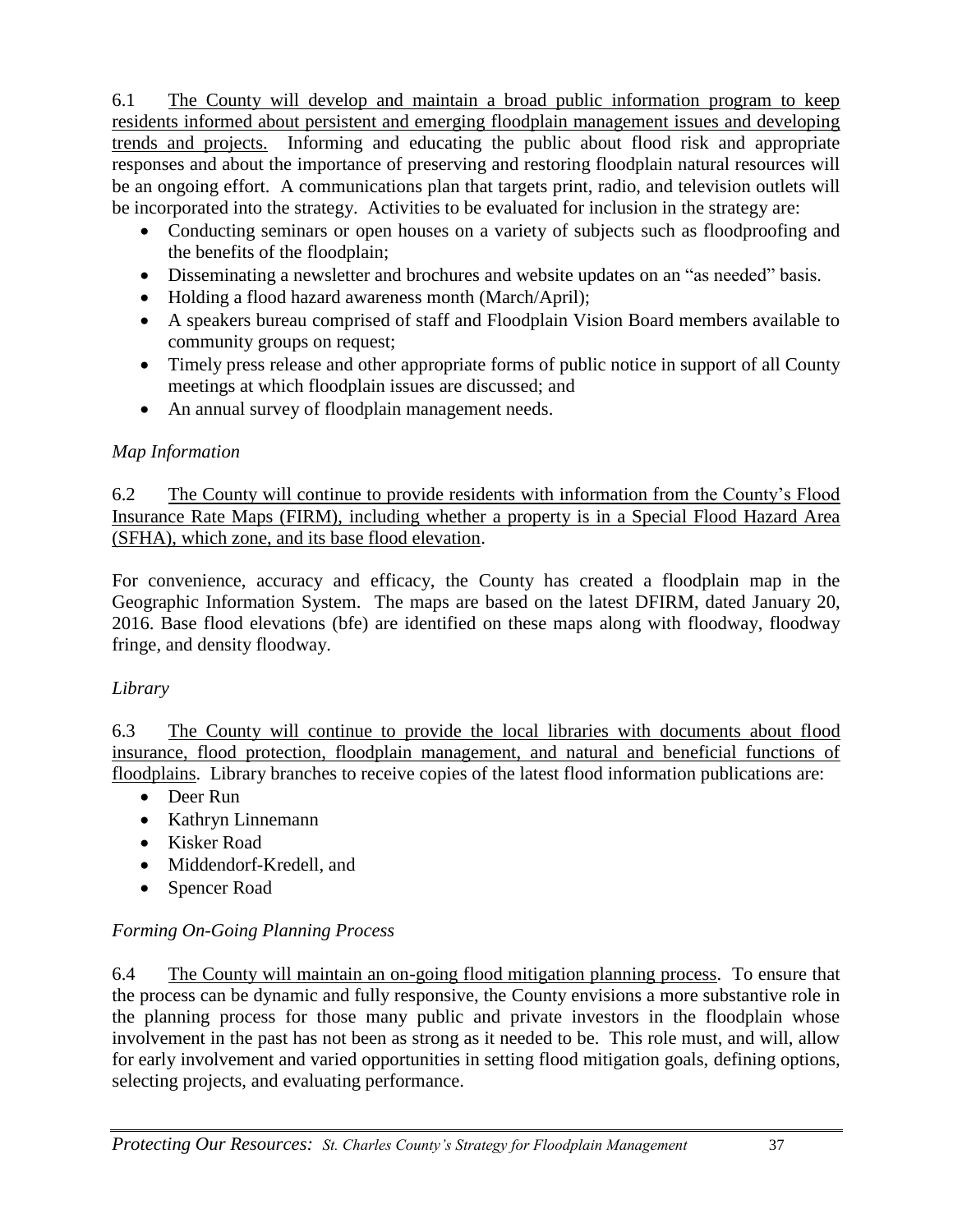The County will continue to staff the Floodplain Vision Board through the Community Development and Emergency Management Departments. This organization will receive regular and timely information from County staff on floodplain management issues and decision. They will advise staff directly and make recommendations to the County Executive.

The County participates in educational opportunities, public education campaigns, and other information sharing activities involving floodplain management, such as the state Floodplain Managers Association. Information gleaned from this and other organizations will be shared with County counterparts, associations such as the St. Charles County Planning Association and other appropriate commissions and organizations.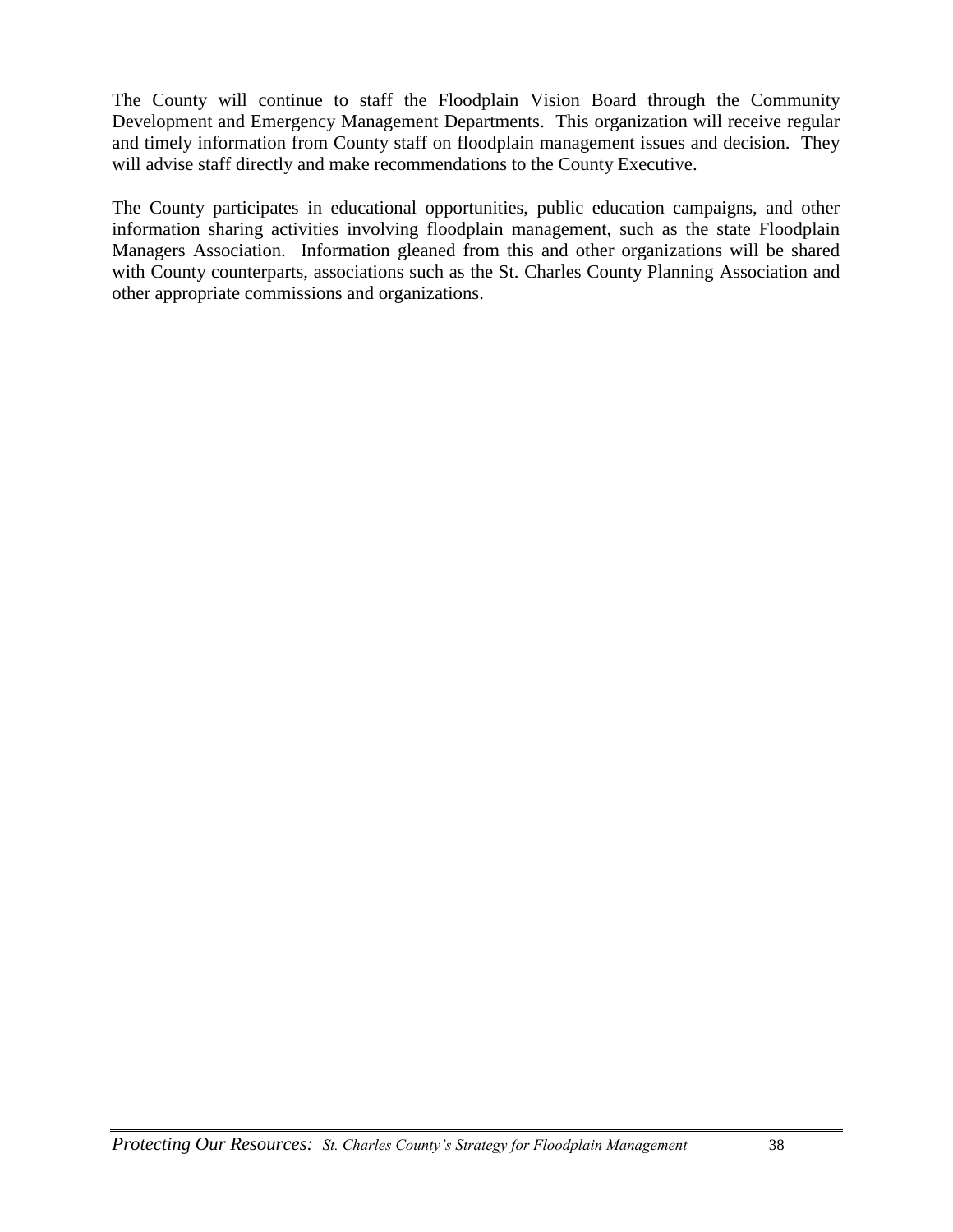## *VIII. Initial Steps in Implementation*

The Strategy identifies a far-reaching approach, to be implemented over time, that will accomplish the goals and objectives of those most affected. The achievement of these goals and objectives will be driven by cooperation of appropriate County departments, as well as participation of all affected municipalities and public officials. If successful, these strategies will allow evacuation of the most vulnerable areas, restore areas of the floodplain to a more natural state, and protect the developed and developing areas.

#### **Financing and Priorities**

As its most immediate step in the implementation of the Strategy, the County must identify funding sources for the many strategies recommended. This Strategy, like previous plans, is an expression of floodplain management vision. Admittedly, this vision is not bridled by financial reality. Needs and proposed solutions were identified with the understanding that the solutions may not be financially attainable. Because the necessary funds may not be available, there is an impetus to look strategically at future floodplain needs and set priorities among competing needs for the use of limited resources.

Small but consistent steps toward protecting the land, citizens, and infrastructure from future flood problems are a visible and desirable accomplishment. The steps, as recognized by the Strategy, are numerous, ranging from better warning systems to producing educational pamphlets to inform citizens.

#### **Implementation Schedule**

There are four additional parts to the initial steps toward implementation. The first is the work element – planning activities and programs that the County and its partners will conduct. These activities are designed to both strengthen our ability to carry out the plan effectively and to implement its goals and objectives. Each of these activities was first introduced in Section VI *Strategies to Address Local Concerns*.

The second part is the responsible parties – identification of individuals who will carry out portions of the strategy. A responsible County department and partner has been identified for each proposed activity where appropriate, The Floodplain Manger will oversee the implementation of the recommendations.

The third part consists of a time frame – when the work elements will be carried out. Tentative dates for project completion have been proposed and will be reviewed annually as part of the Strategy evaluation and monitoring.

Lastly the fourth part is the project priorities – which projects are most needed and what is needed to clearly attain the goals of the Strategy.

Where possible, a funding source has been identified.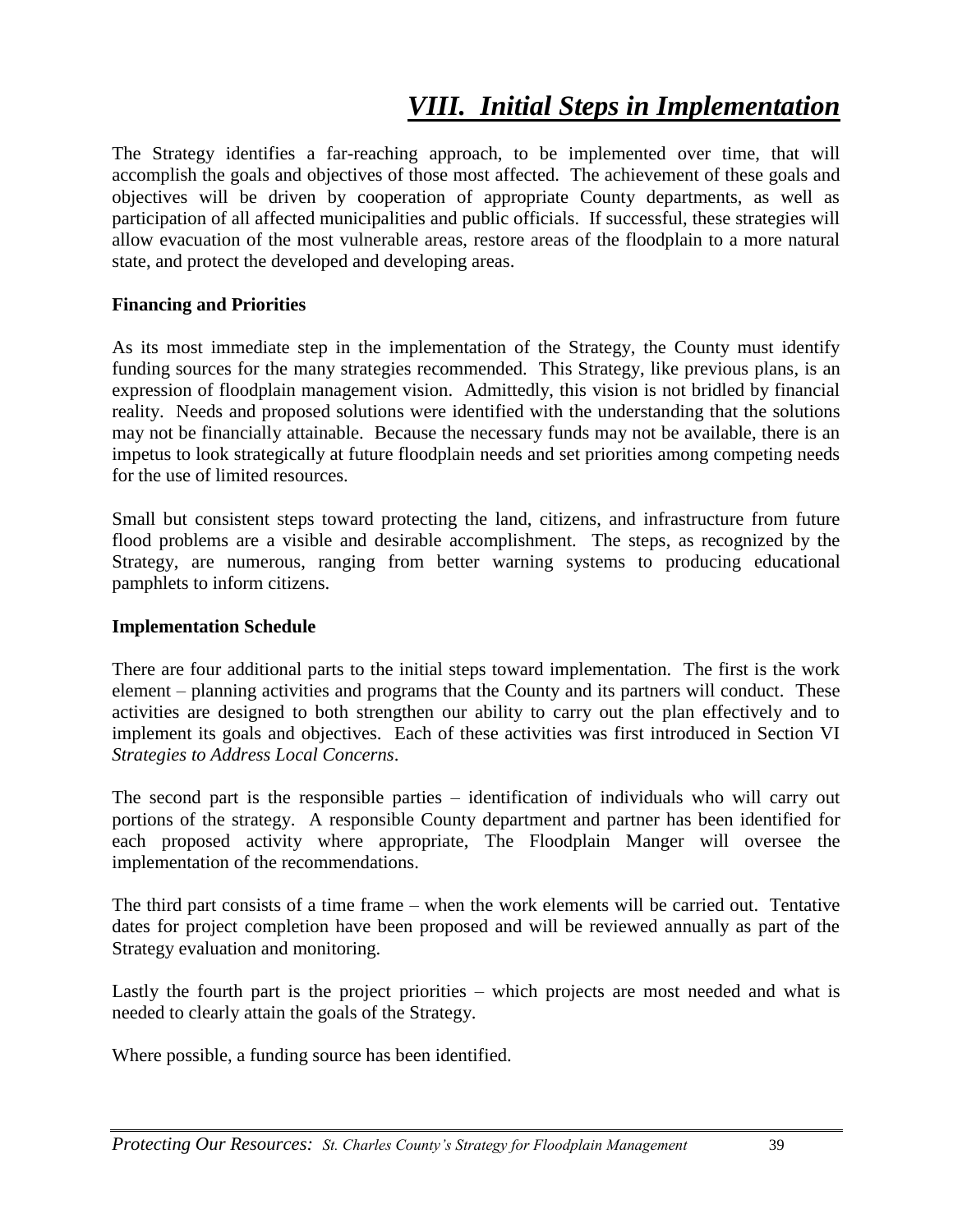| <b>Table 5: Implementation Schedule</b> |  |  |
|-----------------------------------------|--|--|
|-----------------------------------------|--|--|

| <b>Work Element</b>                                                                    | <b>Responsible Party</b>                                                  | <b>Time Frame</b> | <b>Priority</b> | <b>Funding Source/</b><br><b>Estimated Cost</b> |  |  |
|----------------------------------------------------------------------------------------|---------------------------------------------------------------------------|-------------------|-----------------|-------------------------------------------------|--|--|
| 1. Preventative                                                                        |                                                                           |                   |                 |                                                 |  |  |
| 1.1 Update the Unified<br><b>Development Ordinance</b>                                 | Planning and Zoning<br>Division                                           | Ongoing           | High            | N/A<br>Staff time                               |  |  |
| 1.2 Develop a land use system that will<br>respect environmental concerns              | Planning and Zoning<br>Division                                           | Ongoing           | High            | N/A<br>Staff time                               |  |  |
| 1.3 Update and enforce the Sediment<br>and Erosion Control Regulations                 | Division of Development<br>Review                                         | Ongoing           | High            | N/A<br>Staff time                               |  |  |
| 1.4 Improve enforcement of floodplain<br>regulations                                   | Planning and Zoning, and<br>Neighborhood<br><b>Preservation Divisions</b> | Ongoing           | High            | N/A<br>Staff time                               |  |  |
| 1.5 Participate in watershed plans                                                     | Planning and Zoning<br>Division                                           | Ongoing           | Medium          | N/A<br>Staff time                               |  |  |
| 1.6 Improve streets and culverts                                                       | Highway Department and<br>MoDOT                                           | Ongoing           | Medium          | No estimate at<br>this time                     |  |  |
| 1.7 Support flood mitigation activities<br>of Burlington Northern Santa Fe<br>Railroad | Planning and Zoning<br>Division                                           | Ongoing           | Low             | N/A<br>Staff time                               |  |  |
| 1.8 Evaluate the feasibility of<br>developing an All Hazards Plan                      | Planning and Zoning<br>Division, Emergency<br><b>Management Agency</b>    | Completed         | Medium          | N/A<br>Staff time                               |  |  |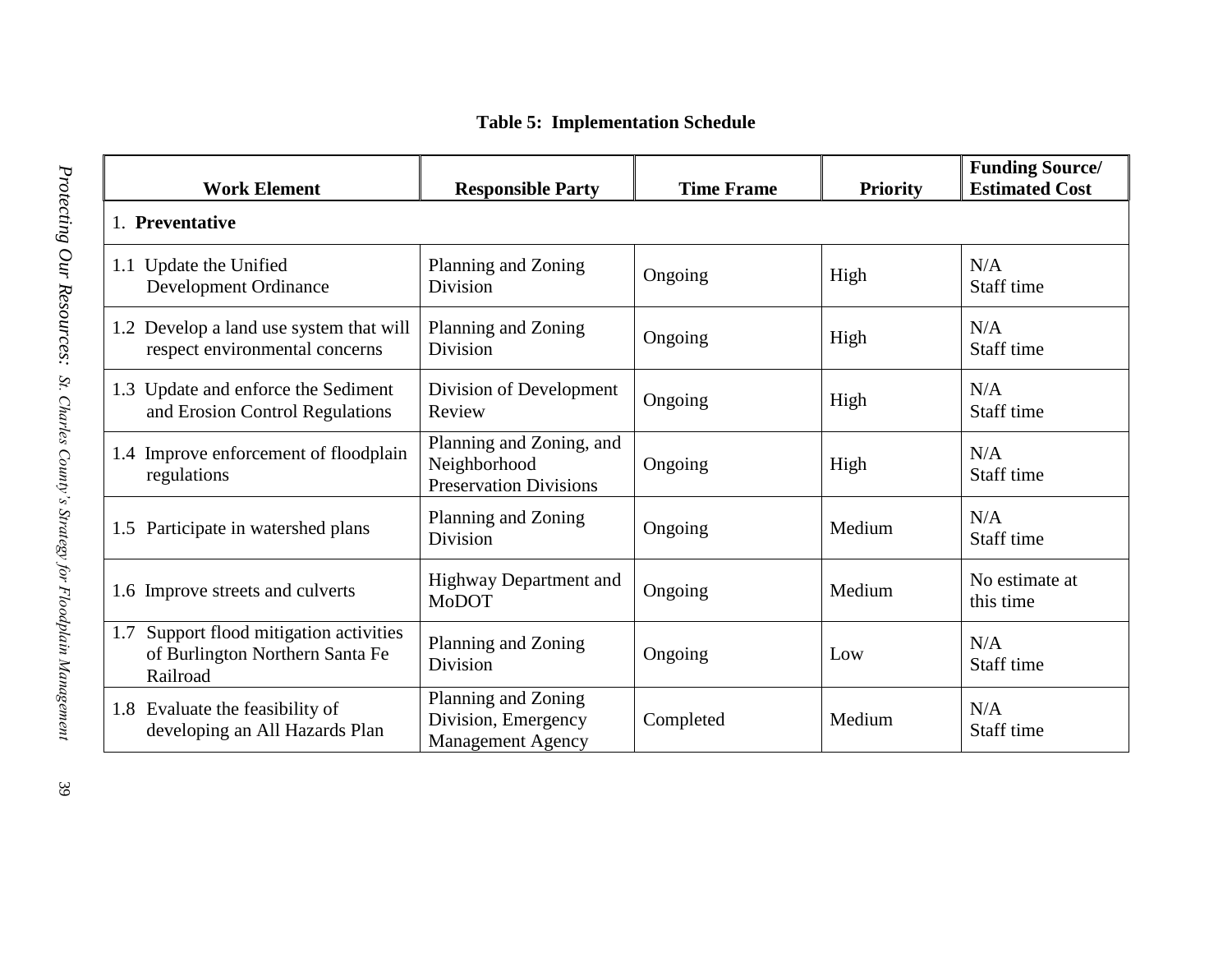| <b>Work Element</b>                                                                           | <b>Responsible Party</b>                                                        | <b>Time Frame</b> | <b>Priority</b> | <b>Funding Source/</b><br><b>Estimated Cost</b> |  |  |  |
|-----------------------------------------------------------------------------------------------|---------------------------------------------------------------------------------|-------------------|-----------------|-------------------------------------------------|--|--|--|
| 2. Property Protection                                                                        |                                                                                 |                   |                 |                                                 |  |  |  |
| 2.1 Inventory the structures in the<br>floodplain                                             | Planning and Zoning, and<br><b>Building Divisions</b>                           | Completed         | High            | N/A<br>Staff time                               |  |  |  |
| 2.2 Improve flow of information to the<br>public concerning flood insurance                   | Planning and Zoning<br>Division                                                 | Ongoing           | High            | N/A<br>Staff time                               |  |  |  |
| 2.3 Provide property protection<br>assistance                                                 | <b>Community Development</b><br>Department                                      | Ongoing           | Medium          | N/A<br>Staff time                               |  |  |  |
| 2.4 Identify unsafe structures in the<br>floodplain and recommend<br>appropriate actions.     | <b>Building Division, Corps</b><br>of Engineers                                 | Ongoing           | High            | N/A<br>Staff time/property<br>owner             |  |  |  |
| 3. Natural Resource Protection                                                                |                                                                                 |                   |                 |                                                 |  |  |  |
| 3.1 Maintain buyout properties as<br>open space/recreation                                    | Parks and Recreation<br>Department; Facilities<br><b>Maintenance Department</b> | Ongoing           | Medium          | N/A<br>Staff time                               |  |  |  |
| 3.2 Support development of riverfront<br>creek greenway                                       | Planning and Zoning<br>Division; Parks and<br><b>Recreation Department</b>      | Ongoing           | Medium          | N/A<br>Staff time                               |  |  |  |
| 3.3 Support the acquisition and<br>development of the floodplain for<br>recreational purposes | Planning and Zoning<br>Division; Parks and<br><b>Recreation Department</b>      | Ongoing           | Low             | N/A<br>Staff time                               |  |  |  |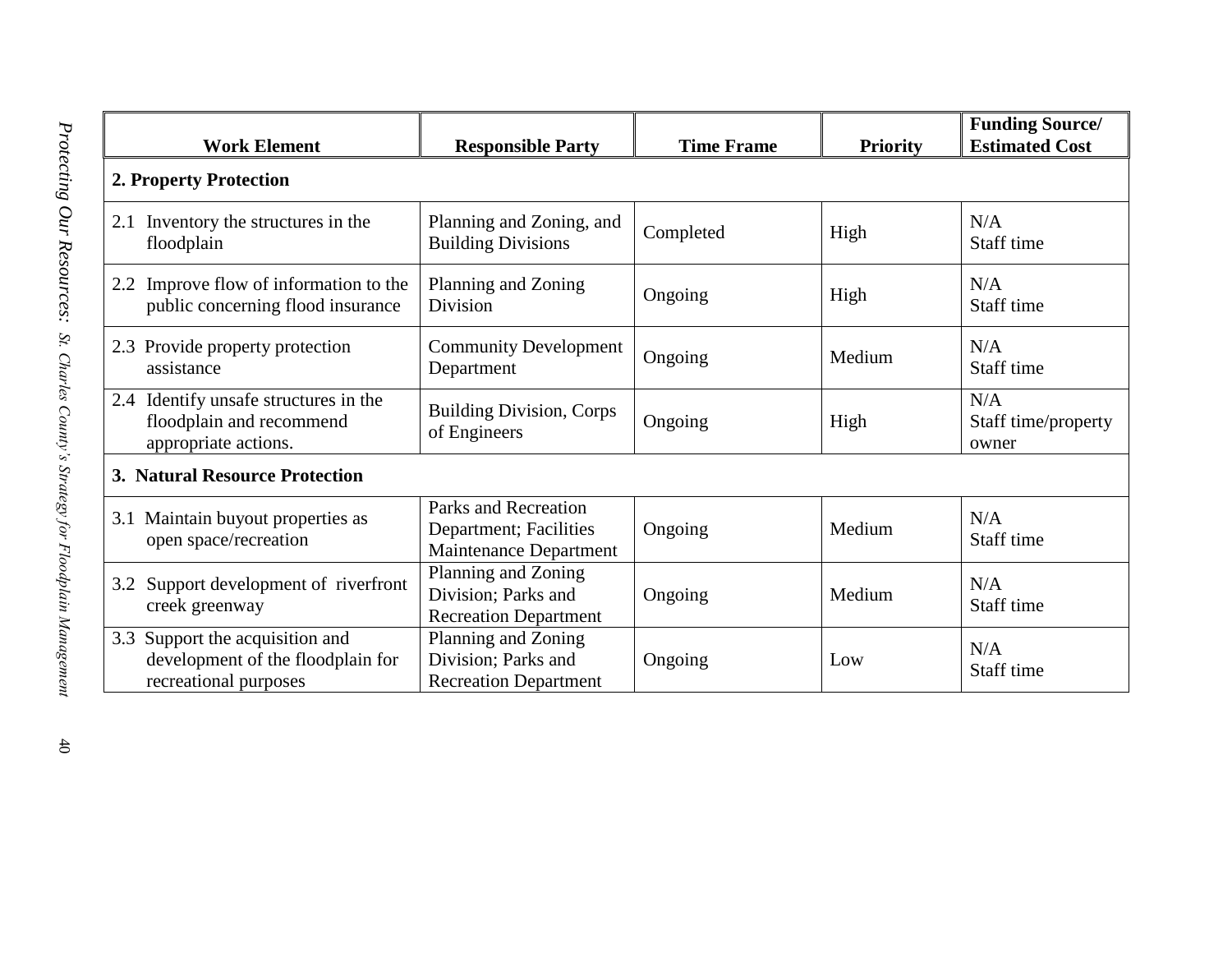|                              | <b>Work Element</b>                                                                     | <b>Responsible Party</b>                             | <b>Time Frame</b> | <b>Priority</b> | <b>Funding Source/</b><br><b>Estimated Cost</b> |  |  |  |
|------------------------------|-----------------------------------------------------------------------------------------|------------------------------------------------------|-------------------|-----------------|-------------------------------------------------|--|--|--|
| <b>4. Emergency Services</b> |                                                                                         |                                                      |                   |                 |                                                 |  |  |  |
|                              | 4.1 Require and install most accurate<br>information on flood levels and<br>predictions | <b>Emergency Management</b><br>Agency                | Ongoing           | High            | No estimate at this<br>time                     |  |  |  |
|                              | 4.2 Request additional elevation<br>markers                                             | <b>Emergency Management</b><br>Agency                | Ongoing           | Medium          | No estimate at this<br>time                     |  |  |  |
| 4.3                          | Continue and improve emergency<br>preparedness public outreach<br>program               | <b>Emergency Management</b><br>Agency                | Ongoing           | Medium          | N/A<br>Staff time                               |  |  |  |
|                              | 4.4 Continue to improve flood<br>response capabilities                                  | <b>Emergency Management</b><br>Agency                | Ongoing           | High            | No estimate at this<br>time                     |  |  |  |
| 4.5                          | Develop a flood damage<br>assessment procedure                                          | Planning $& Zoning$ and<br><b>Building Divisions</b> | Ongoing           | Medium          | N/A<br>Staff time                               |  |  |  |
|                              | 4.6 Encourage critical facilities to<br>develop and coordinate flood<br>response plans  | <b>Emergency Management</b><br>Agency                | Ongoing           | Medium          | N/A<br>Staff time                               |  |  |  |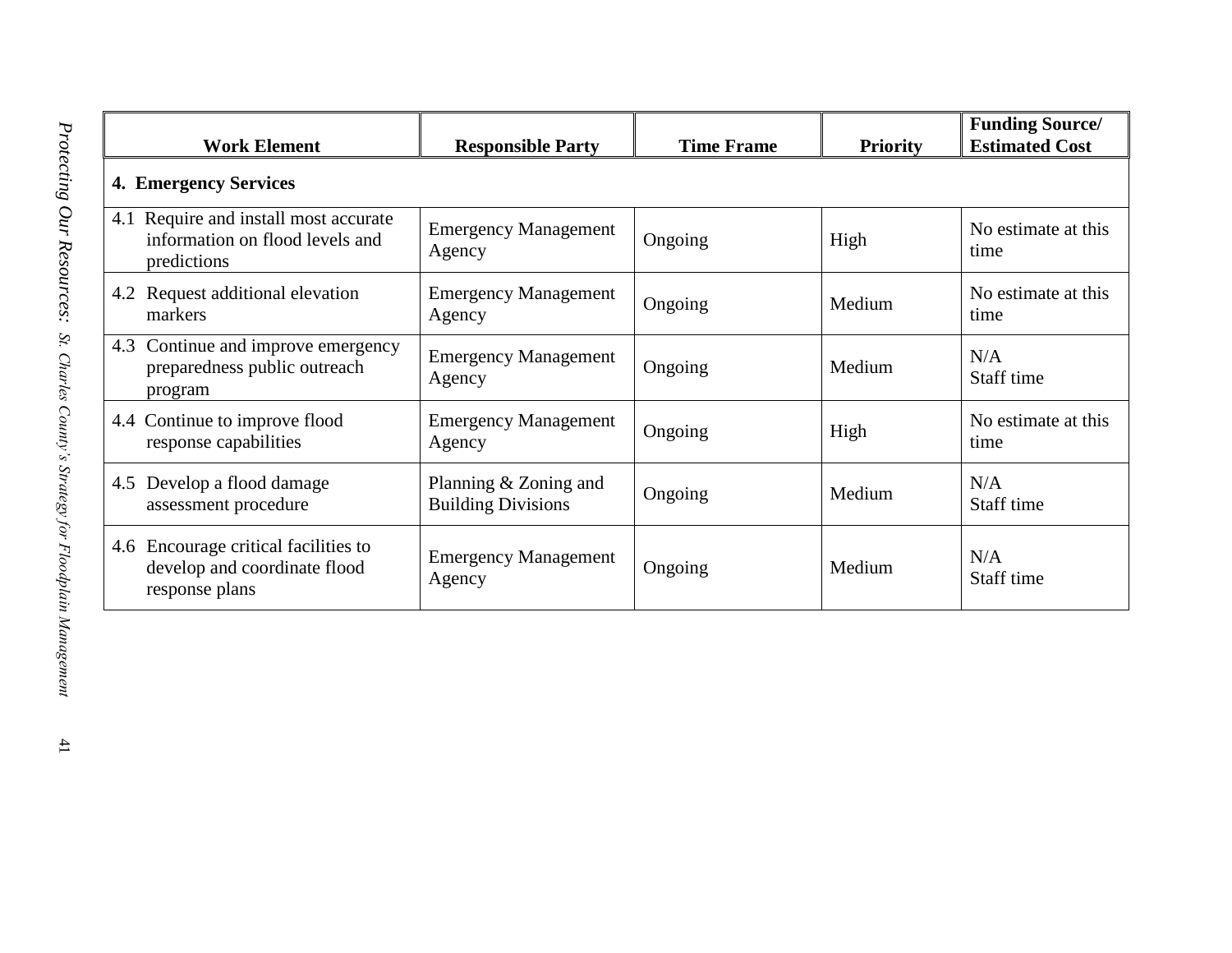|     | <b>Work Element</b>                                                                     | <b>Responsible Party</b>                                           | <b>Time Frame</b>  | <b>Priority</b> | <b>Funding Source/</b><br><b>Estimated Cost</b>                                 |
|-----|-----------------------------------------------------------------------------------------|--------------------------------------------------------------------|--------------------|-----------------|---------------------------------------------------------------------------------|
| 5.  | <b>Public Information</b>                                                               |                                                                    |                    |                 |                                                                                 |
| 5.  | Develop and maintain a public<br>outreach strategy                                      | Planning and Zoning<br>Division; Floodplain<br><b>Vision Board</b> | Activities ongoing | High            | Staff time; Cost will<br>vary for activities -<br>no estimates at this<br>time. |
| 5.1 | Maintain an open, inclusive and<br>ongoing floodplain management<br>planning process    | Planning and Zoning<br>Division                                    | Ongoing            | Medium          | N/A<br>Staff time                                                               |
|     | 5.2 Continue to provide FIRM/DFIRM<br>information to the public                         | Planning and Zoning<br>Division                                    | Ongoing            | Medium          | N/A<br>Staff time                                                               |
|     | 5.3 Continue to provide flood-related<br>information to the public libraries            | Planning and Zoning<br>Division                                    | Ongoing            | Medium          | N/A<br>Staff time                                                               |
|     | 5.4 Encourage, support, and where<br>necessary, establish information<br>sharing forums | Planning and Zoning<br>Division                                    | As needed          | Low             | N/A<br>Staff time                                                               |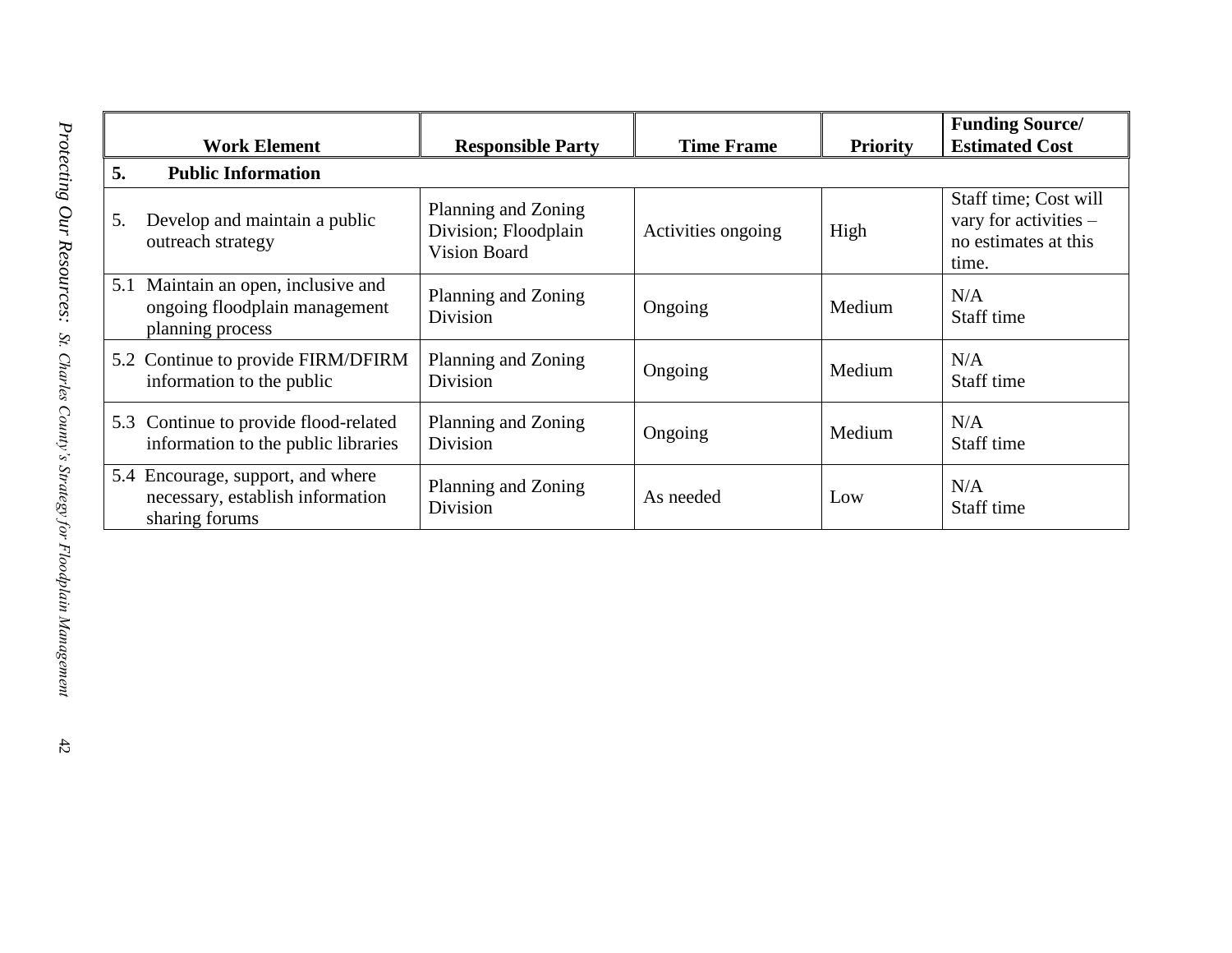## *IX. Protecting Our Resources Revisited: Plan Evaluation, Monitoring and Updating*

In order to track and evaluate how recommendations of the Strategy are being implemented and to measure the effects of recommendations once they have been carried out, a plan monitoring and evaluation process has been established. This process has a two-fold purpose. The first is to monitor the progress of projects contained in the Strategy. Keeping track of the proposed projects is critical to ensure that recommendations are implemented. The second purpose is to evaluate the impact that projects have in relationship to regional goals and objectives. This information will enable the County to continually reevaluate needs and priorities.

To carry out this process, a progress report will be prepared annually by the Planning and Zoning Division and present to the Floodplain Vision Board. The report will include:

- A review of the goals and objectives of the Strategy:
- A review of any floods that occurred during the year;
- A review of each element or objective, including what was accomplished the previous year;
- A discussion of why any objectives were not reached or why implementation is behind schedule; and
- Recommendation for new projects or revised objectives.